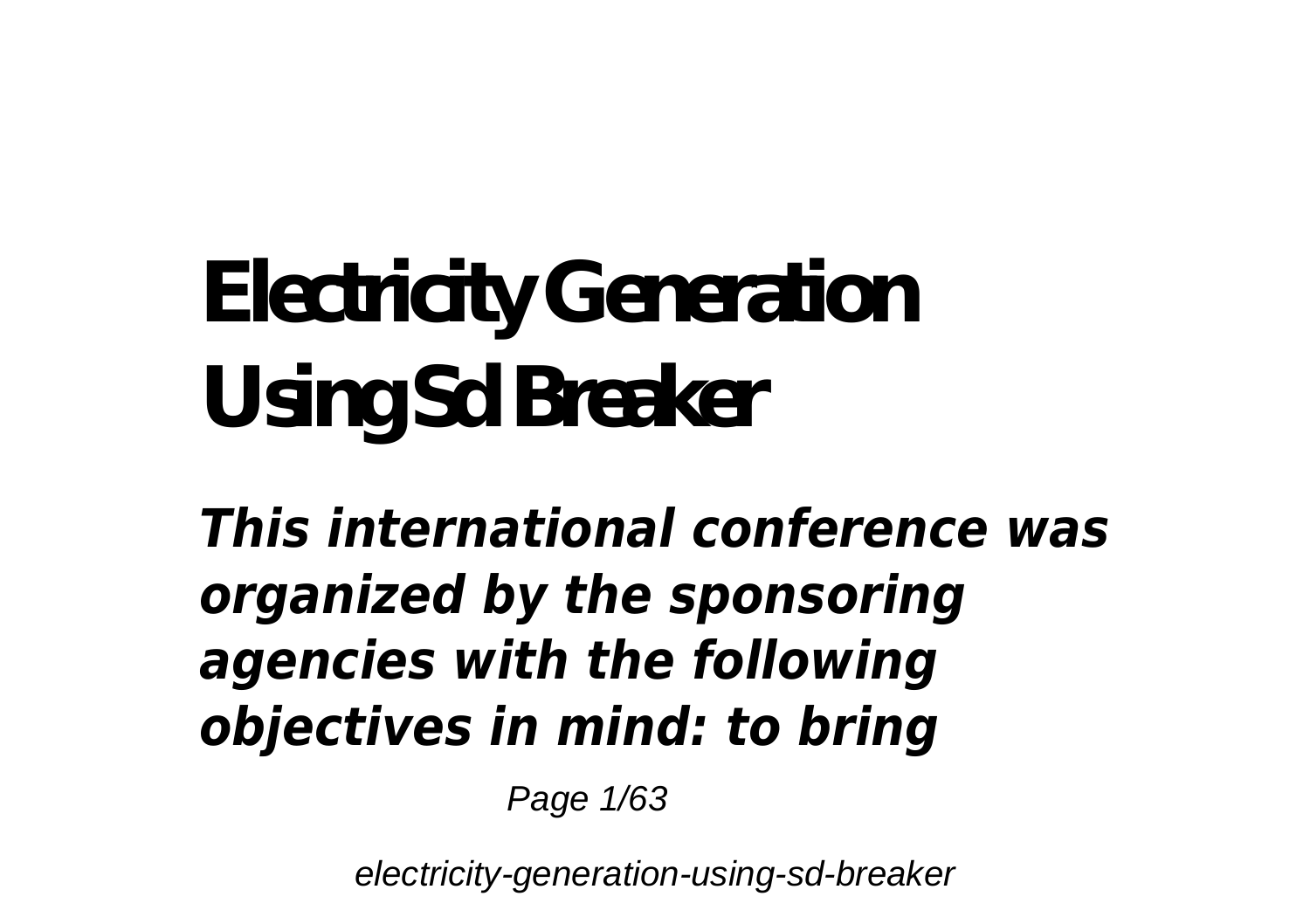*together active researchers involved in energy compression, switching, and storage who have a major interest in plasma physics, electron beams, electric and magnetic energy storage systems, and high voltage and high current switches. Areas of* Page 2/63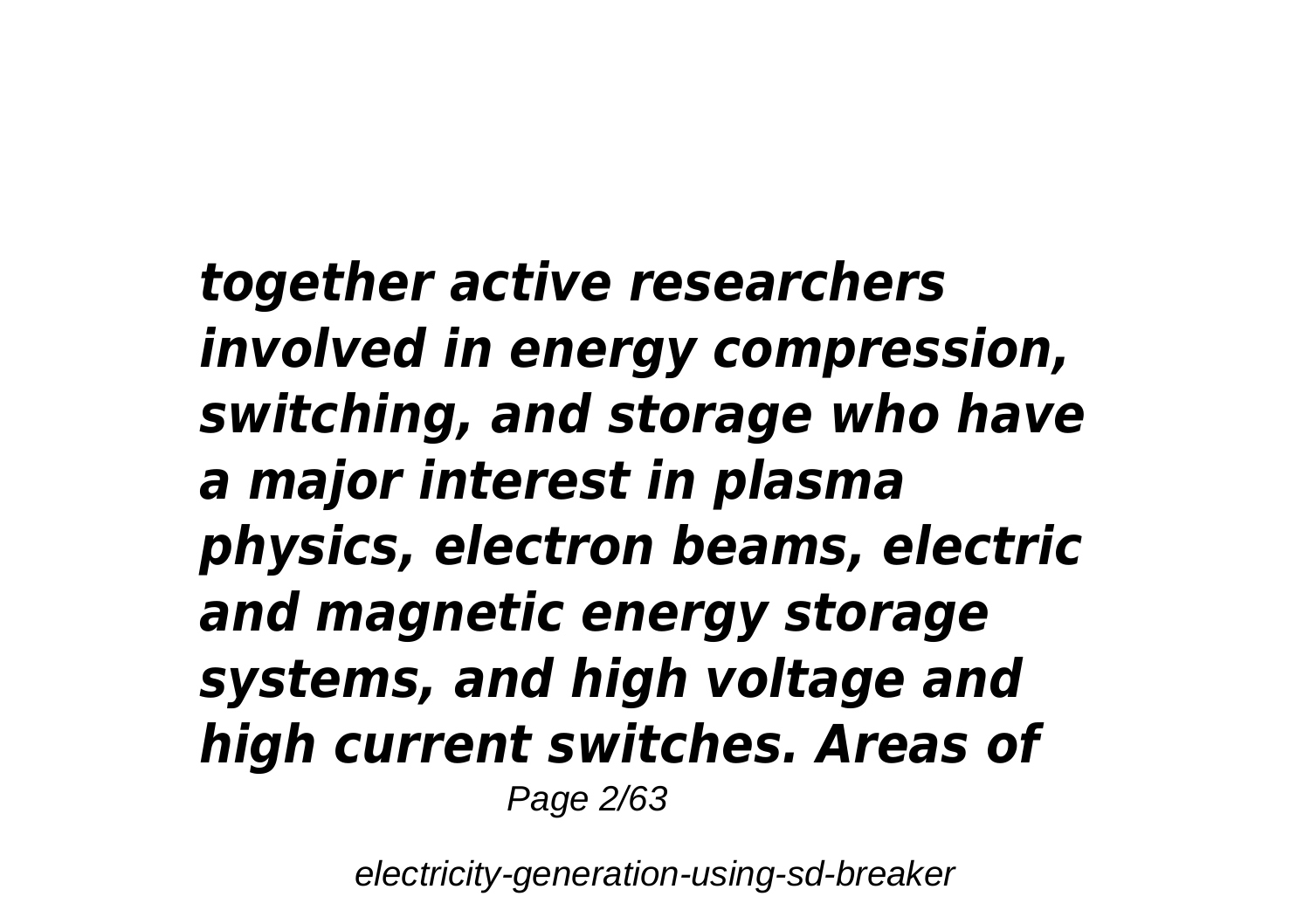*interest include: Slow systems: 50-60 Hz machinery, transformers, flywheelhomopolar generators, slow capacitors, inductors, and solid state switches. Inter mediate systems: fast capacitor banks, superconducting storage and* Page 3/63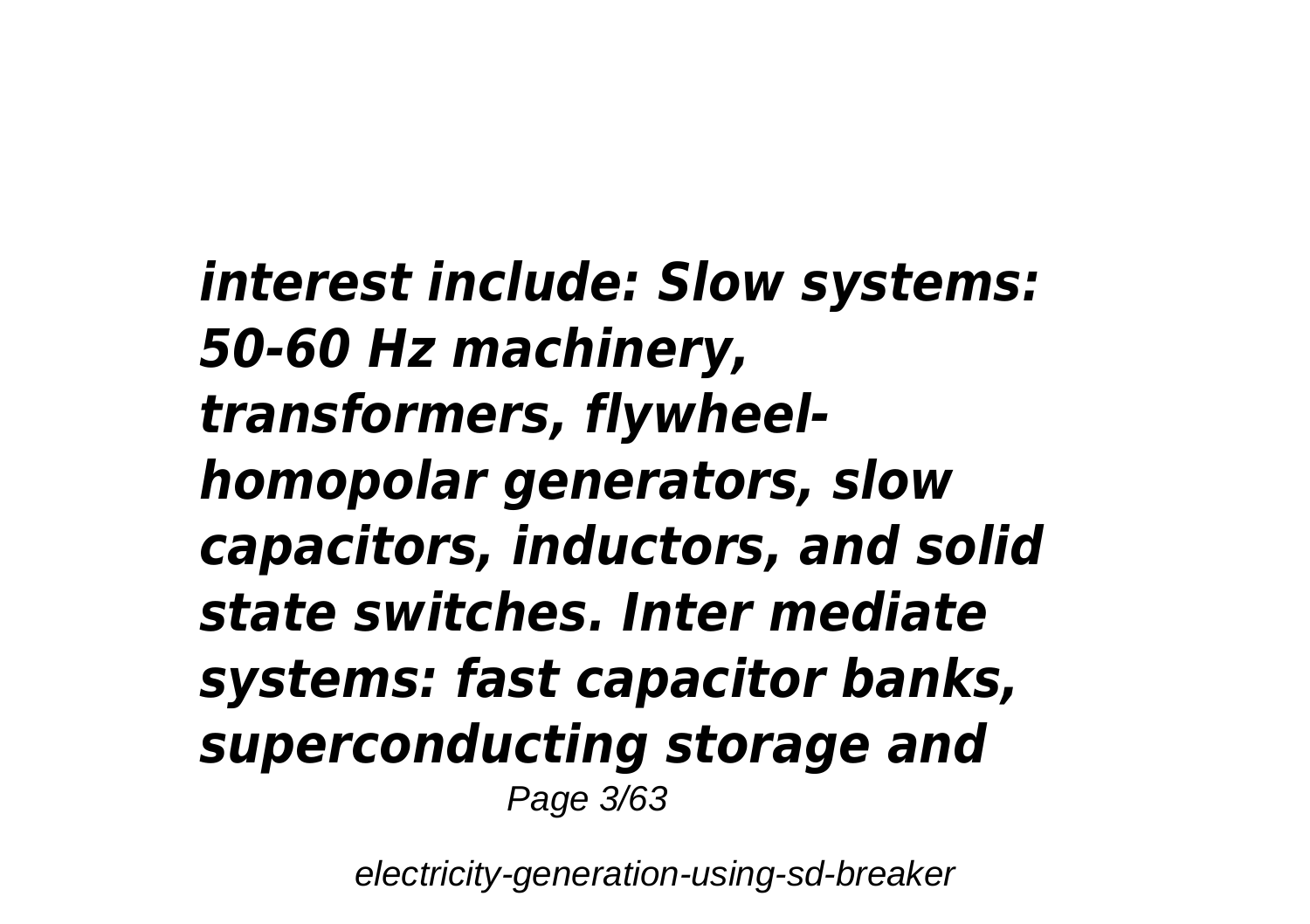*switch ing, gas, vacuum, and dielectric switching, nonlinear (magnetic) switching, 5 6 fast (10 - 10 Hz) capacitors and fuses. Fast systems: Marx, Blumlein, oil, water, and pressurized water dielectrics, switches, magnetic insula tion, electron beams, and* Page 4/63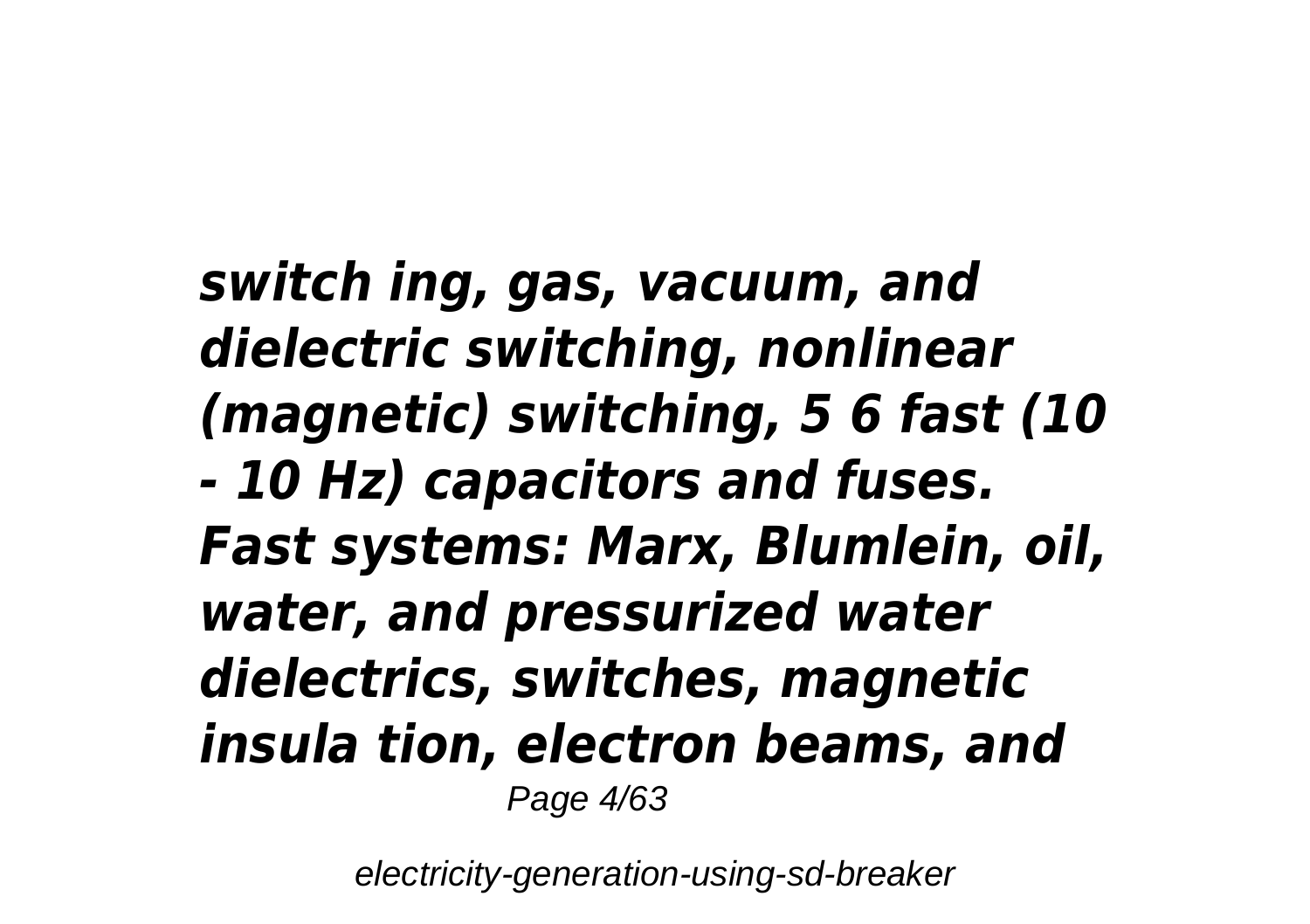*plasmas. The Editors extend thanks to all the authors, and attendees (and their supporting institutions, and companies), everyone of whom in his own measure helped to make the conference a success. The Editors further wish to thank the* Page 5/63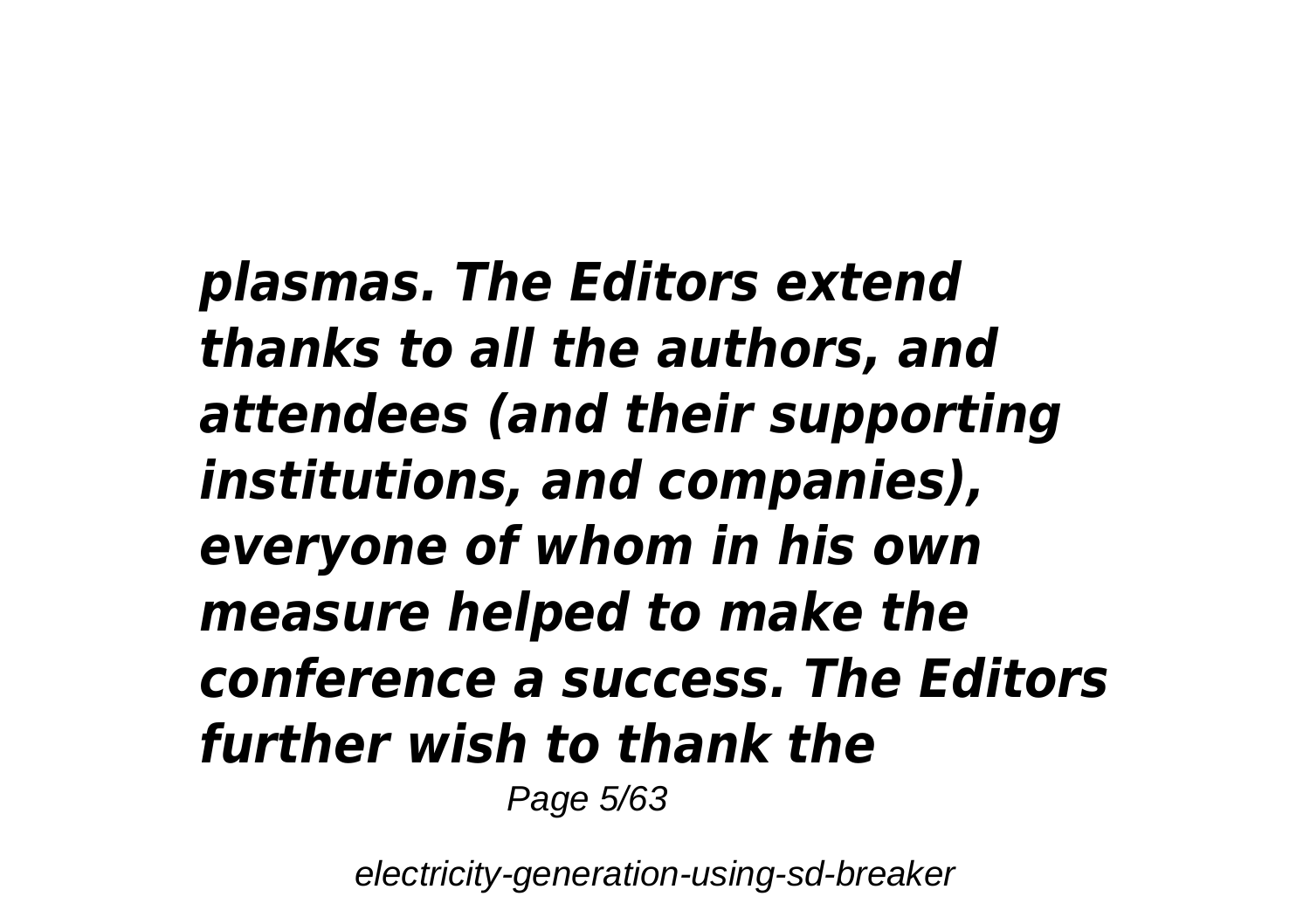*members of the Scientific Committee for the help they have given in organizing the conference and in editing, especially J. C. Martin and H. L. Laquer. Special recognition is due the Lawrence Livermore Laboratory whose Electrical* Page 6/63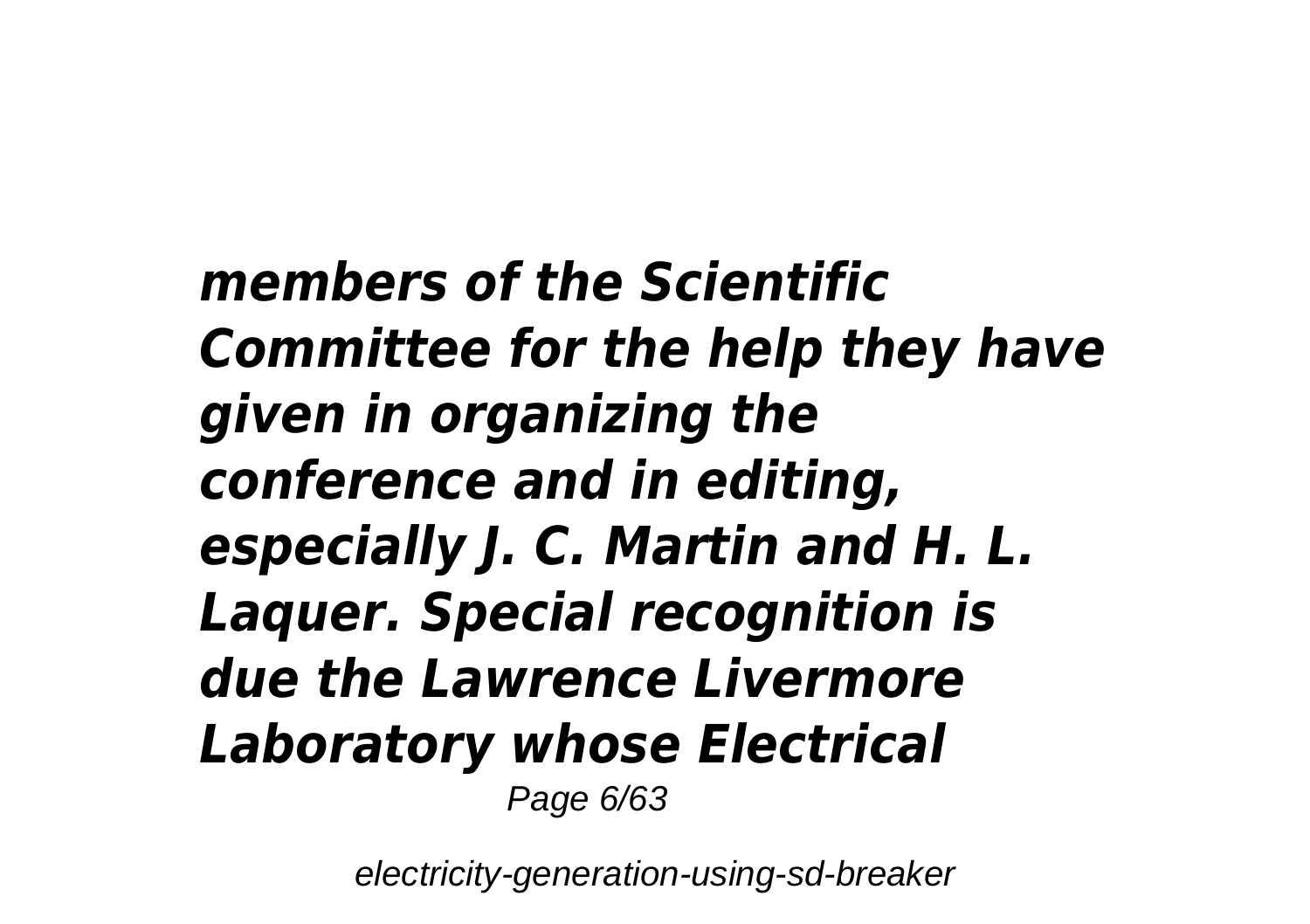*Engineering Department provided the Secretary of the Scientific Committee and one of the Editors, and the yeowoman services of Sharon Dodson and Cheri Johnson in all the mailings, correspondence, and receiving and organizing of the* Page 7/63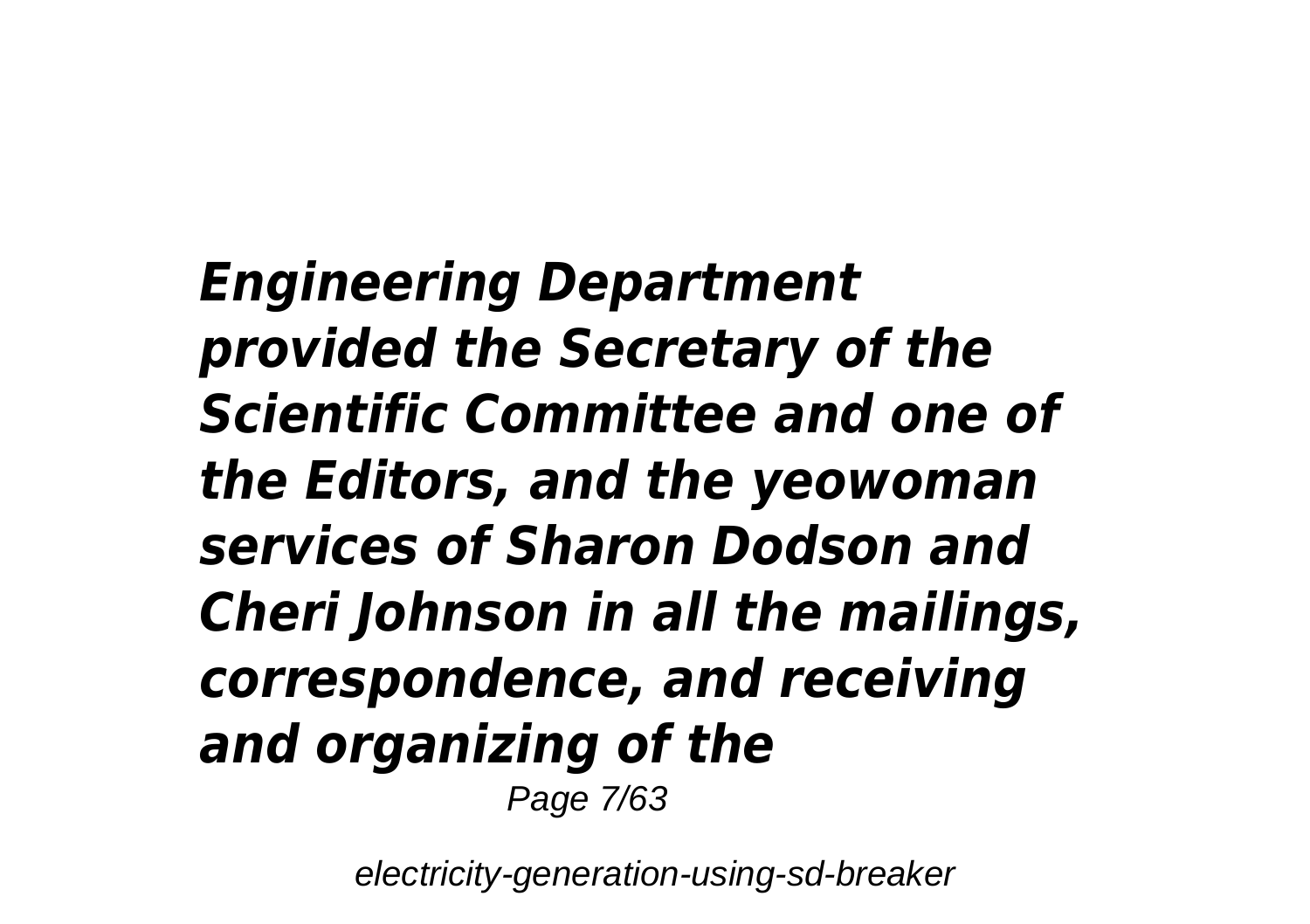*manuscripts. The LLL Technical Information Department provided the design and printing of the conference announcements and the instructional formats for the authors' manuscripts. Bibliography and Adstract on Electrical Contacts 1835-1951* Page 8/63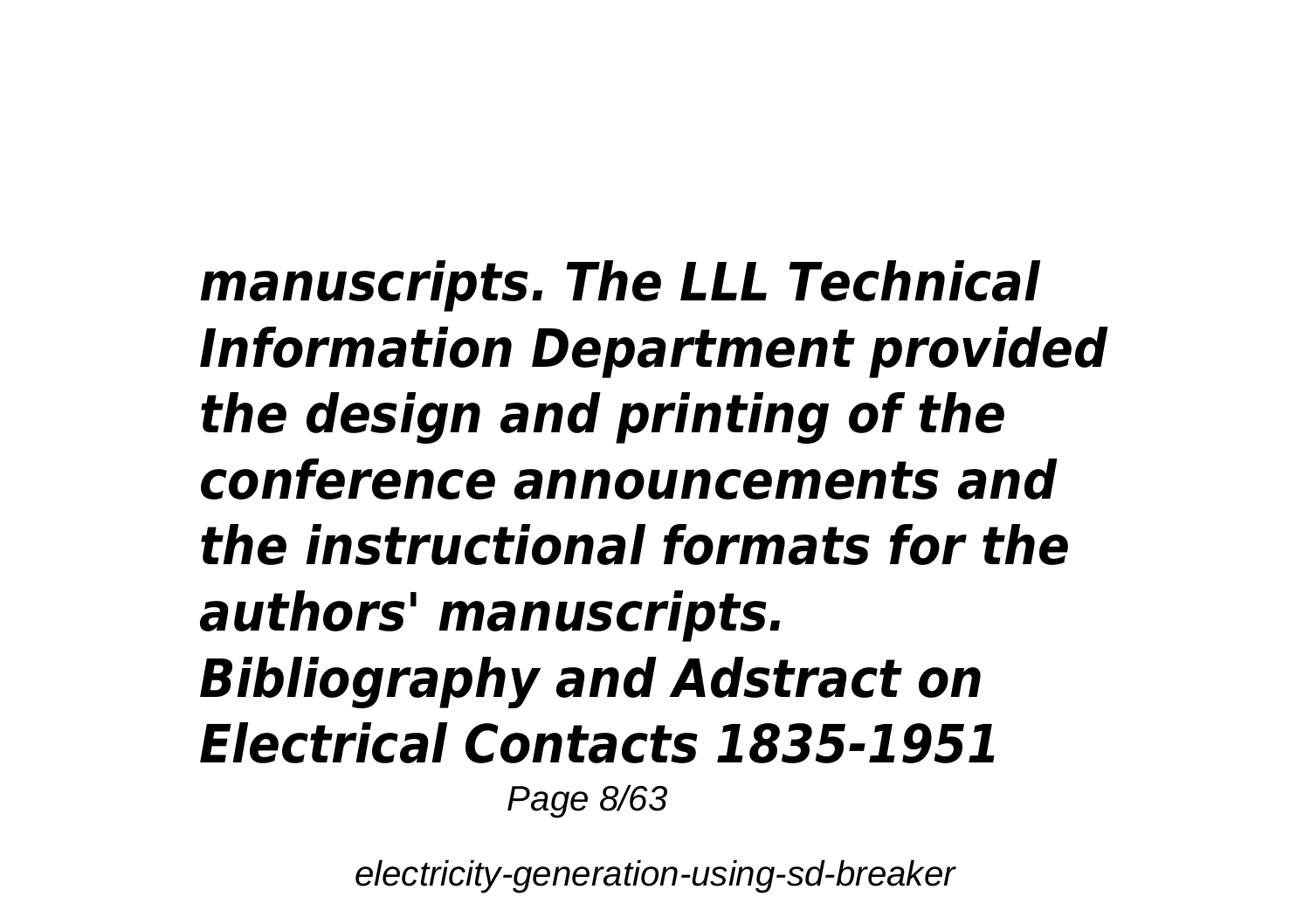*Electrical Construction and Maintenance Electrical World Westinghouse Catalog of Electrical Supplies Design of TVA Projects: Electrical design of hydro plants The offshore wind sector's trend* Page  $9/63$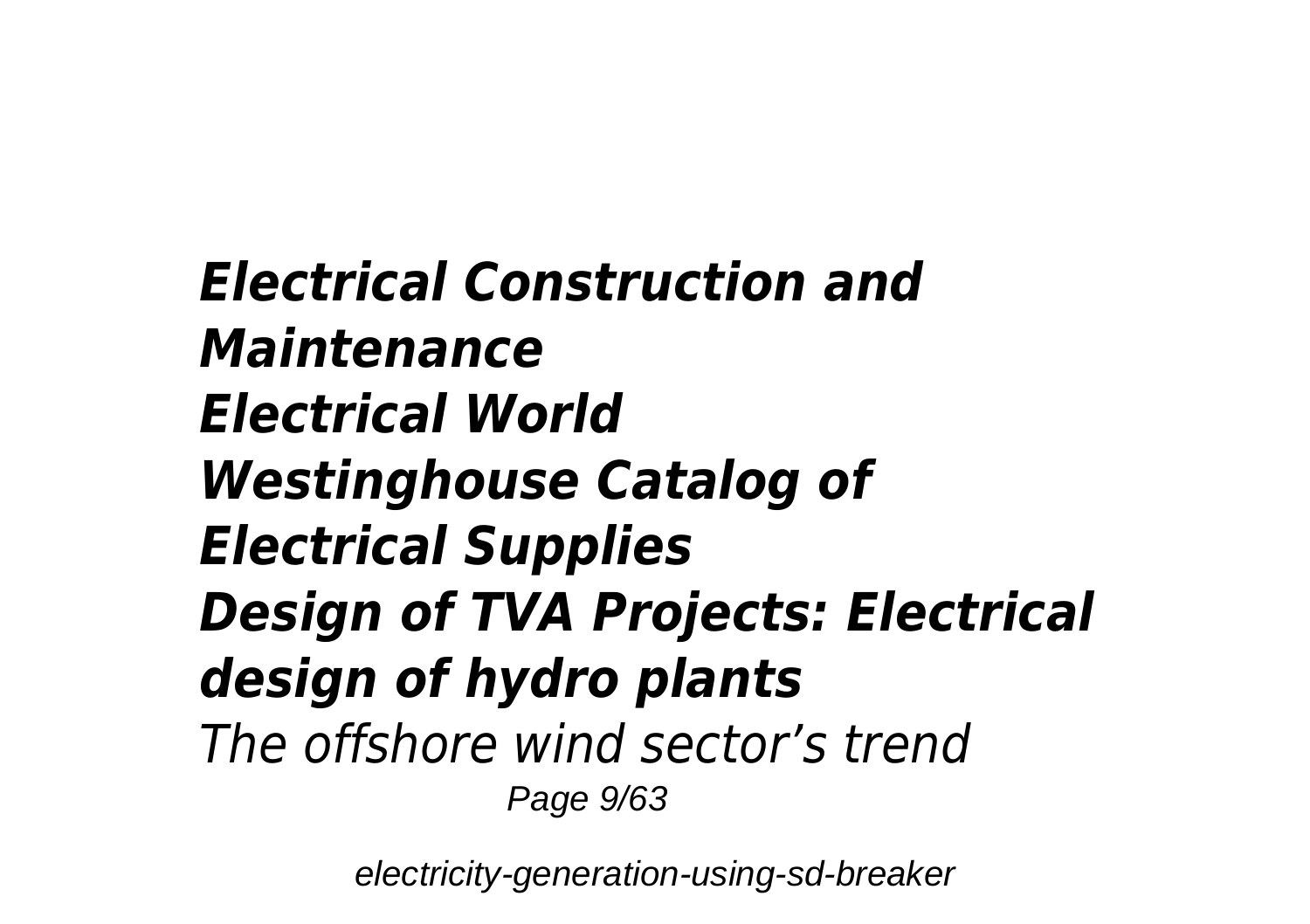*towards larger turbines, bigger wind farm projects and greater distance to shore has a critical impact on grid connection requirements for offshore wind power plants. This important reference sets out the fundamentals and latest innovations in electrical systems and control strategies* Page 10/63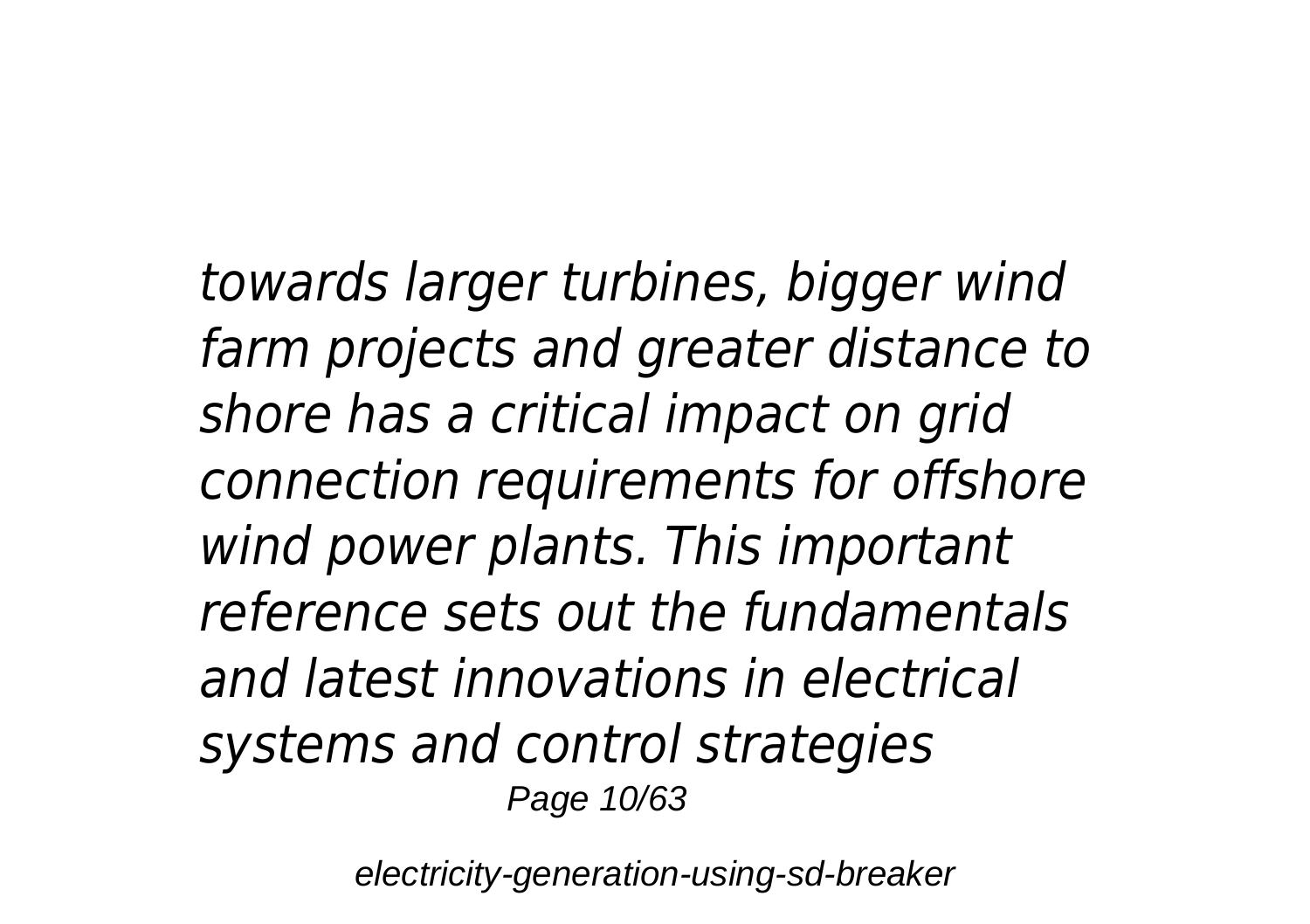*deployed in offshore electricity grids for wind power integration. Includes: All current and emerging technologies for offshore wind integration and trends in energy storage systems, fault limiters, superconducting cables and gasinsulated transformers Protection of* Page 11/63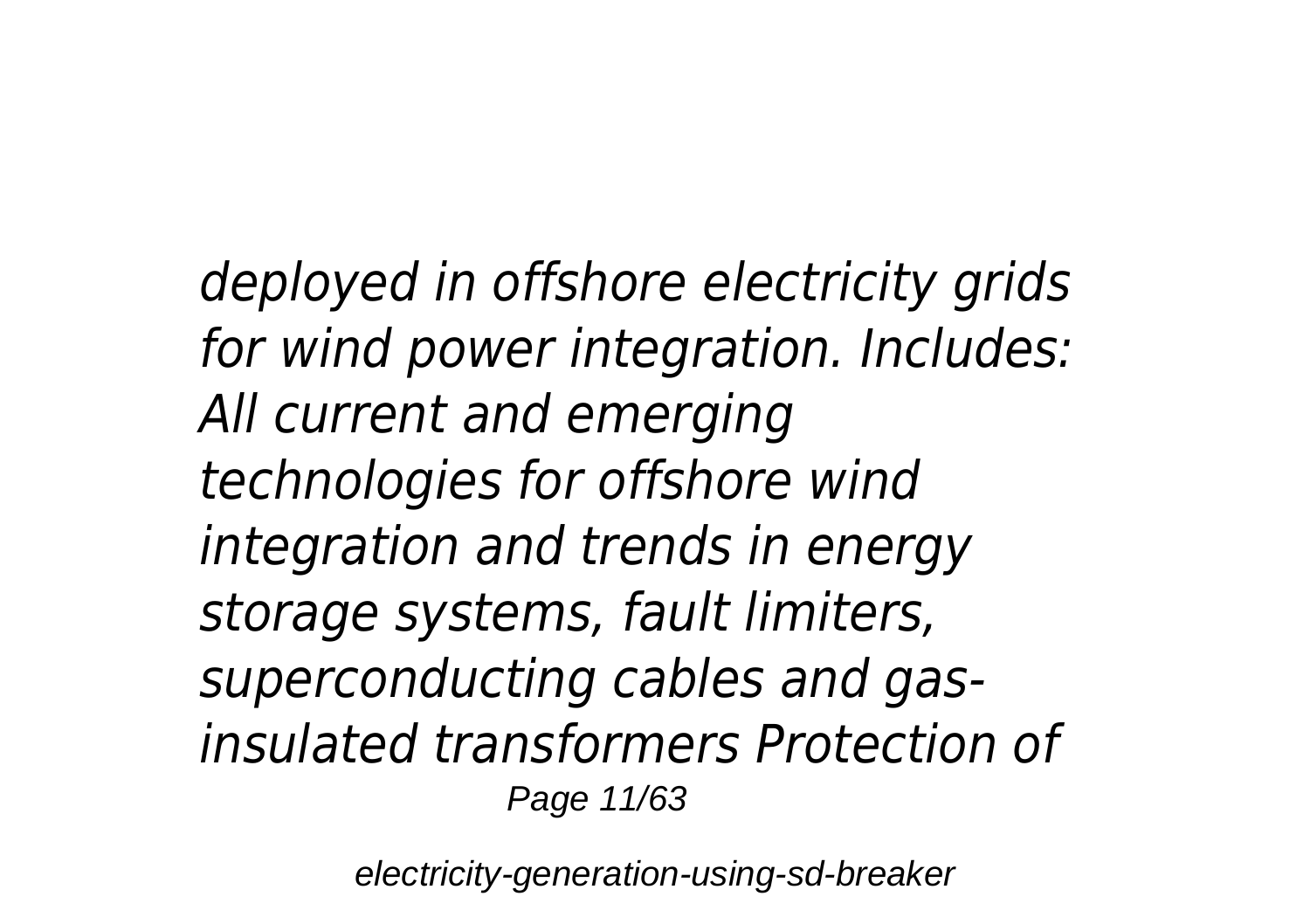*offshore wind farms illustrating numerous system integration and protection challenges through case studies Modelling of doubly-fed induction generators (DFIG) and fullconverter wind turbines structures together with an explanation of the smart grid concept in the context of* Page 12/63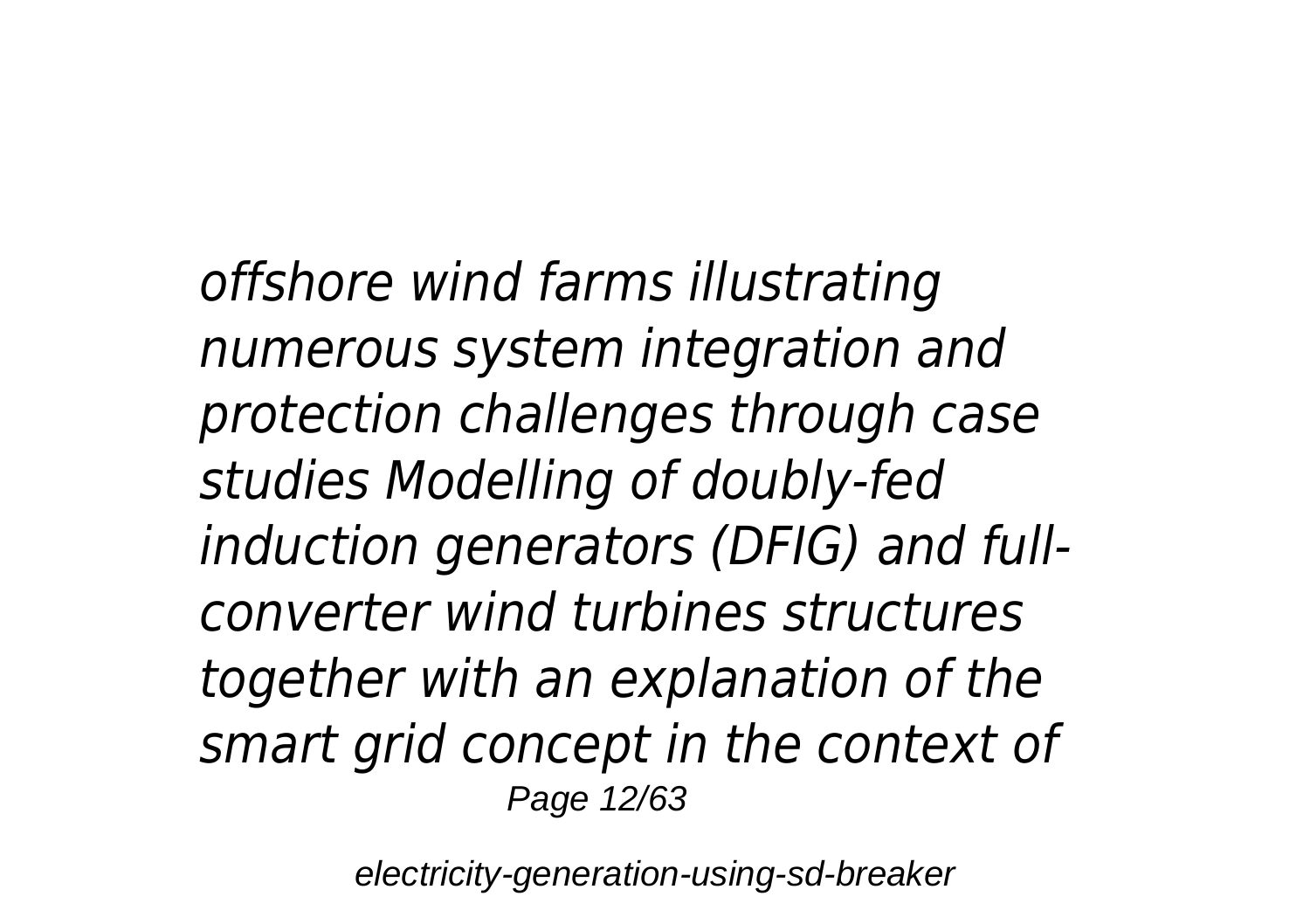*wind farms Comprehensive material on power electronic equipment employed in wind turbines with emphasis on enabling technologies (HVDC, STATCOM) to facilitate the connection and compensation of large-scale onshore and offshore wind farms Worked examples and case* Page 13/63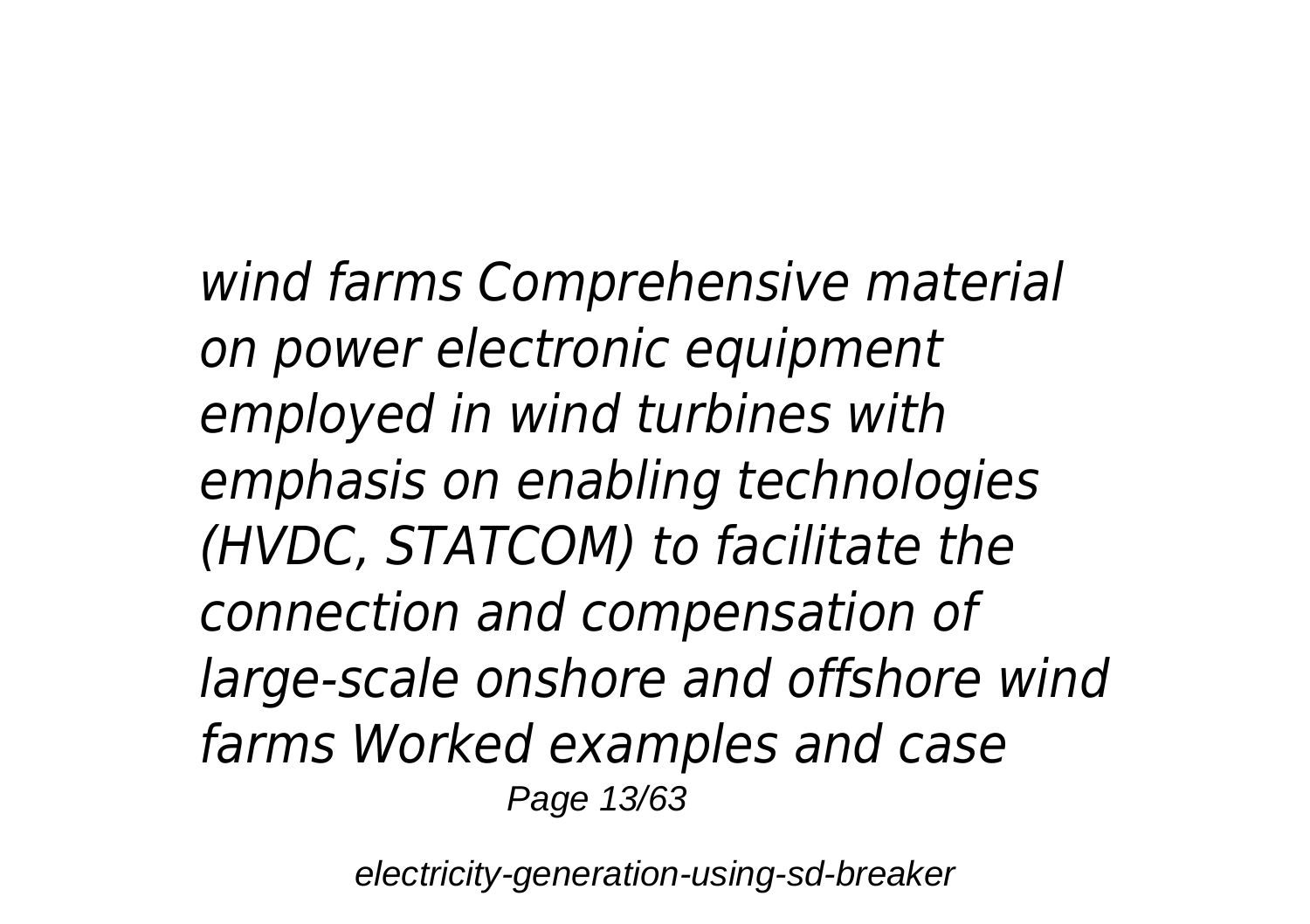*studies to help understand the dynamic interaction between HVDC links and offshore wind generation Concise description of the voltage source converter topologies, control and operation for offshore wind farm applications Companion website containing simulation models of the* Page 14/63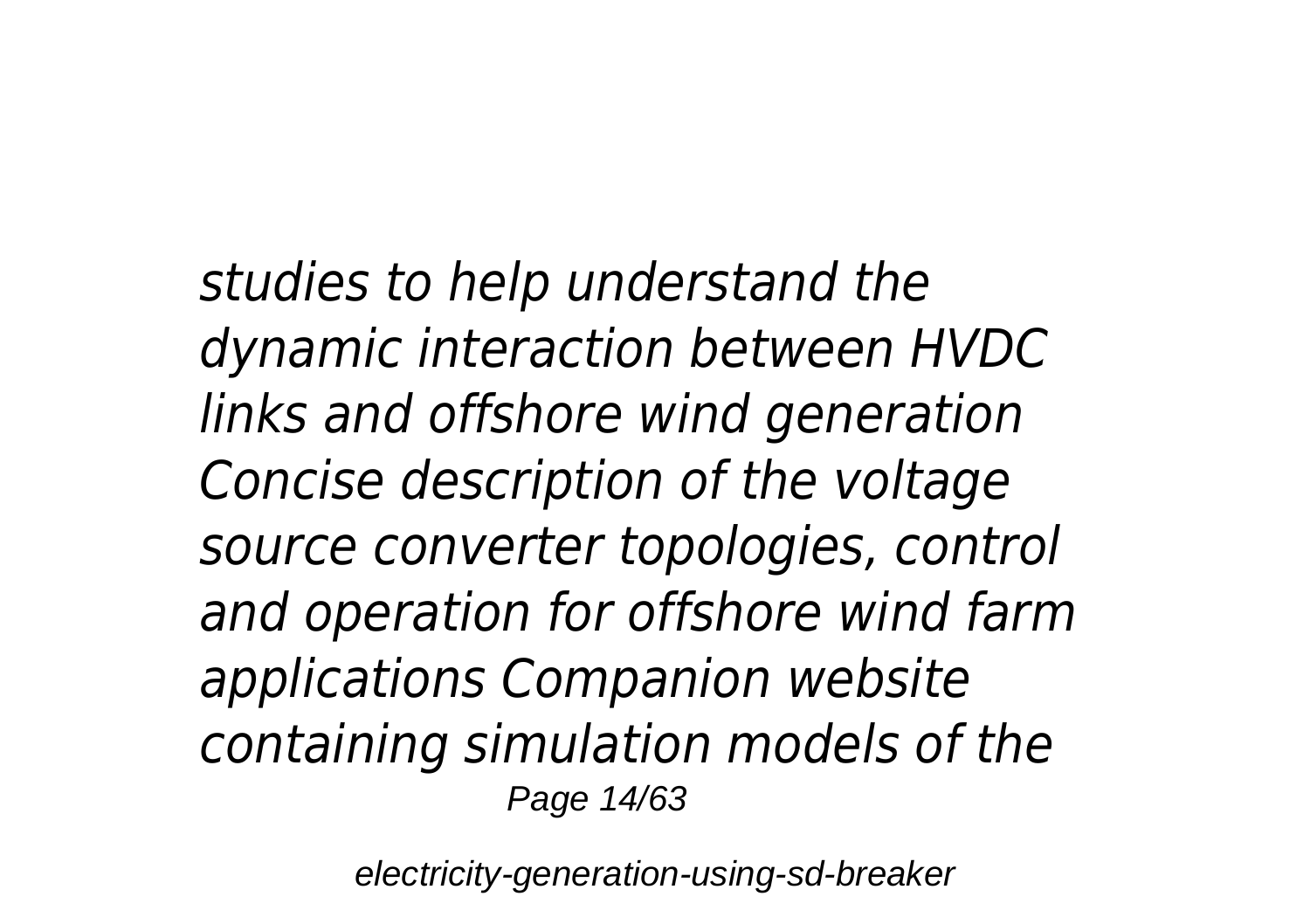*cases discussed throughout Equipping electrical engineers for the engineering challenges in utility-scale offshore wind farms, this is an essential resource for power system and connection code designers and pratitioners dealing with integation of wind generation and the modelling* Page 15/63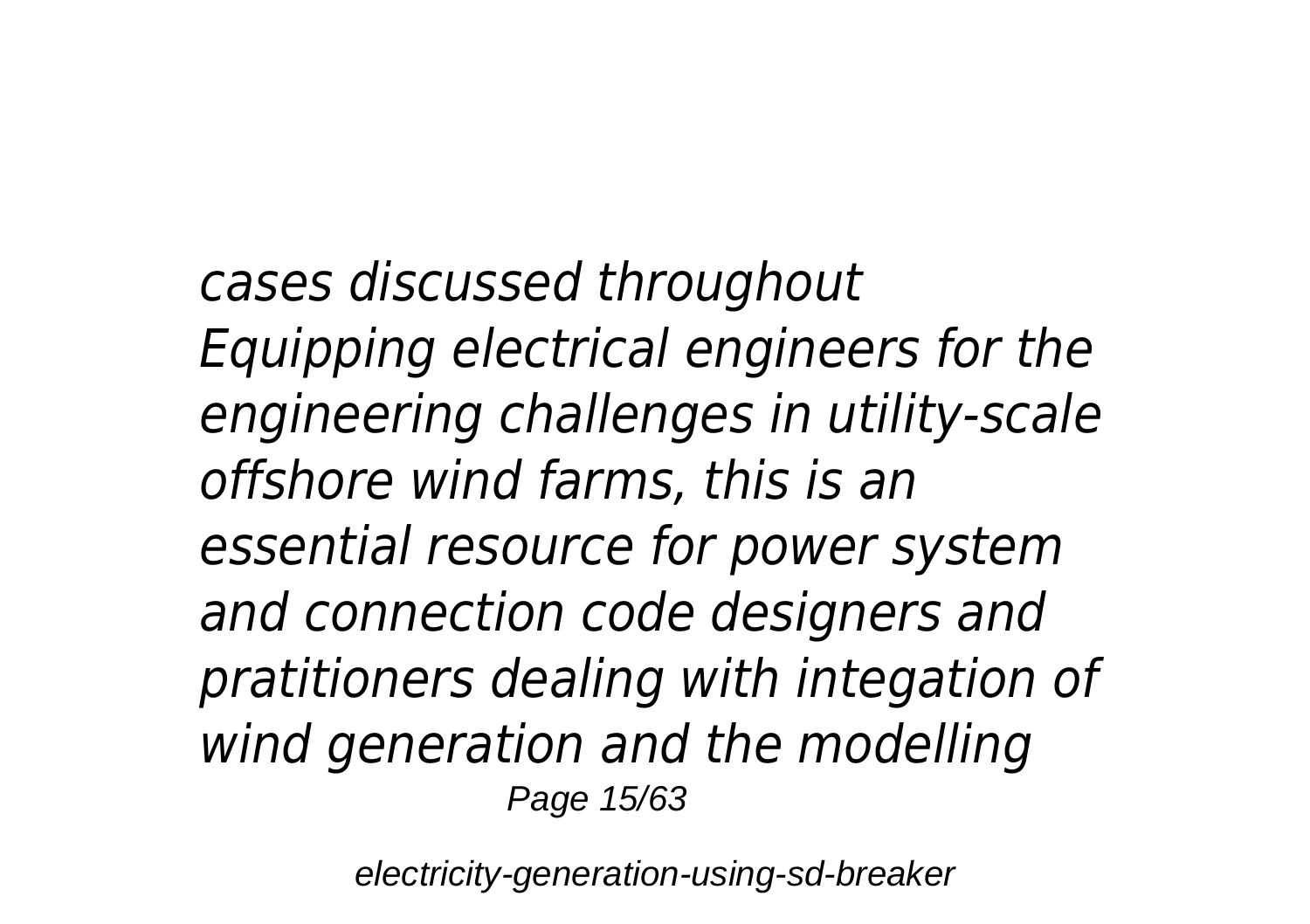*and control of wind turbines. It will also provide high-level support to academic researchers and advanced students in power and renewable energy as well as technical and research staff in transmission and distribution system operators and in wind turbine and electrical equipment* Page 16/63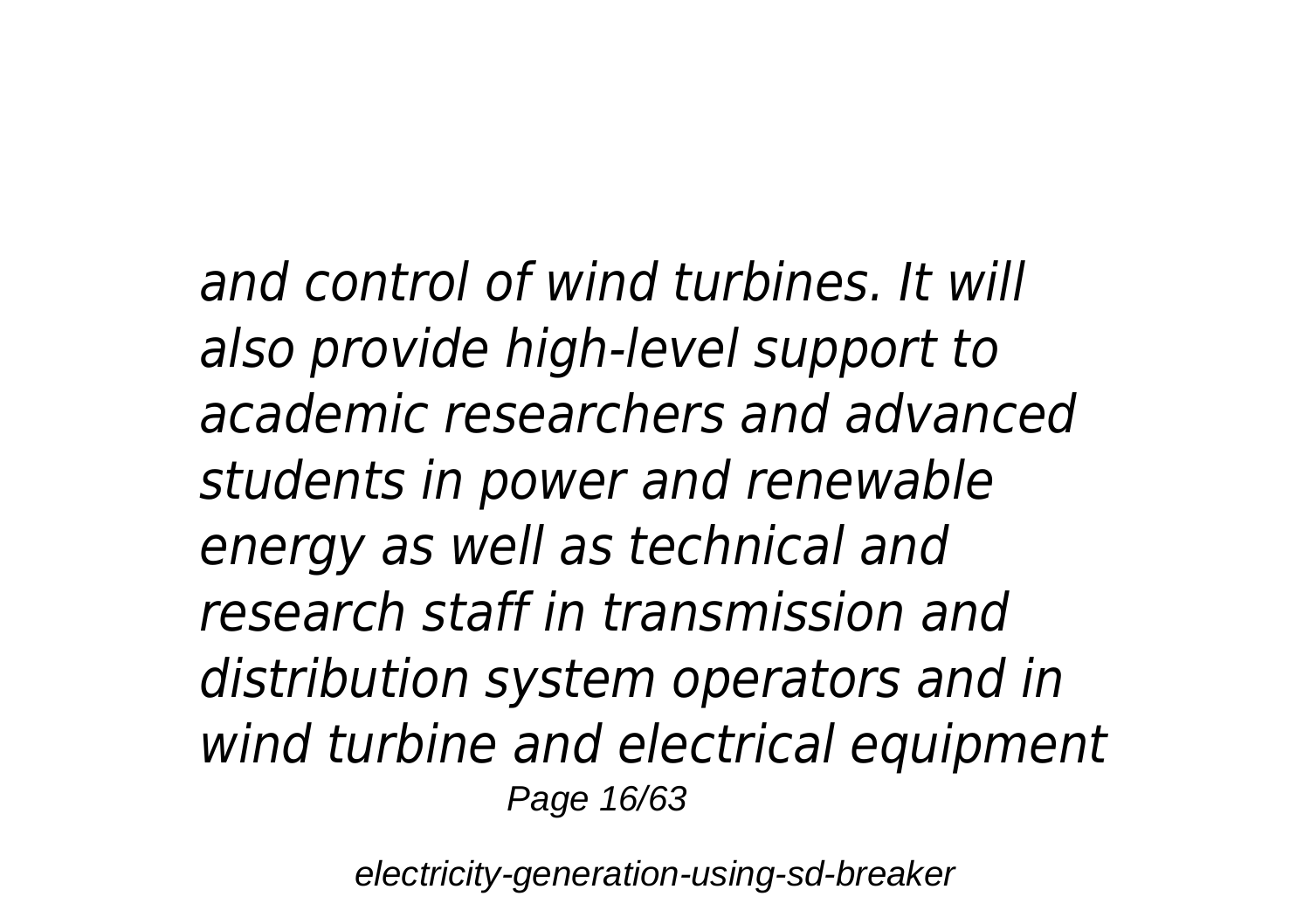*manufacturers. Power Operation, Safety and Environment Electric Railway Journal Western Electrician According to IEC International Standards* Power outages have considerable

Page 17/63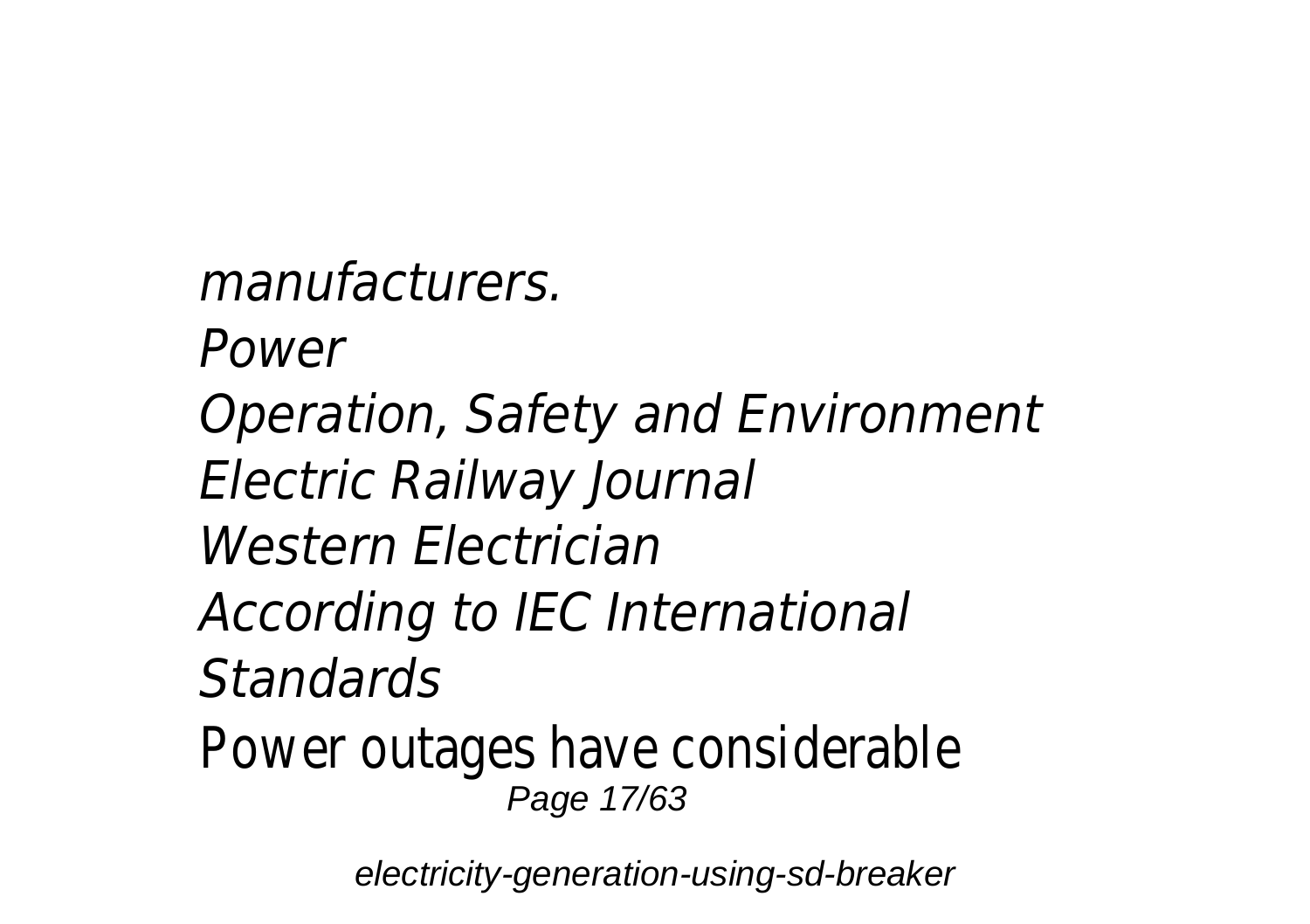social and economic impacts, and effective protection schemes are crucial to avoiding them. While most textbooks focus on the transmission and distribution aspects of protective relays, Protective Relaying for Power Generation Systems is the first to

Page 18/63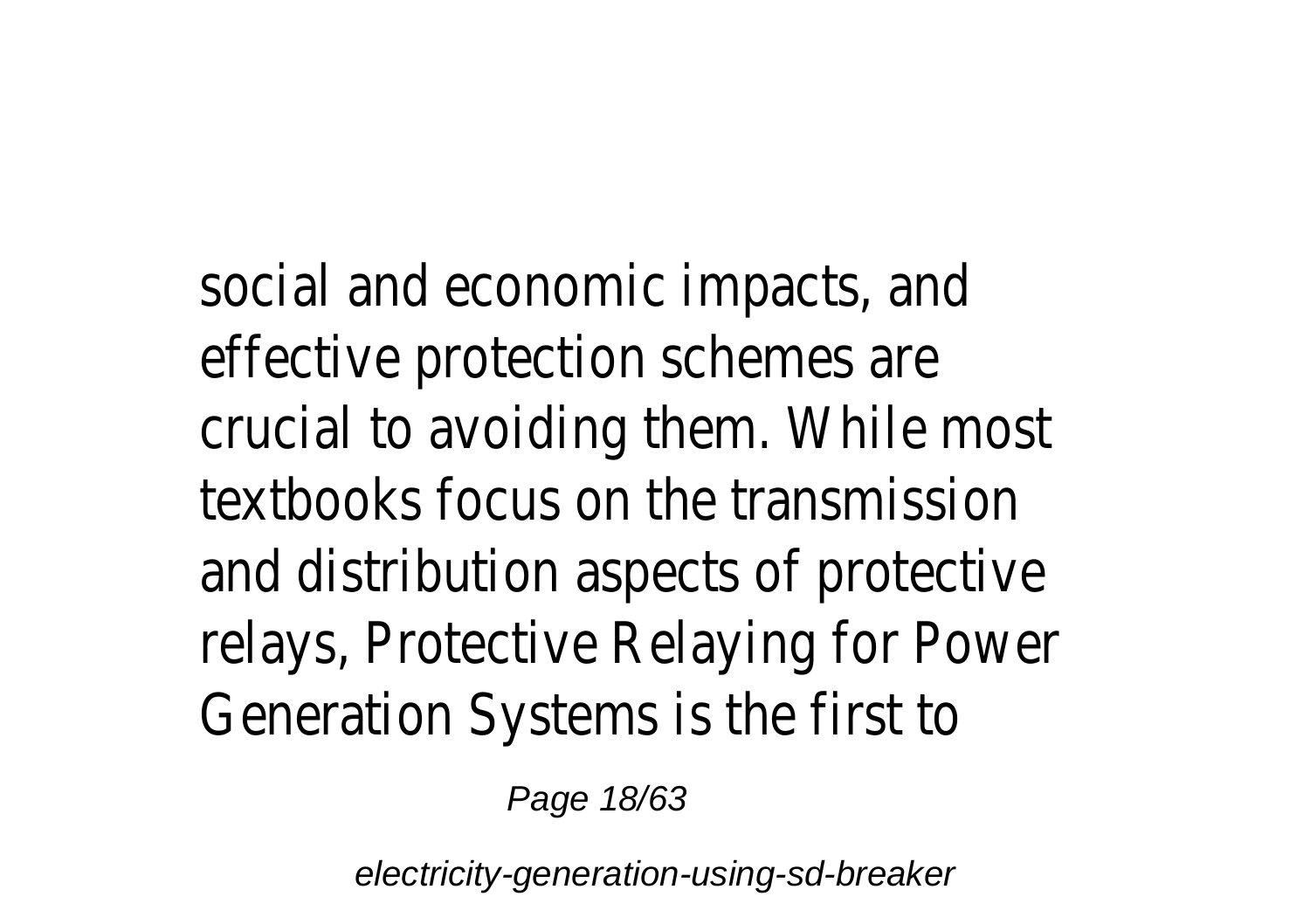focus on protection of motors and generators from a power generation perspective. It also includes workbook constructions that allow students to perform protectionrelated calculations in Mathcad® and Excel®. This text provides both

Page 19/63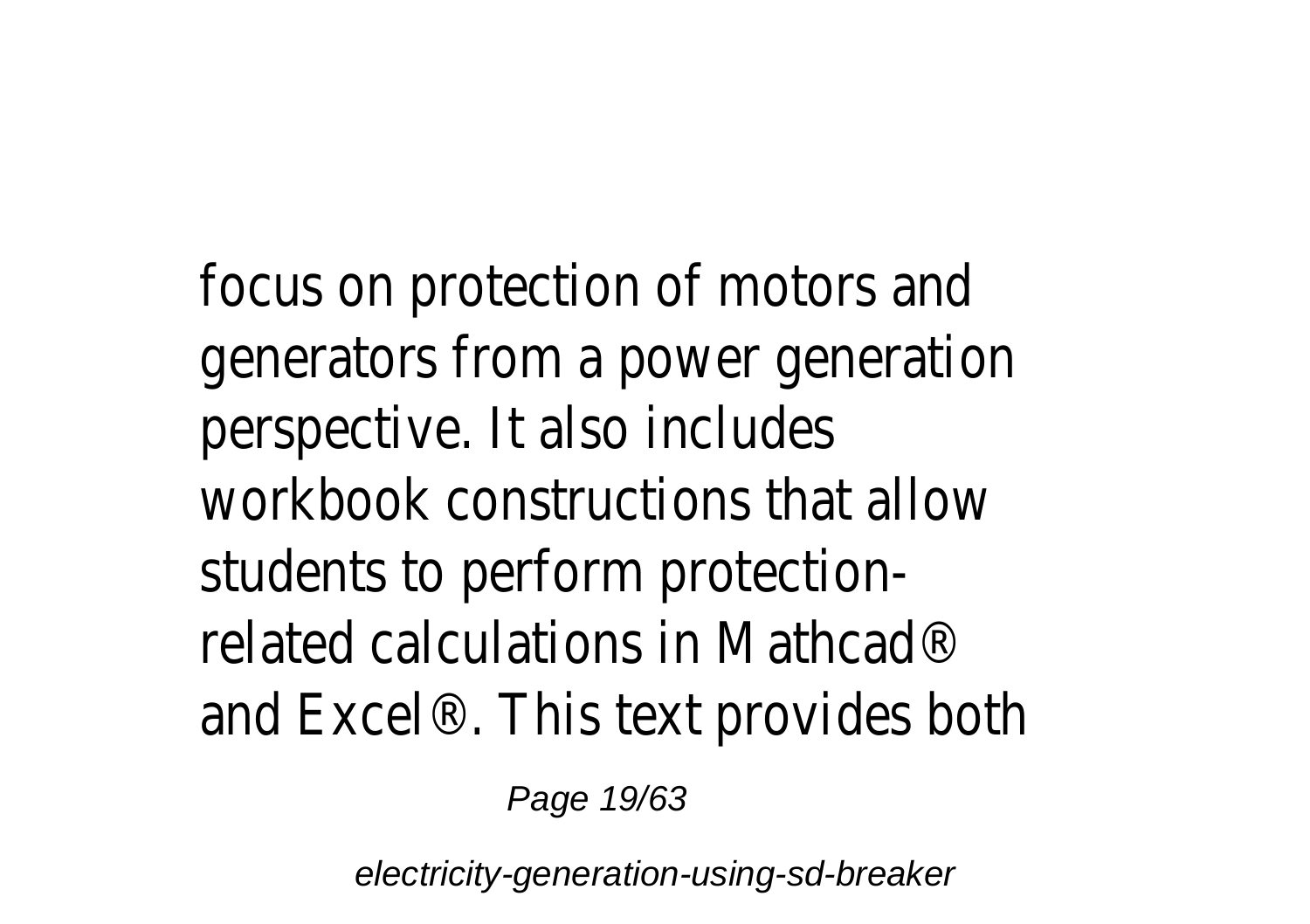a general overview and in-depth discussion of each topic, making it easy to tailor the material to students' needs. It also covers topics not found in other texts on the subject, including detailed time decrement generator fault

Page 20/63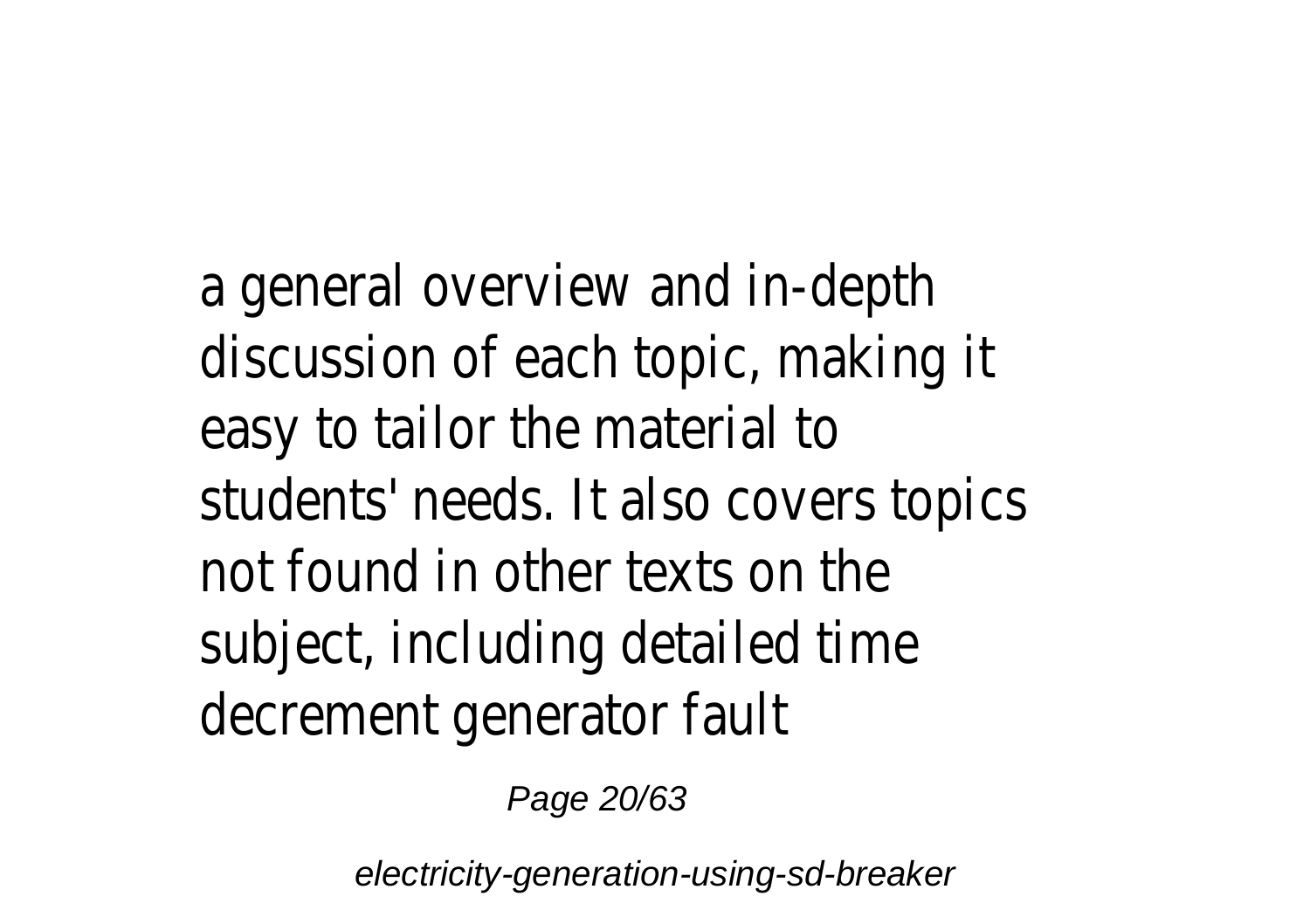calculations and minimum excitation limit. The author clearly explains the potential for damage and damaging mechanisms related to each protection function and includes thorough derivations of complex system interactions. Such derivations

Page 21/63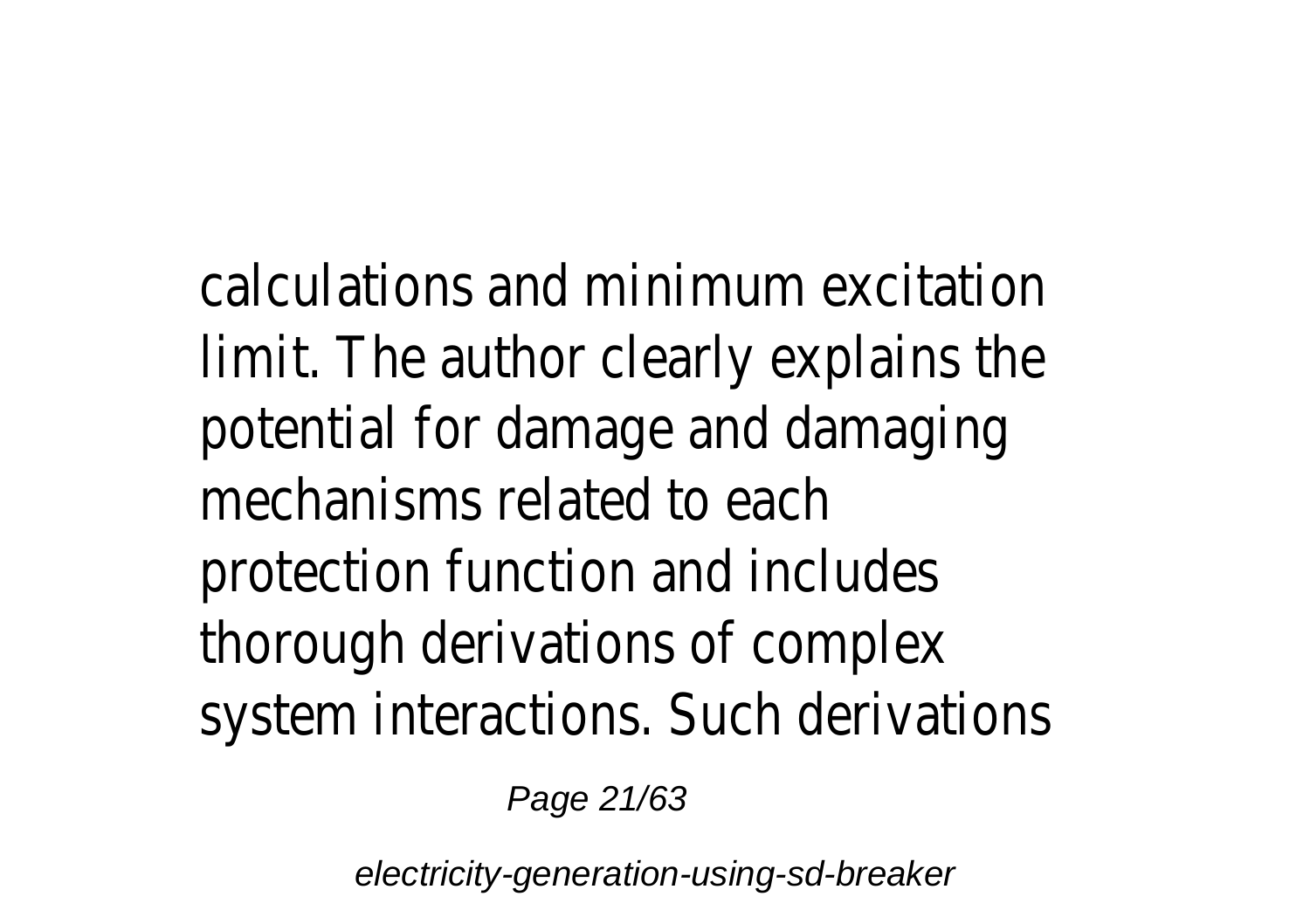underlie the various rule-of-thumb setting criteria, provide insight into why the rules-of-thumb work and when they are not appropriate, and are useful for post-incident analysis. The book's flexible approach combines theoretical discussions with

Page 22/63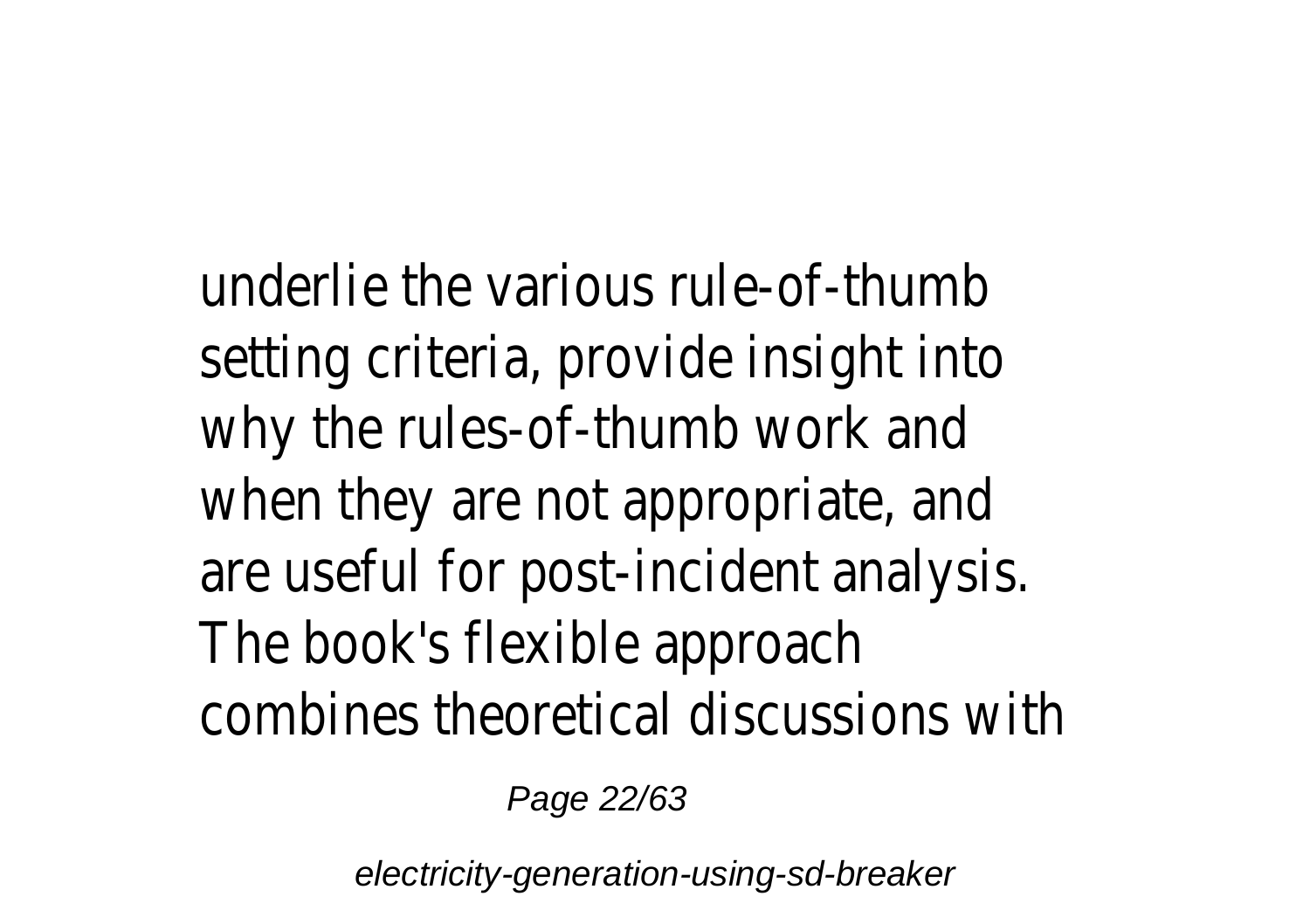example settings that offer quick how-to information. Protective Relaying for Power Generation Systems integrates fundamental knowledge with practical tools to ensure students have a thorough understanding of protection schemes

Page 23/63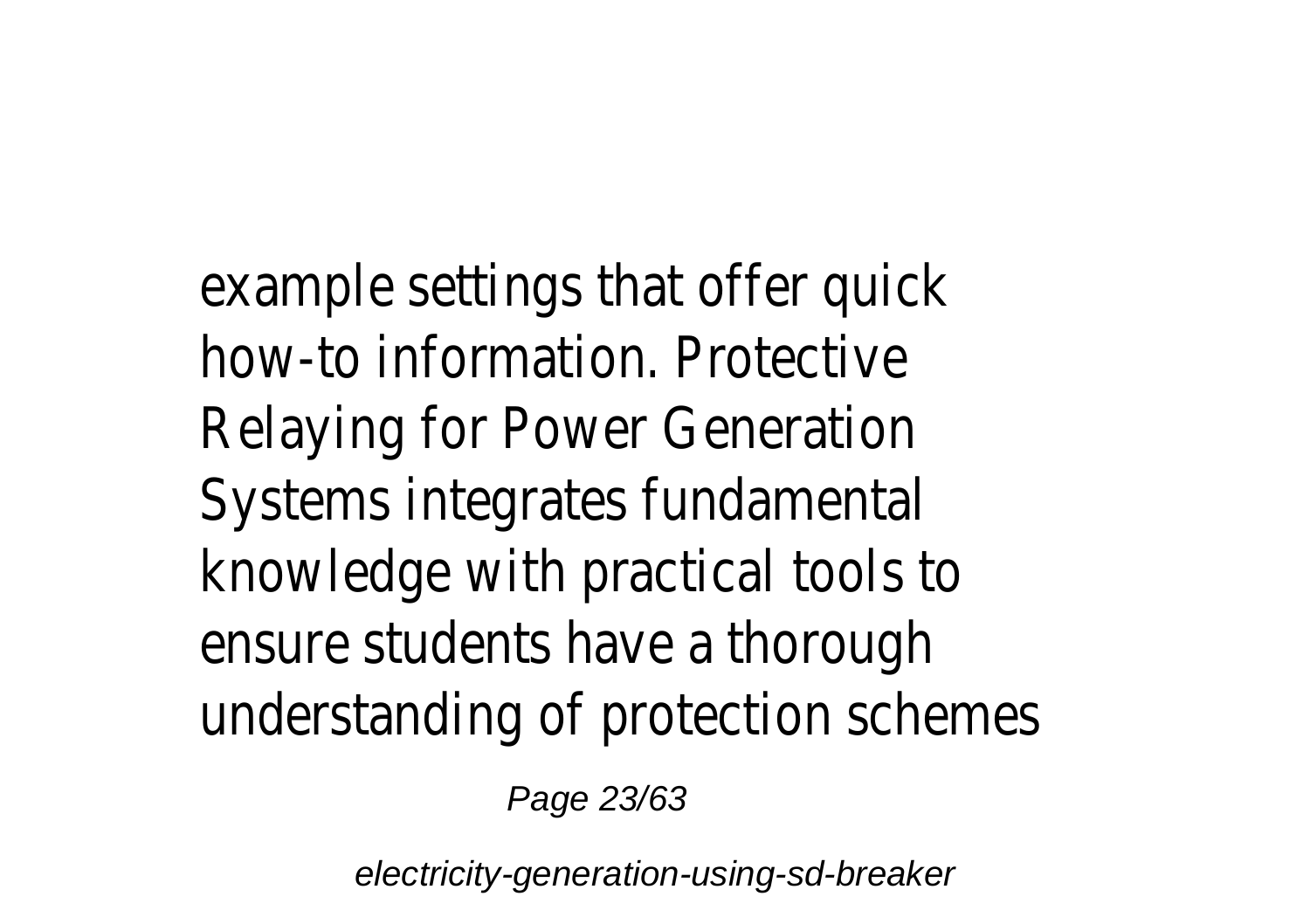and issues that arise during or after abnormal operation.

The Electrical Review

Hearings Before a Subcommittee of

the Committee on Appropriations, House of Representatives, One Hundred Seventh Congress, First

Page 24/63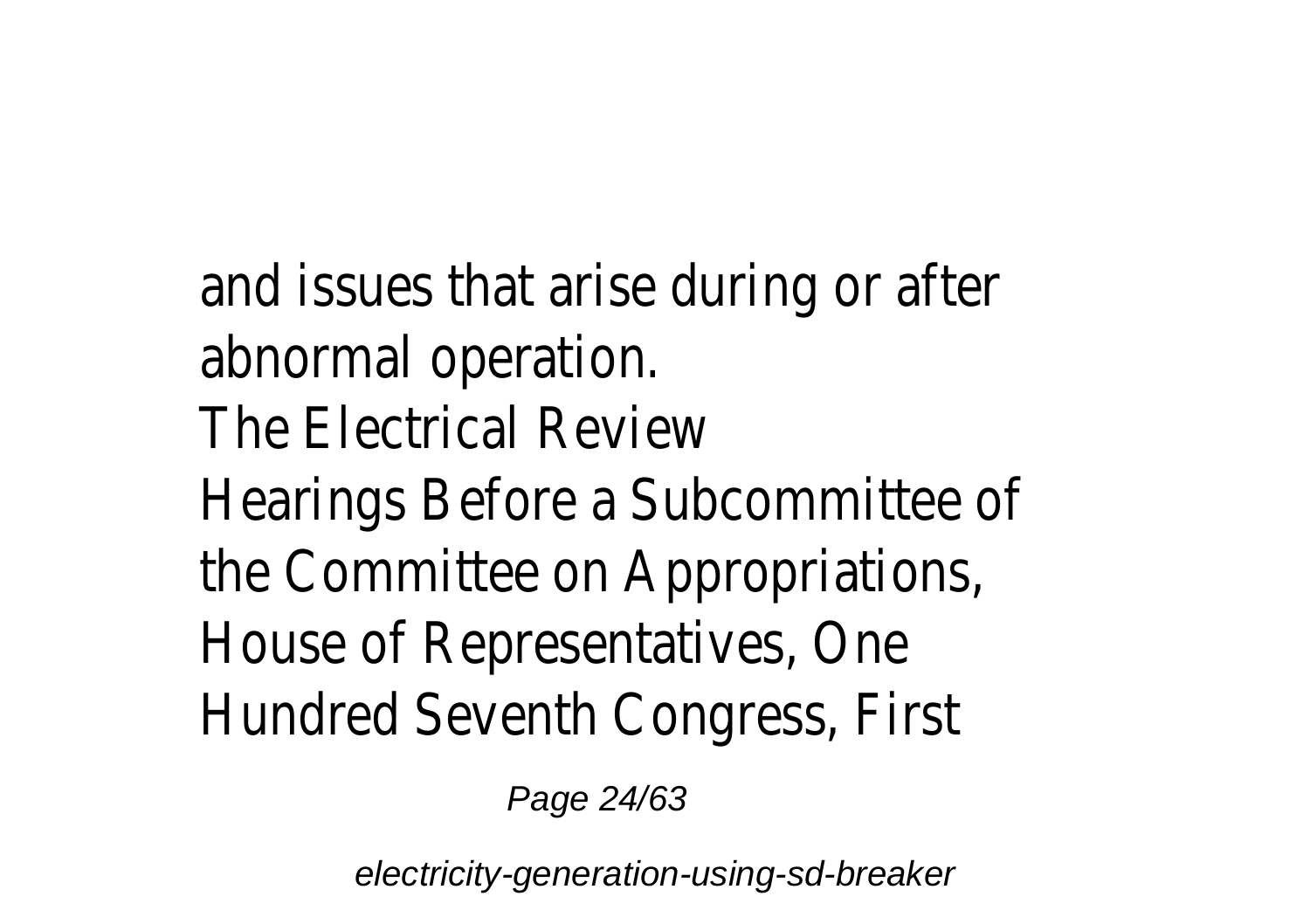Session Control, Protection, and Integration to Electrical Systems The Coal and Coke Operator and Fuel Magazine Proceedings - International Conference on Large High Voltage

Page 25/63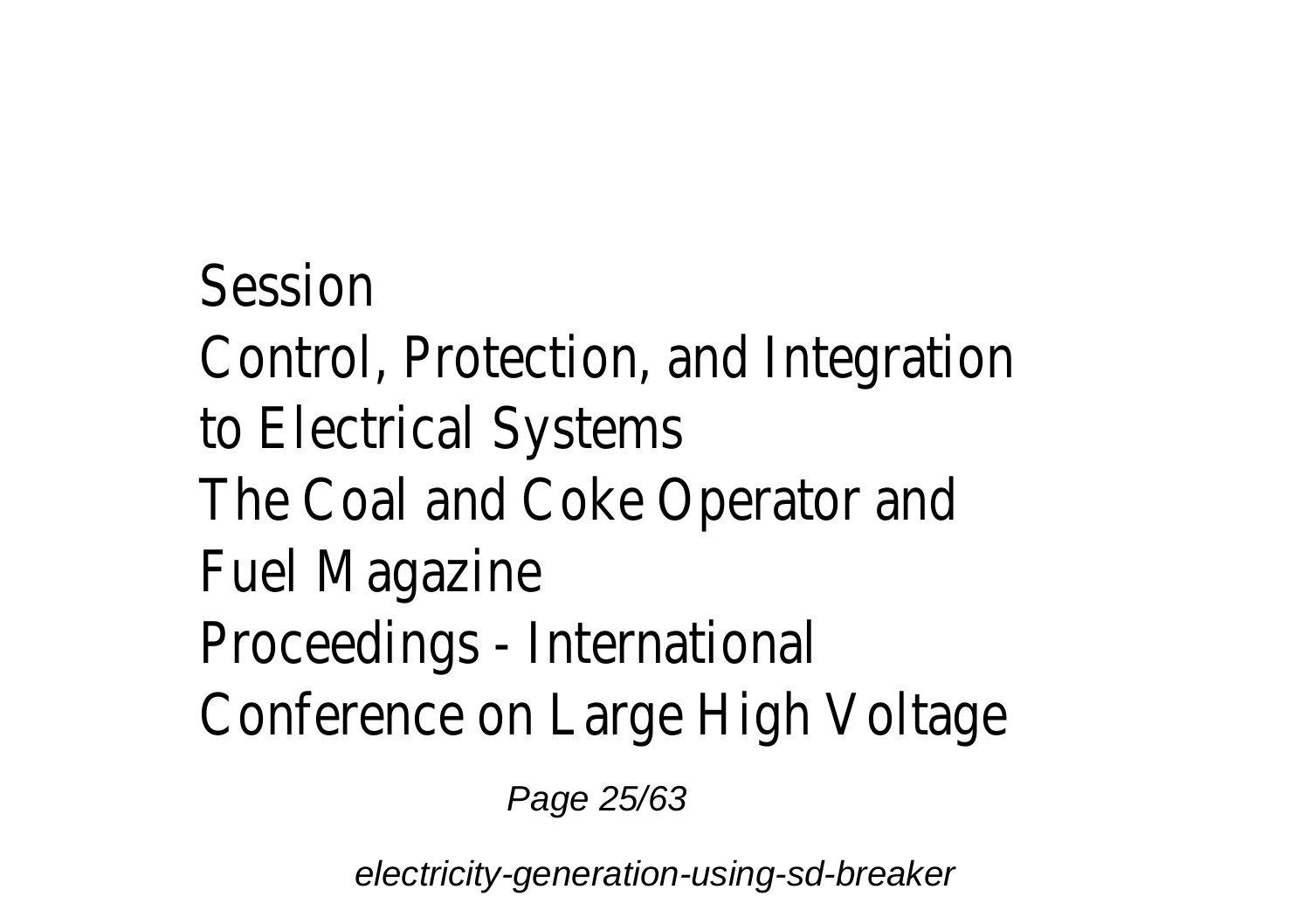Electric Systems (CIGRE). This is the second of three volumes comprising the Design of TVA Projects and is one of a planned series of special reports Page 26/63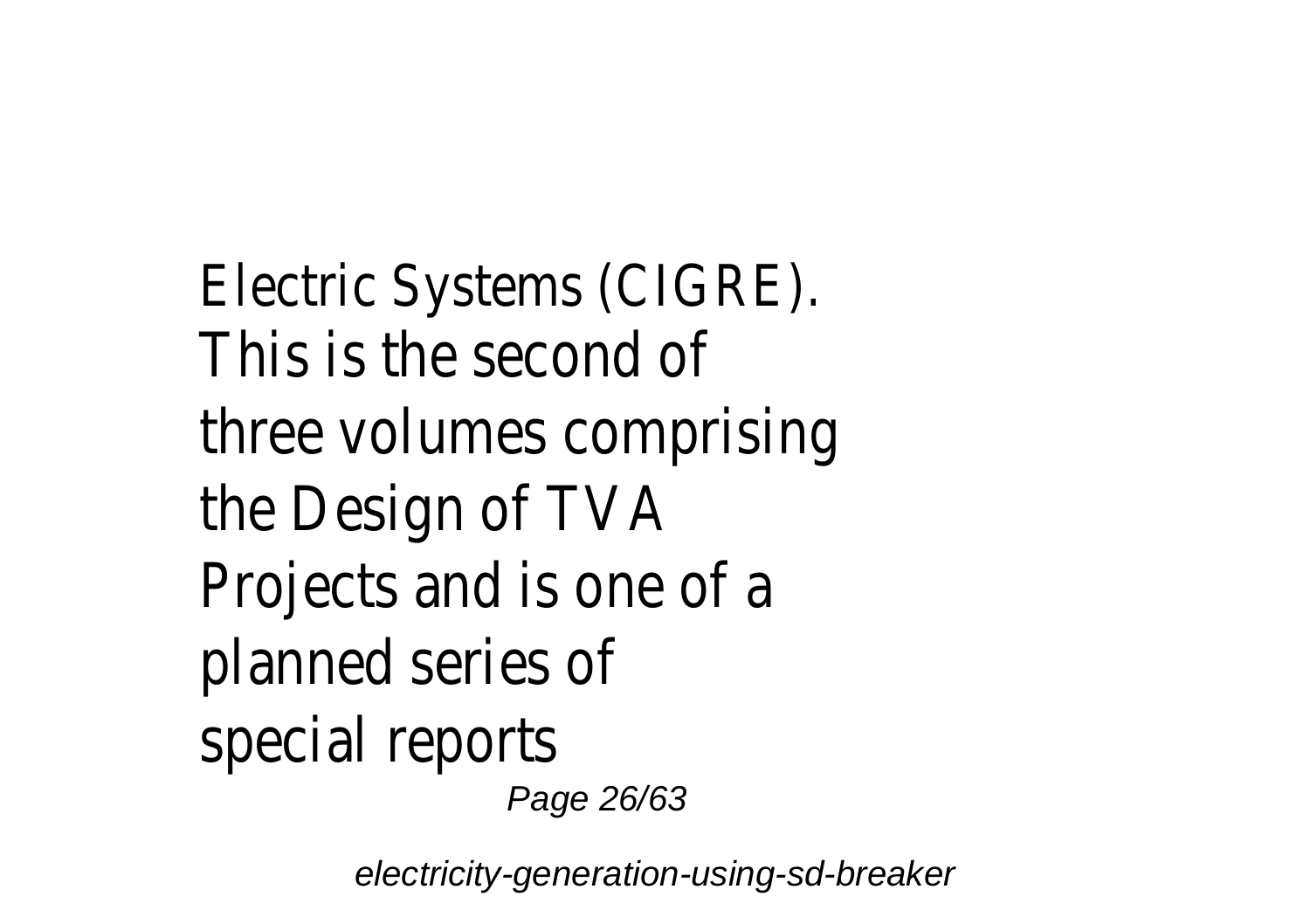recording the experience of TVA in carrying out the major phases of its engineering and construction program. It undertakes to explain the engineering work Page 27/63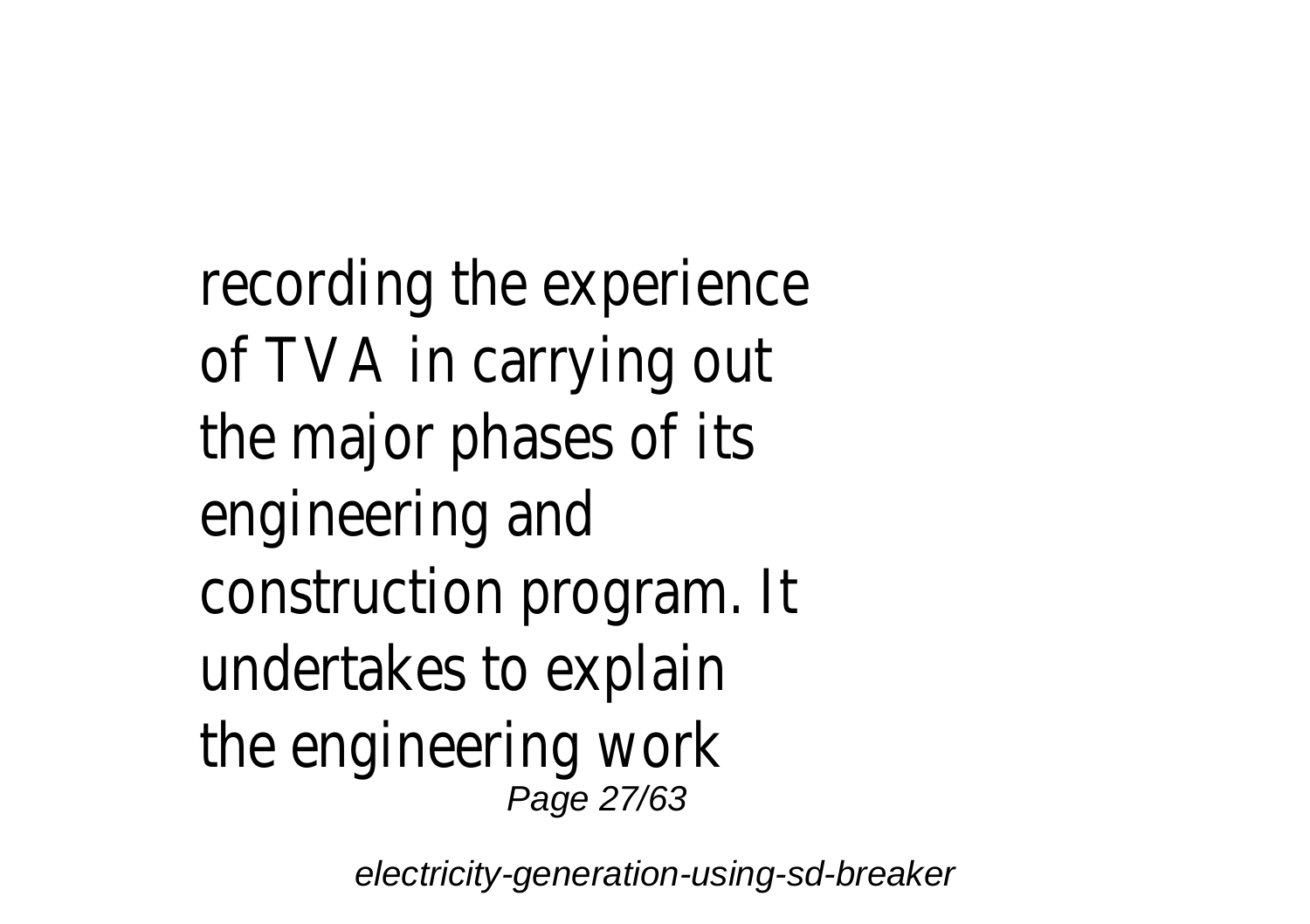involved in the design of electrical installations for primary water control stations of TVA, including switch-yards constructed at the Page 28/63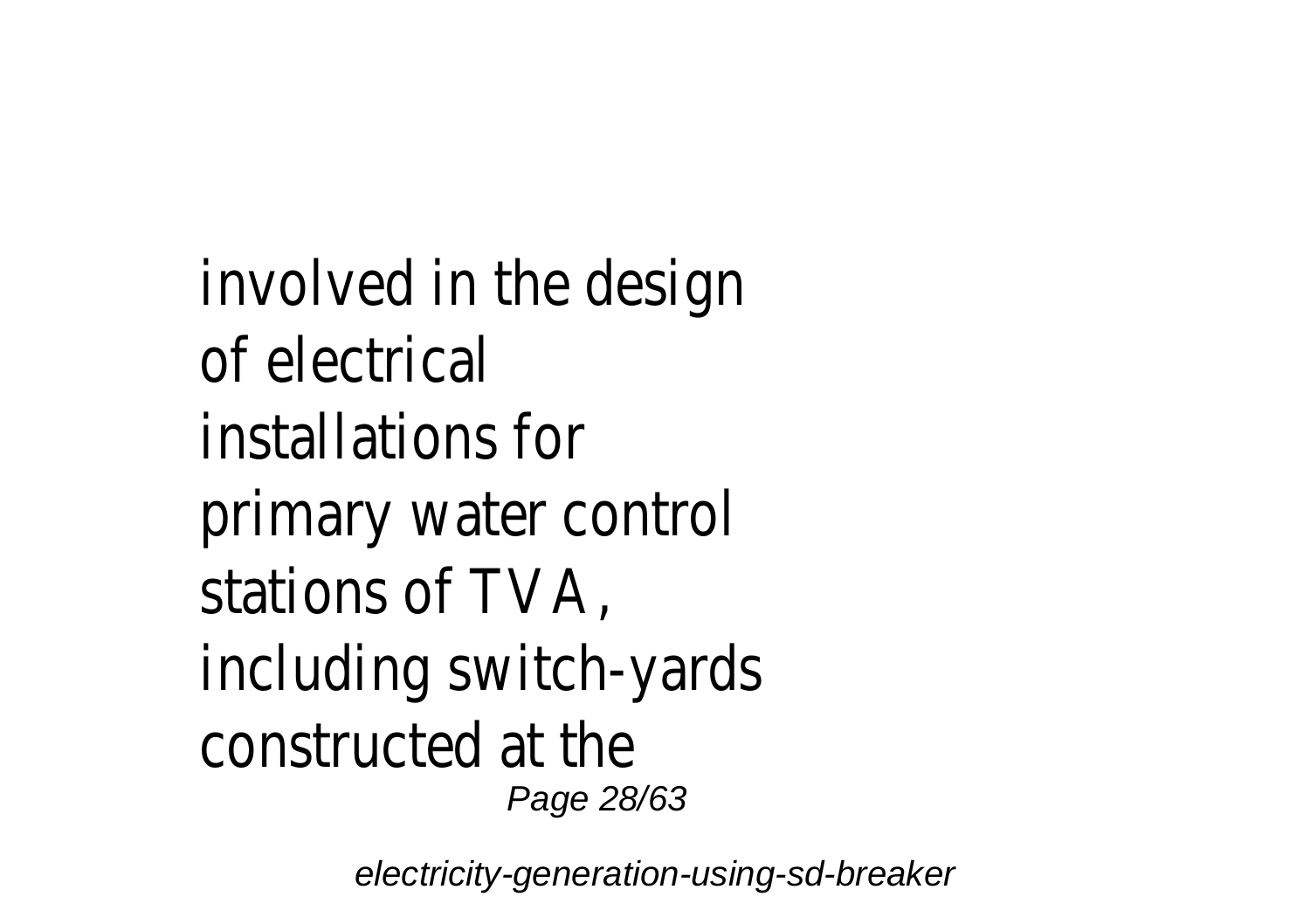generating stations but not transmission lines and substations. Consulting Engineer British Town Class Cruisers Nuclear Safety Page 29/63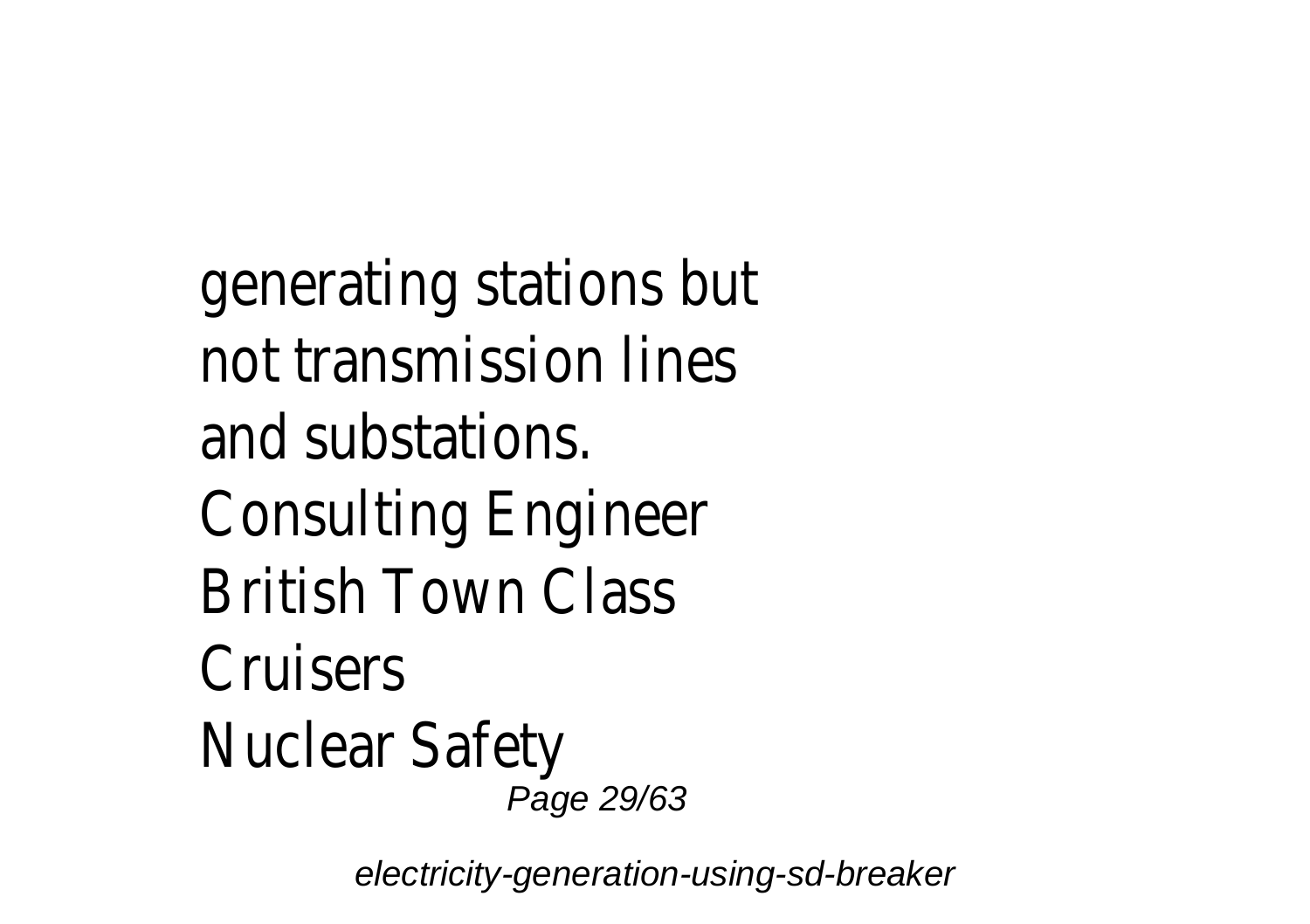Energy Storage, Compression, and Switching Circular **The production of forestry products is based on a complex chain of knowledge**

Page 30/63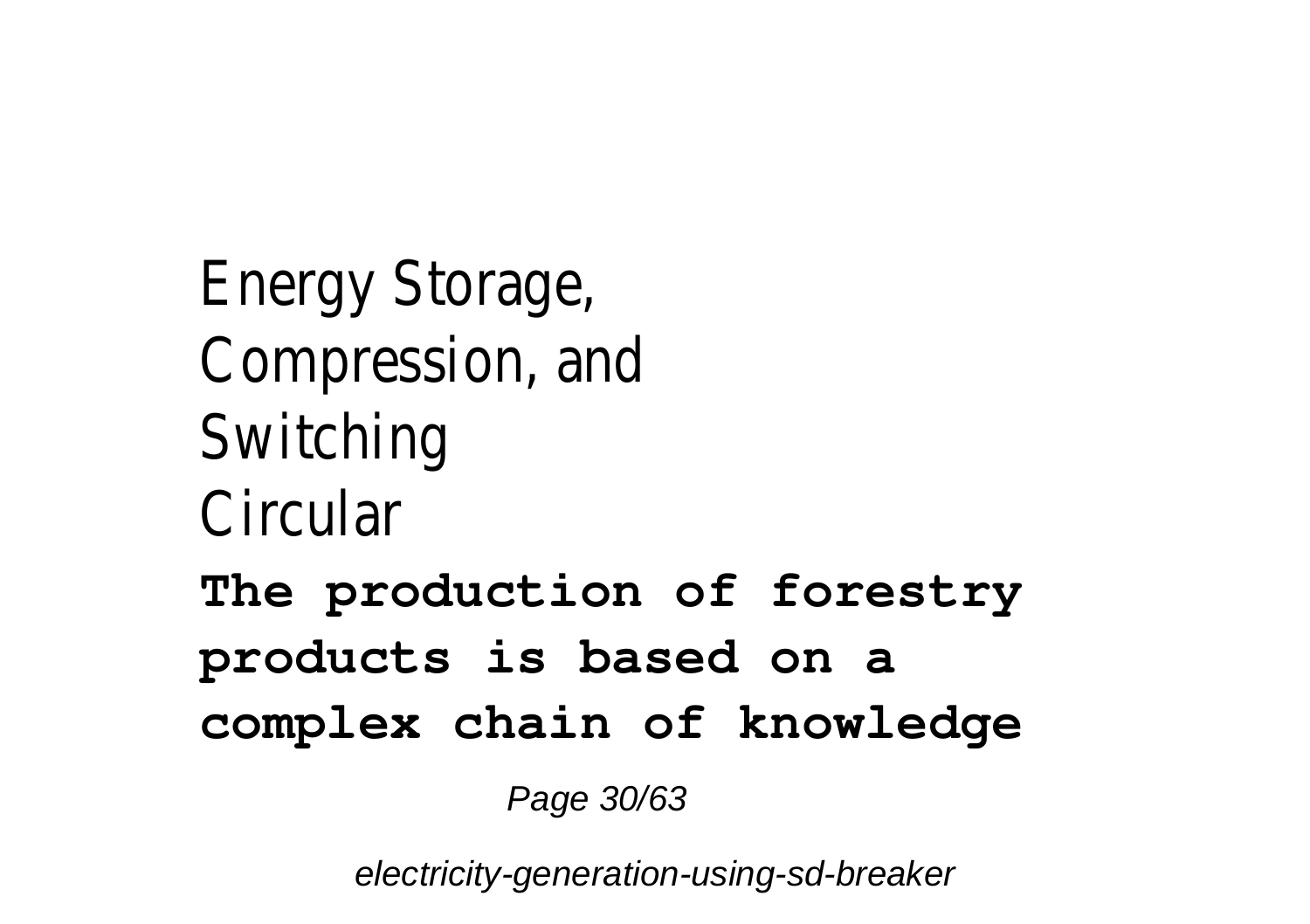**in which the biological material wood with all its natural variability is converted into a variety of fiber-based products, each one with its detailed and specific quality requirements. This four** Page 31/63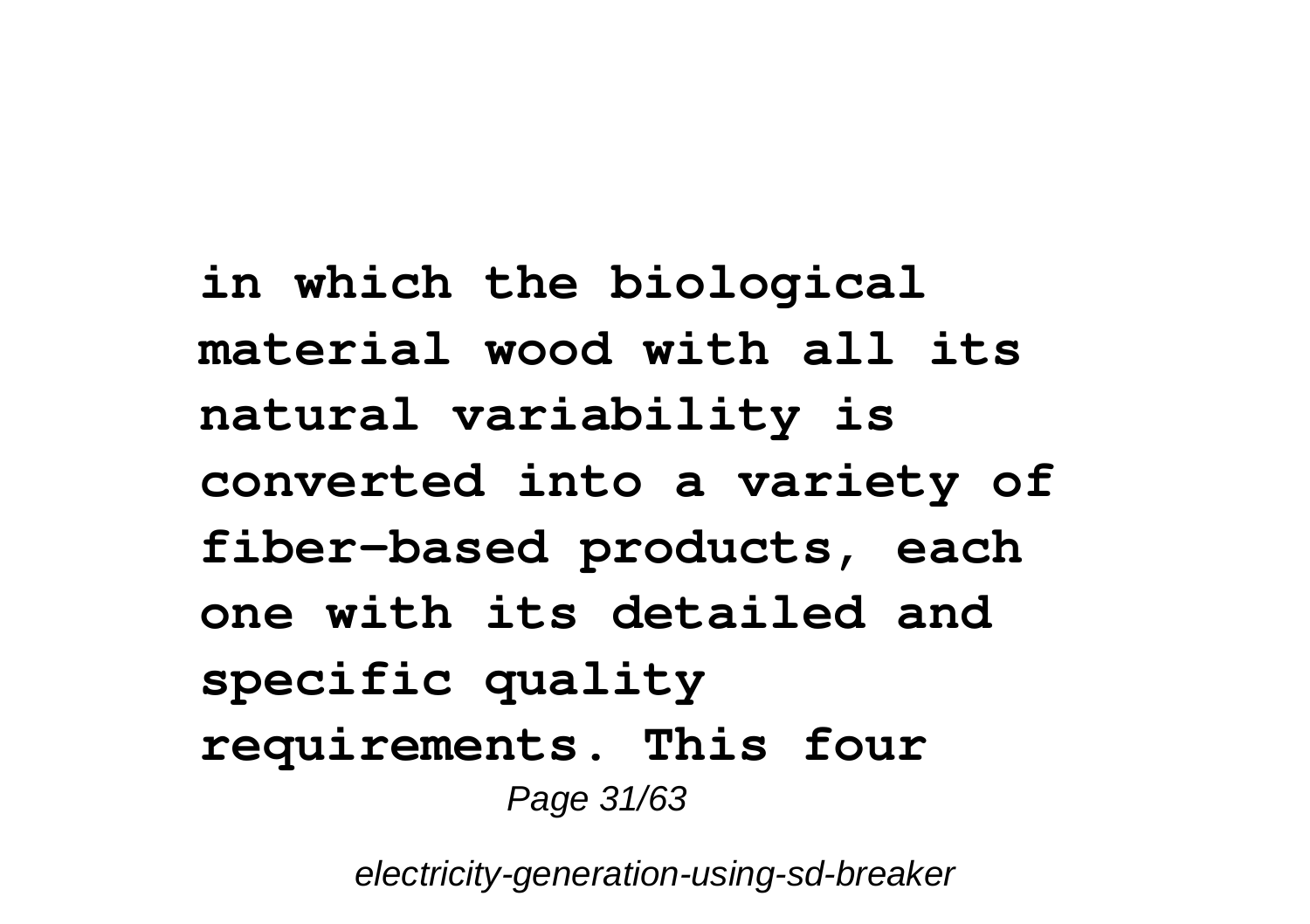**volume set covers the entire spectrum of pulp and paper chemistry and technology from starting material to processes and products including market demands. Supported by a grant from the Ljungberg Foundation,** Page 32/63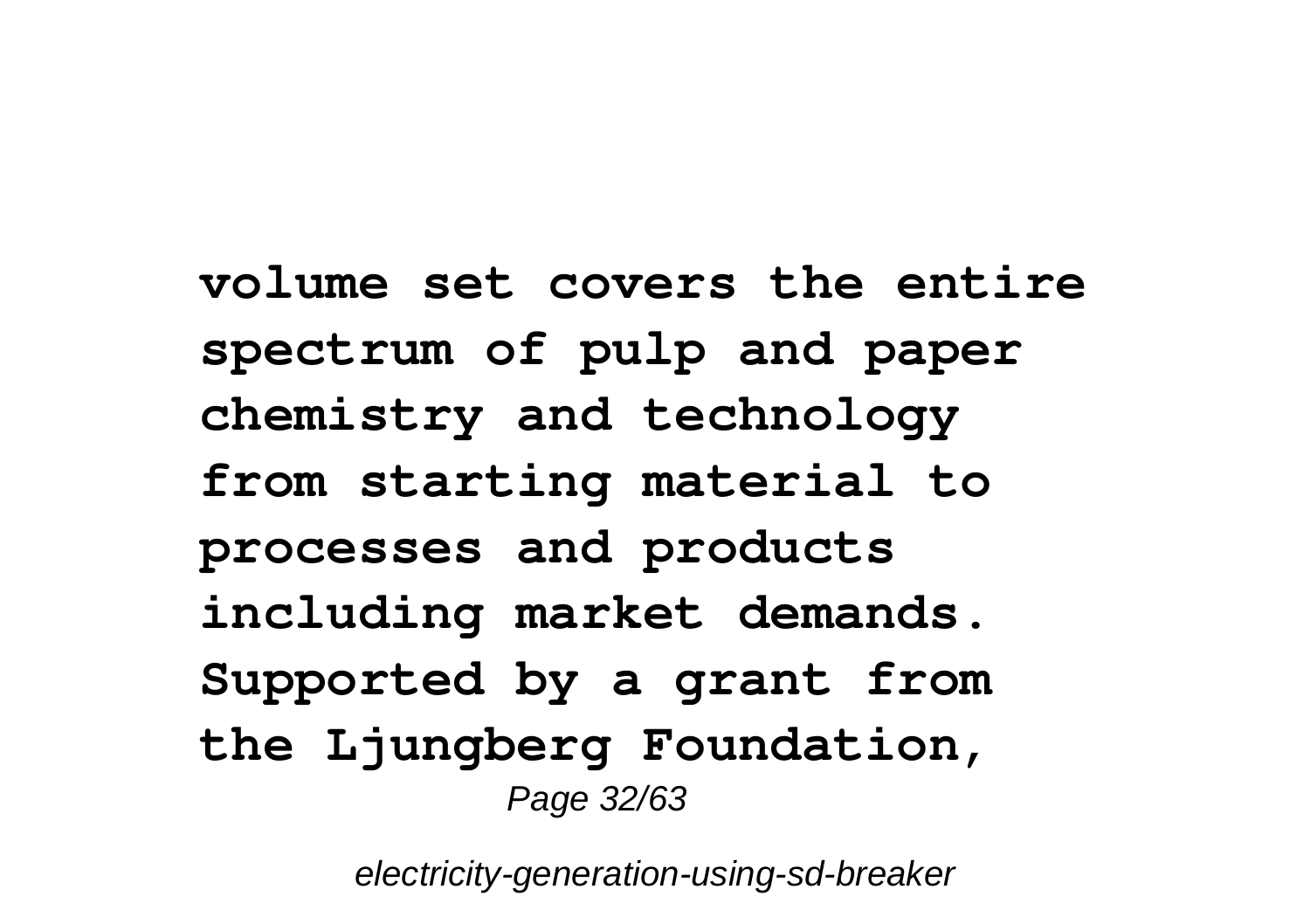**the Editors at the Royal Institute of Technology, Stockholm, Sweden coordinated over 30 authors from university and industry to create this comprehensive overview. This work is essential for all students** Page 33/63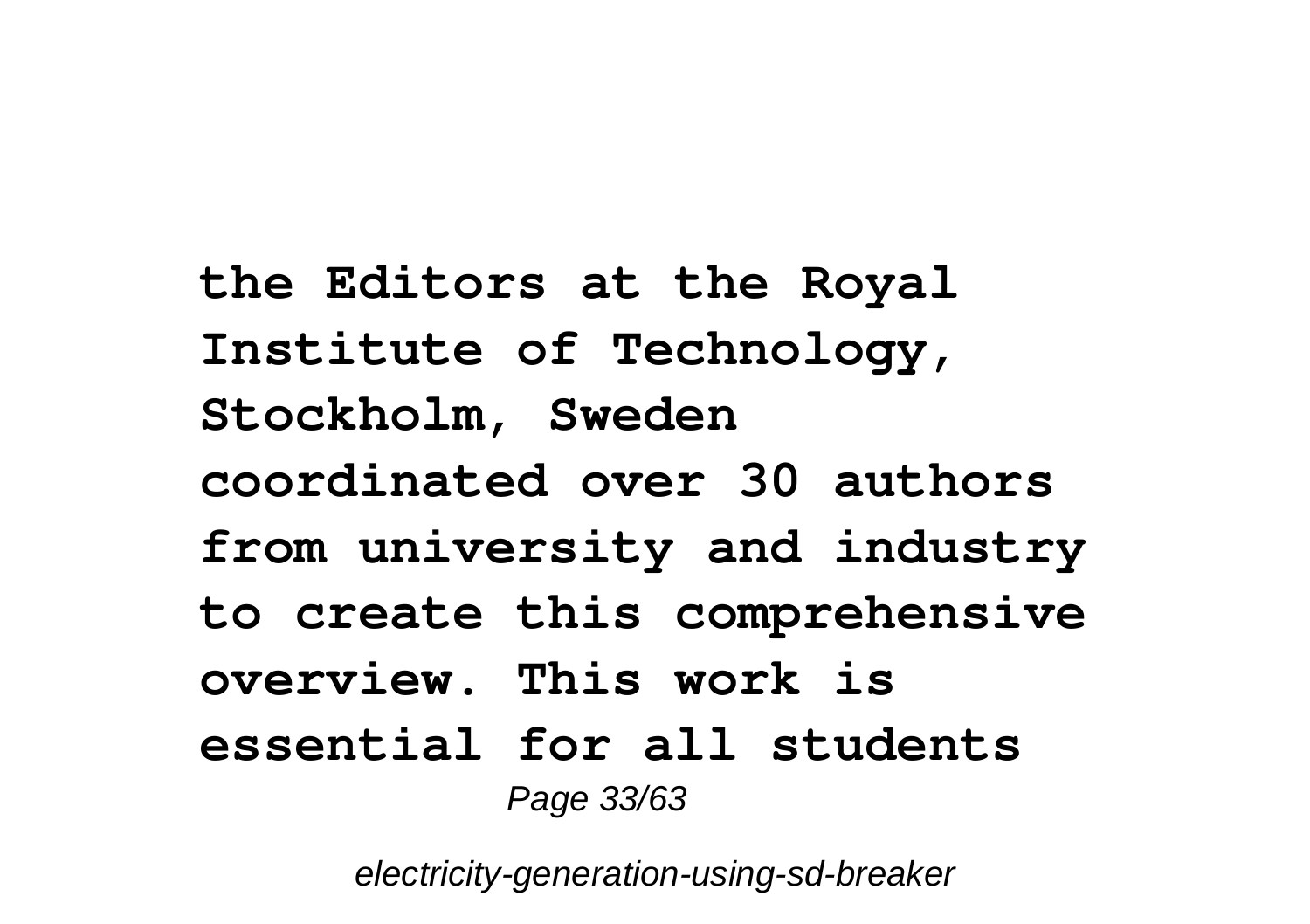**of wood science and a useful reference for those working in the pulp and paper industry or on the chemistry of renewable resources. Automation and Instrumentation for Power Plants**

Page 34/63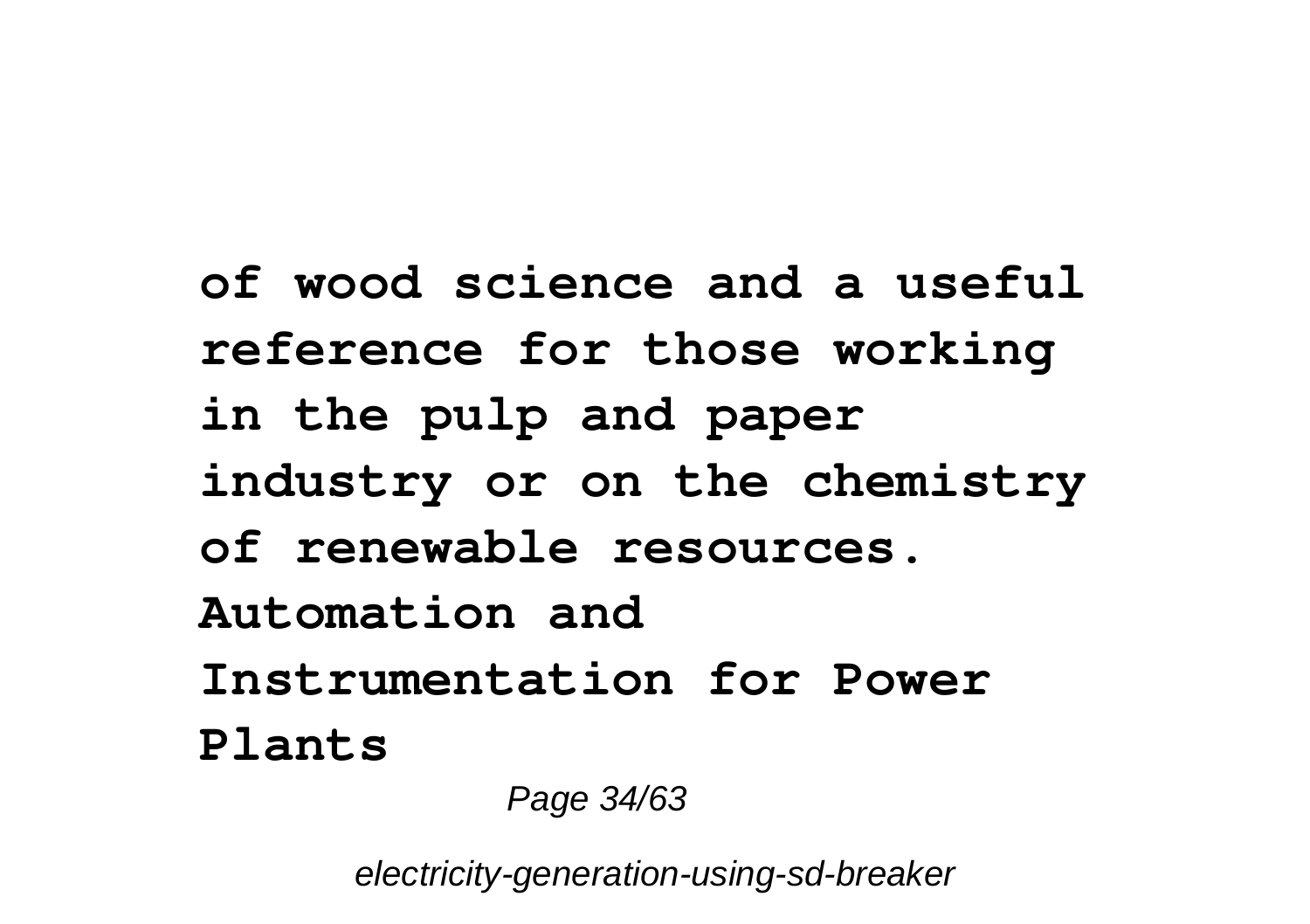**Southampton & Belfast Classes: Design, Development & Performance Electrical Record and Buyer's Reference Electrical Review Offshore Wind Energy Generation** Page 35/63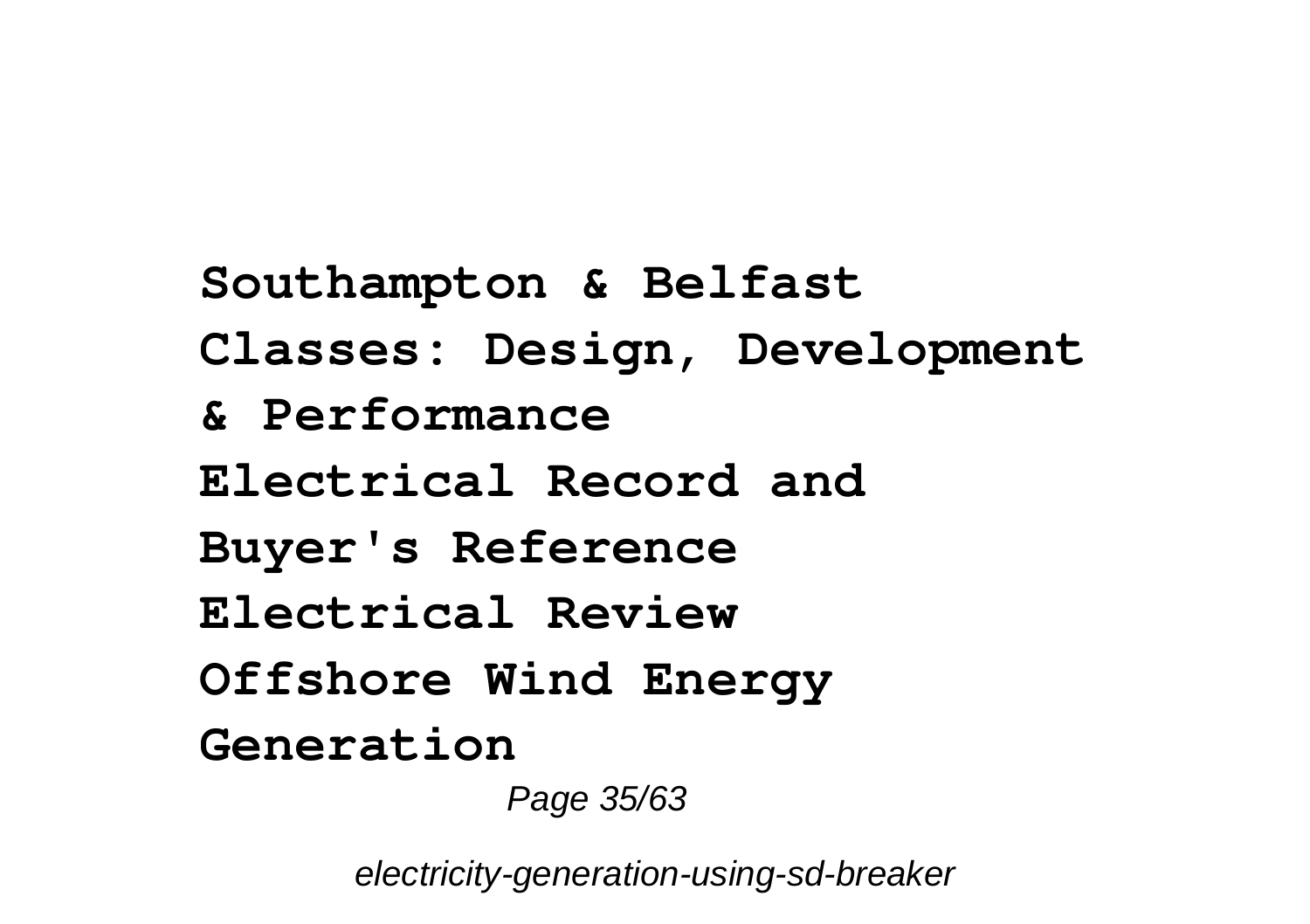Today's nuclear reactors are safe and highly efficient energy systems that offer electricity and a multitude of cogeneration energy products ranging from Page 36/63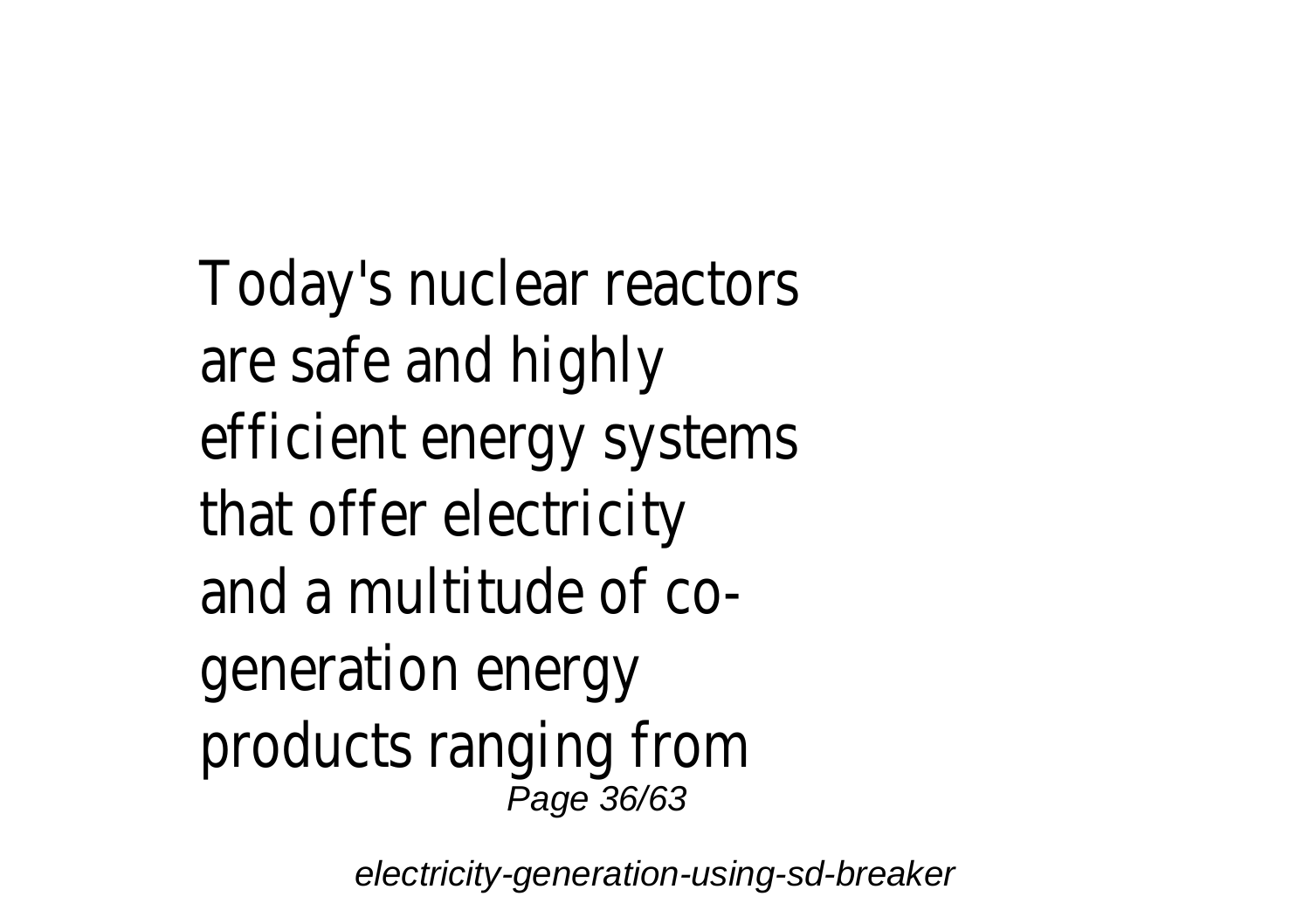potable water to heat for industrial applications. At the same time, catastrophic earthquake and tsunami events in Japan resulted in the nuclear accident Page 37/63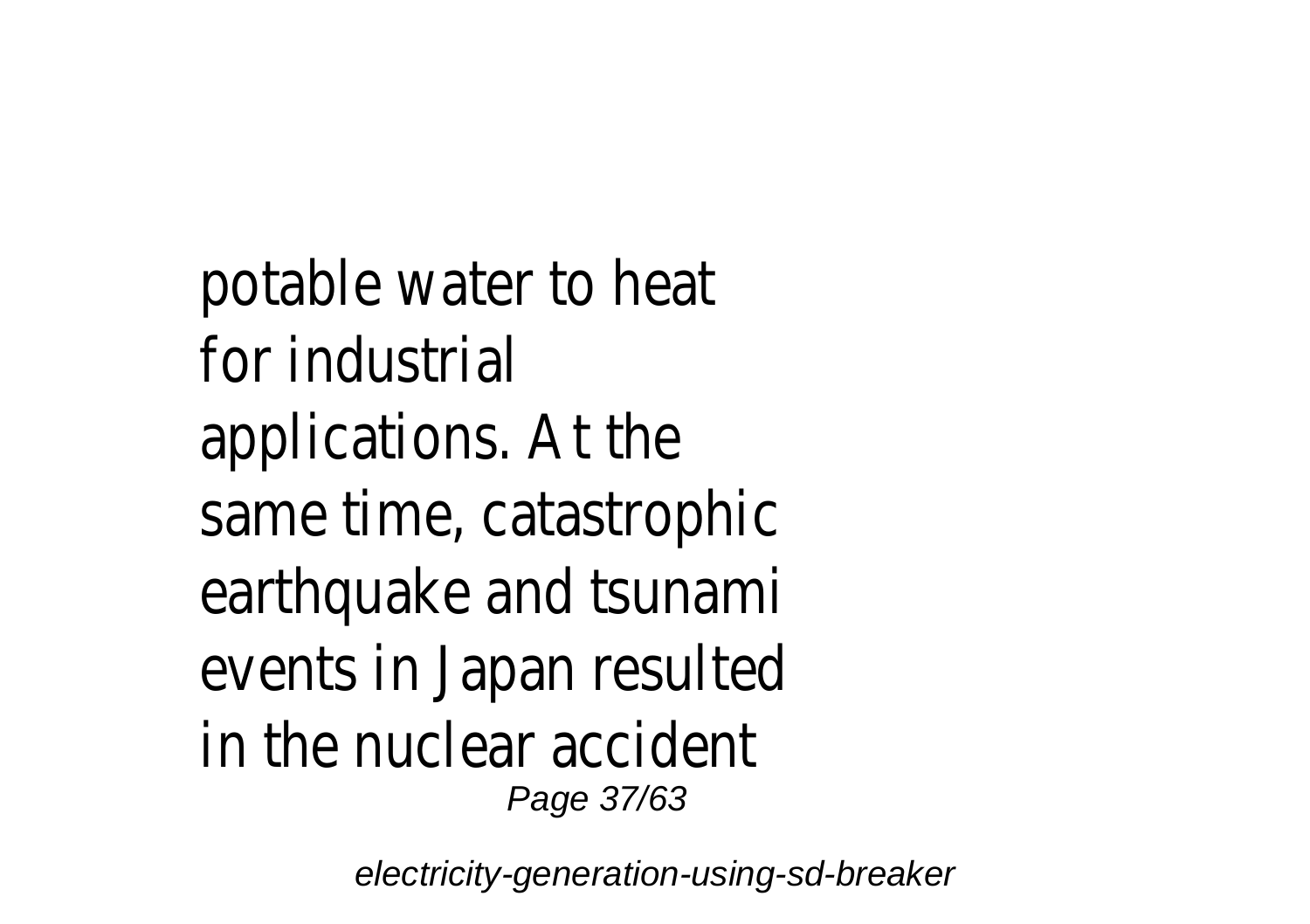that forced us to rethink our approach to nuclear safety, design requirements and facilitated growing interests in advanced nuclear energy systems, Page 38/63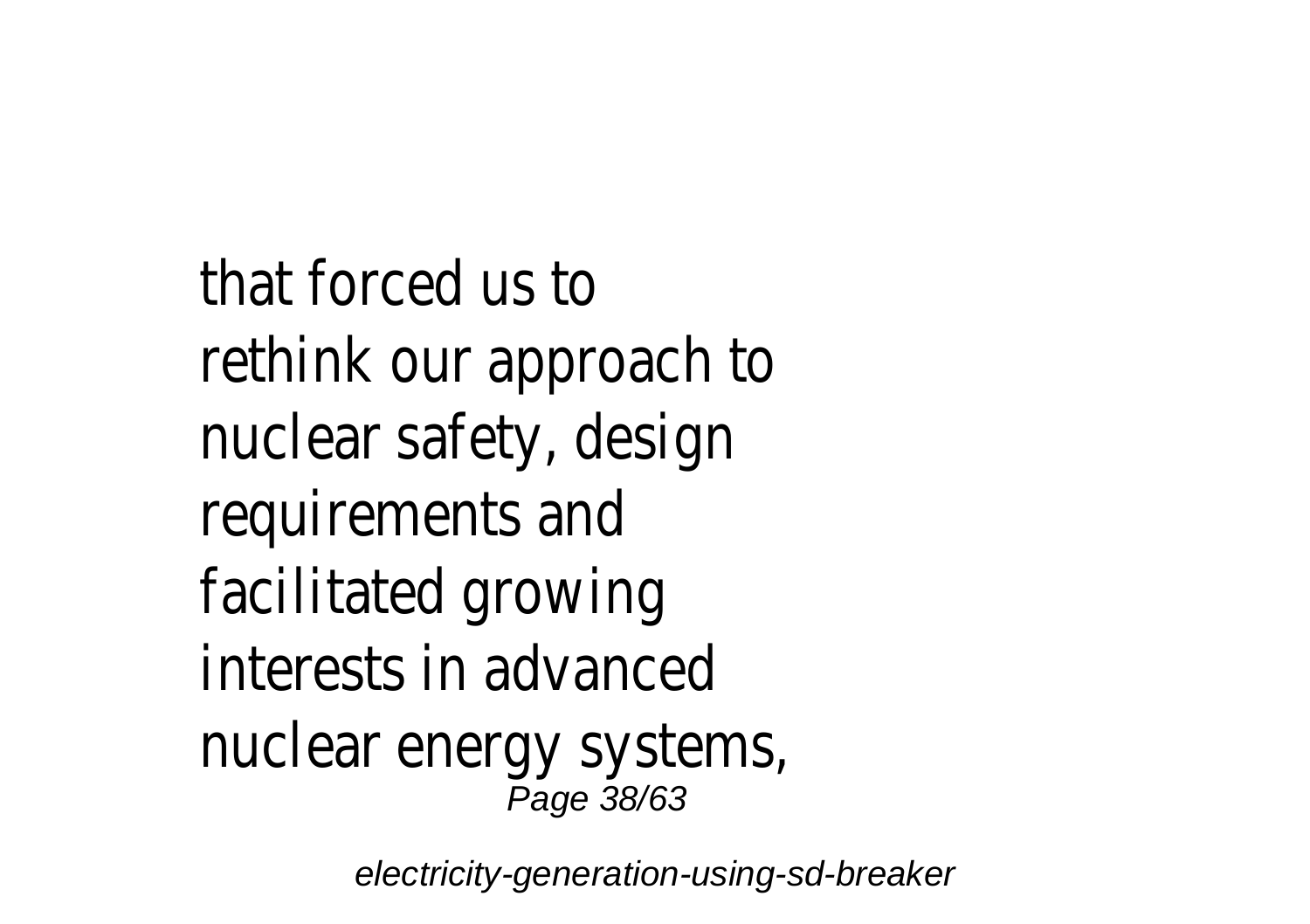next generation nuclear reactors, which are inherently capable to withstand natural disasters and avoid catastrophic consequences without any Page 39/63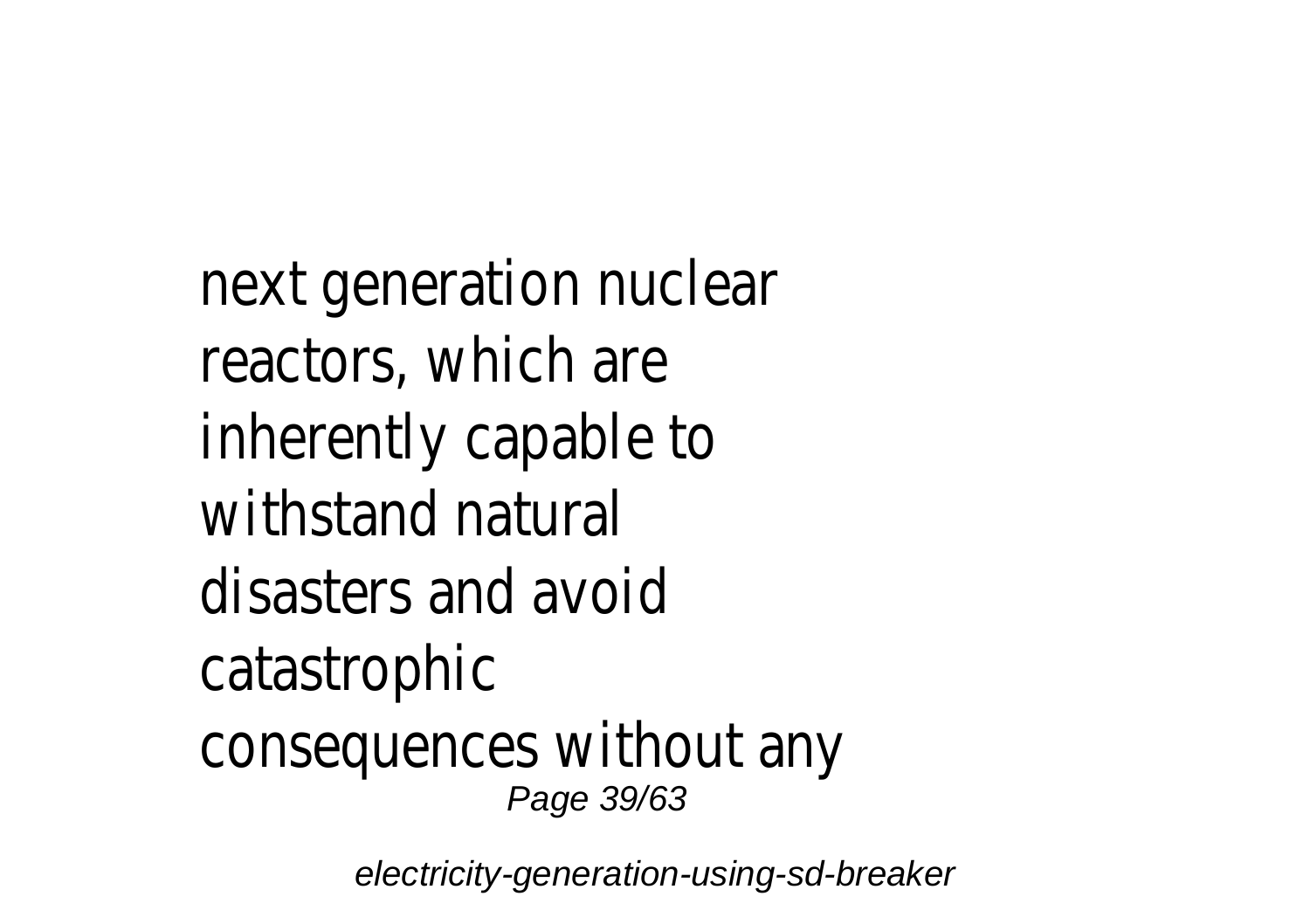environmental impact. This book is one in a series of books on nuclear power published by InTech. Under the single-volume cover, we put together such topics Page 40/63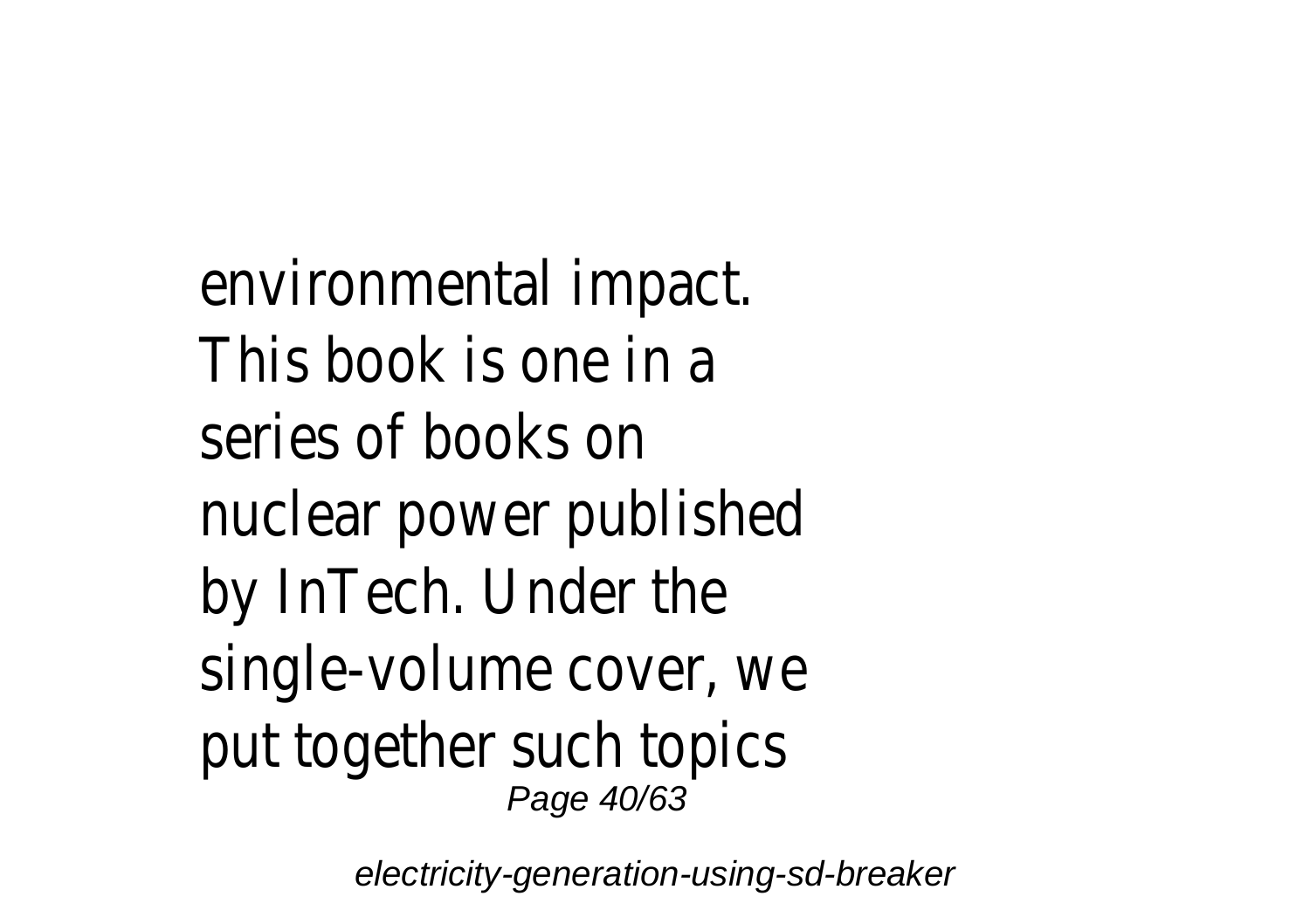as operation, safety, environment and radiation effects. The book is not offering a comprehensive coverage of the material in each area. Instead, selected Page 41/63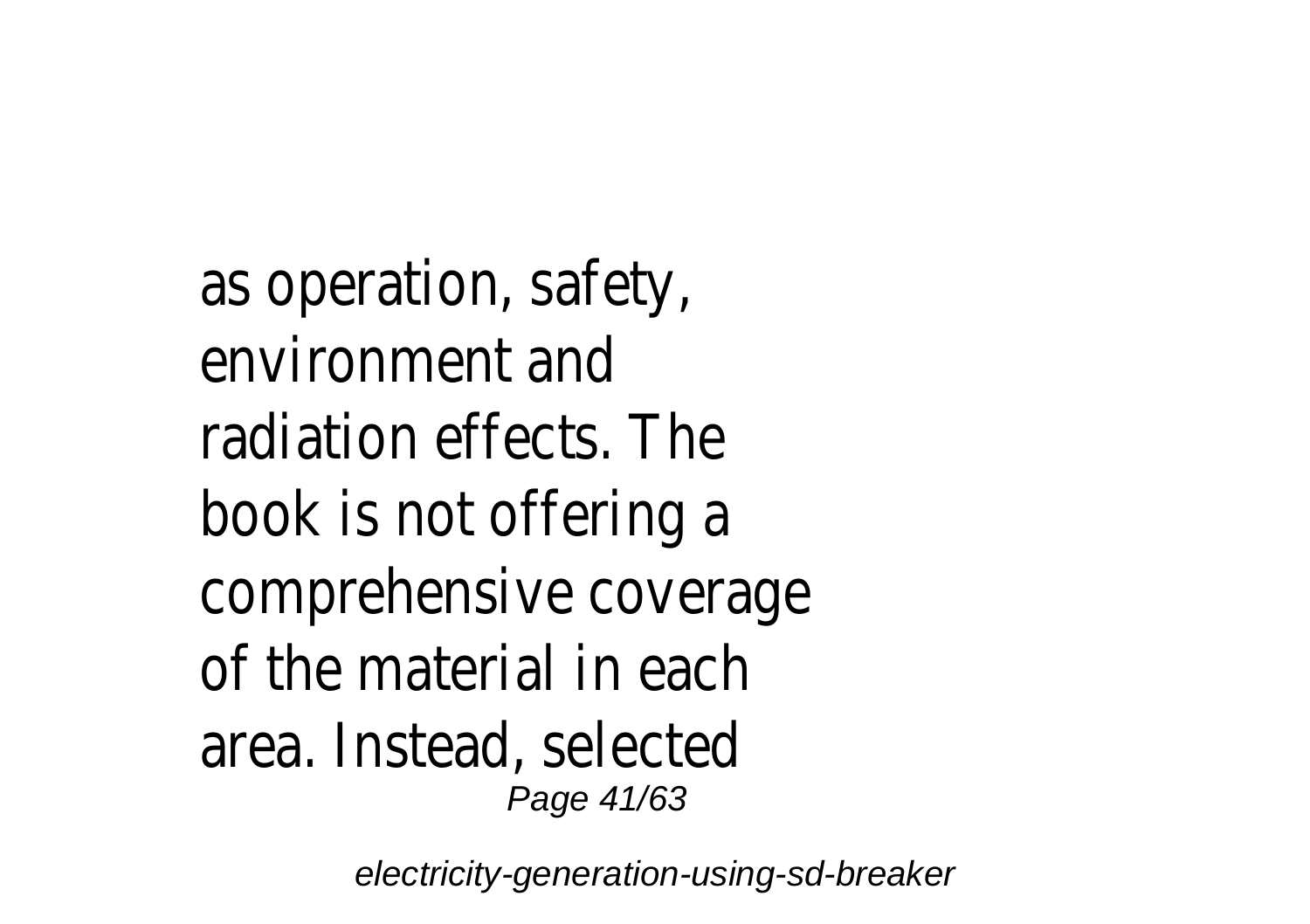themes are highlighted by authors of individual chapters representing contemporary interests worldwide. With all diversity of topics in 16 chapters, the Page 42/63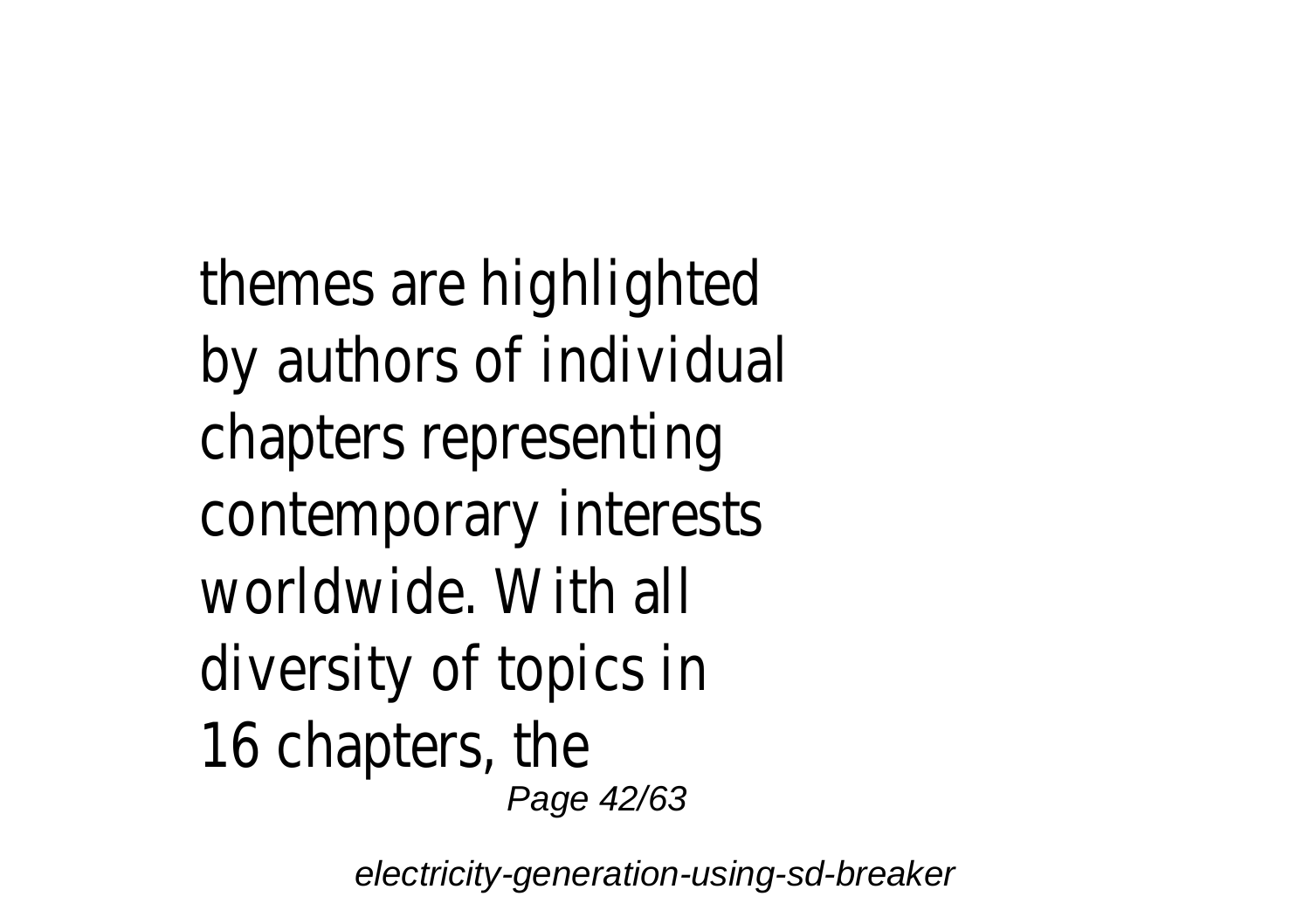integrated system analysis approach of nuclear power operation, safety and environment is the common thread. The goal of the book is to bring nuclear power Page 43/63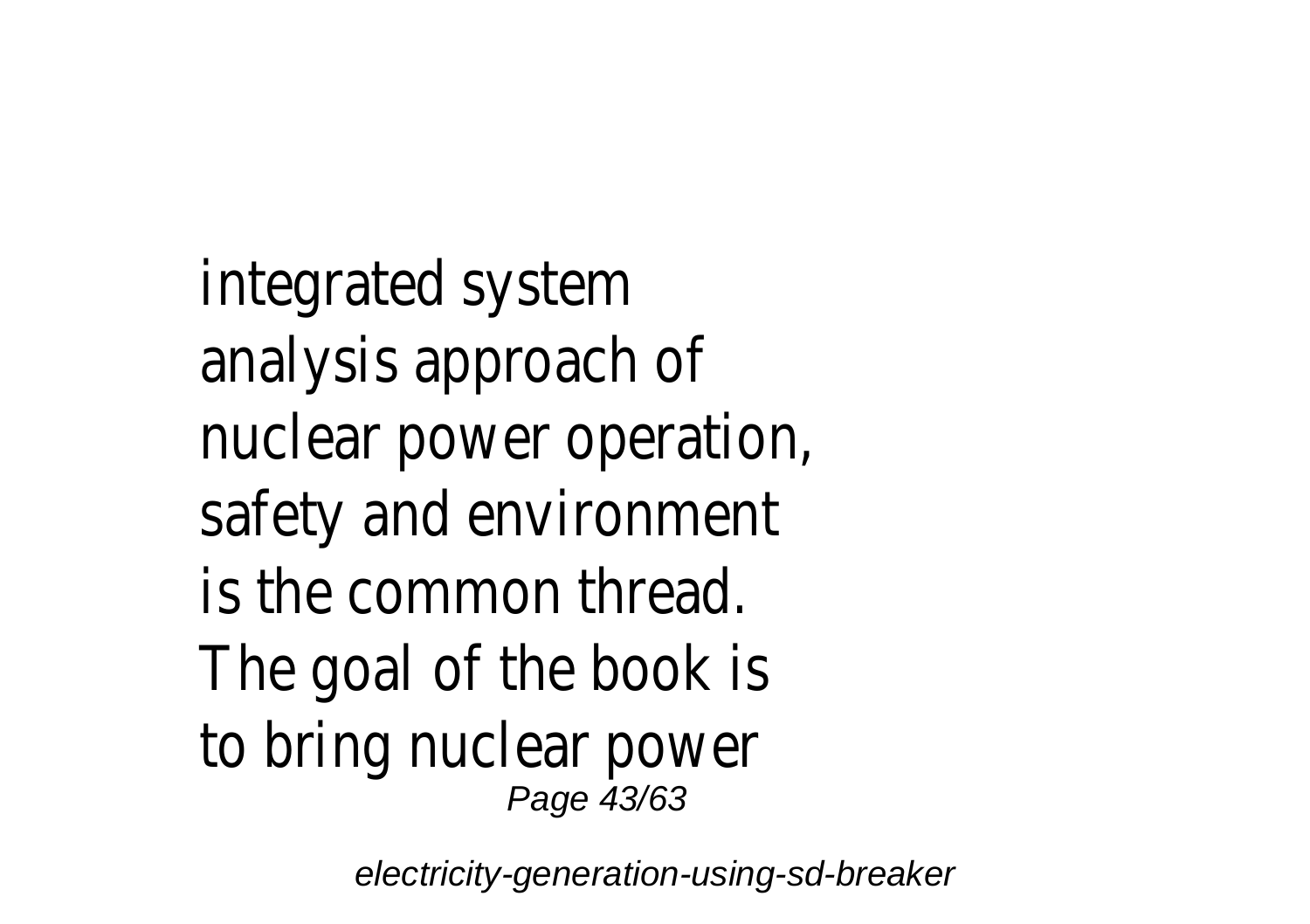to our readers as one of the promising energy sources that has a unique potential to meet energy demands with minimized environmental impact, near-zero carbon Page 44/63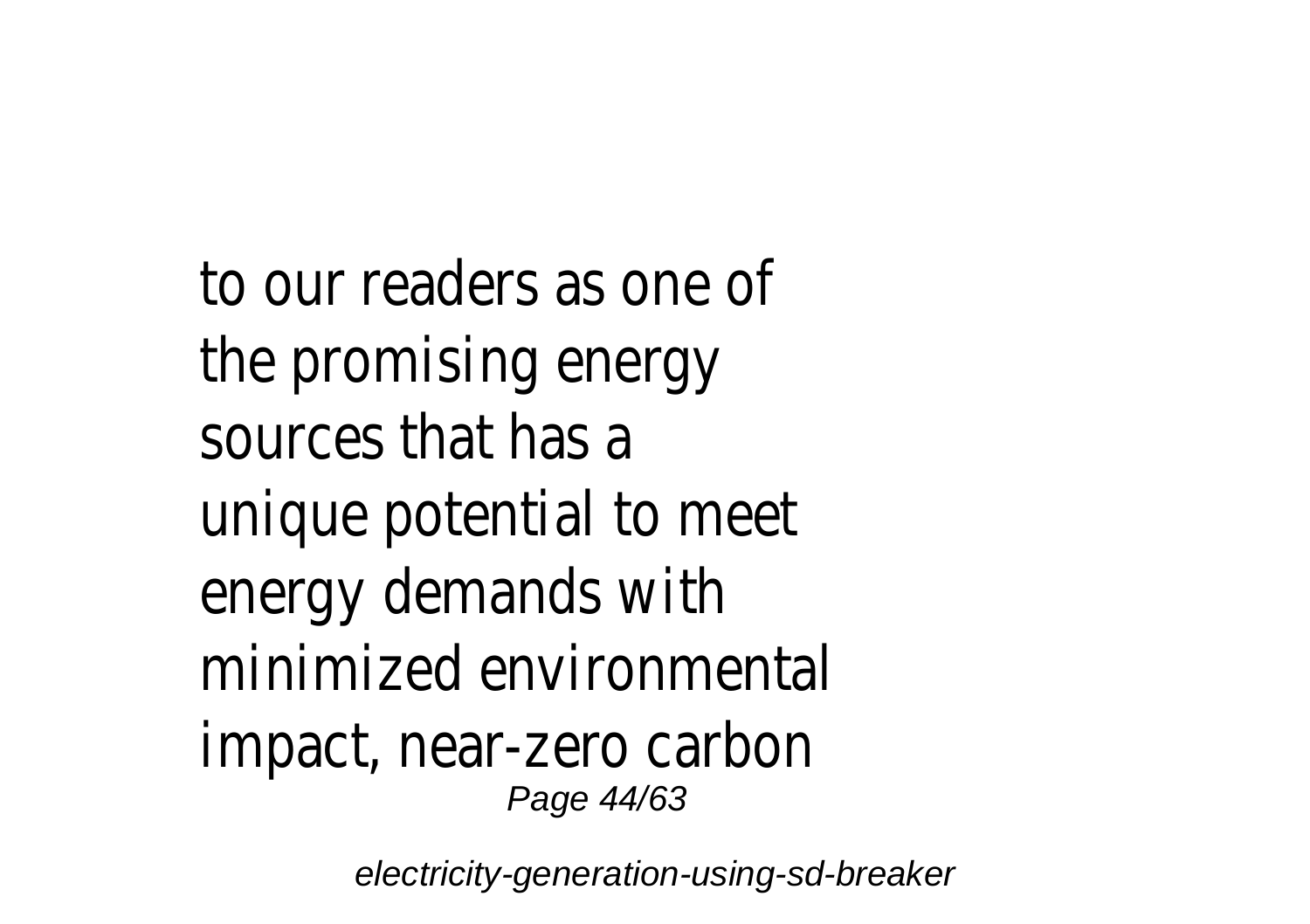footprint, and competitive economics via robust potential applications. The book targets everyone as its potential readership groups - students, Page 45/63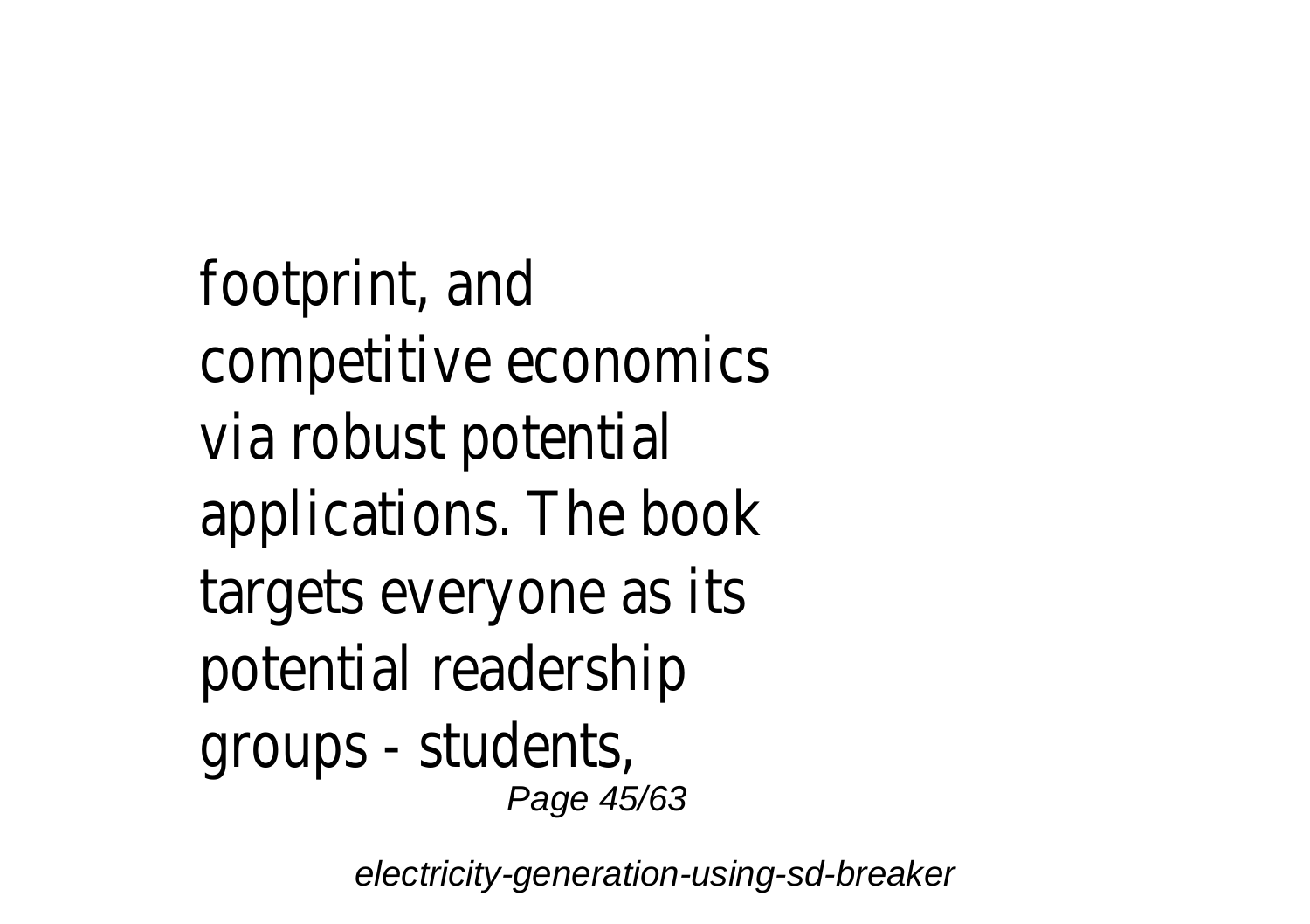researchers and practitioners - who are interested to learn about nuclear power. Protective Relaying for Power Generation Systems The Street Railway Page 46/63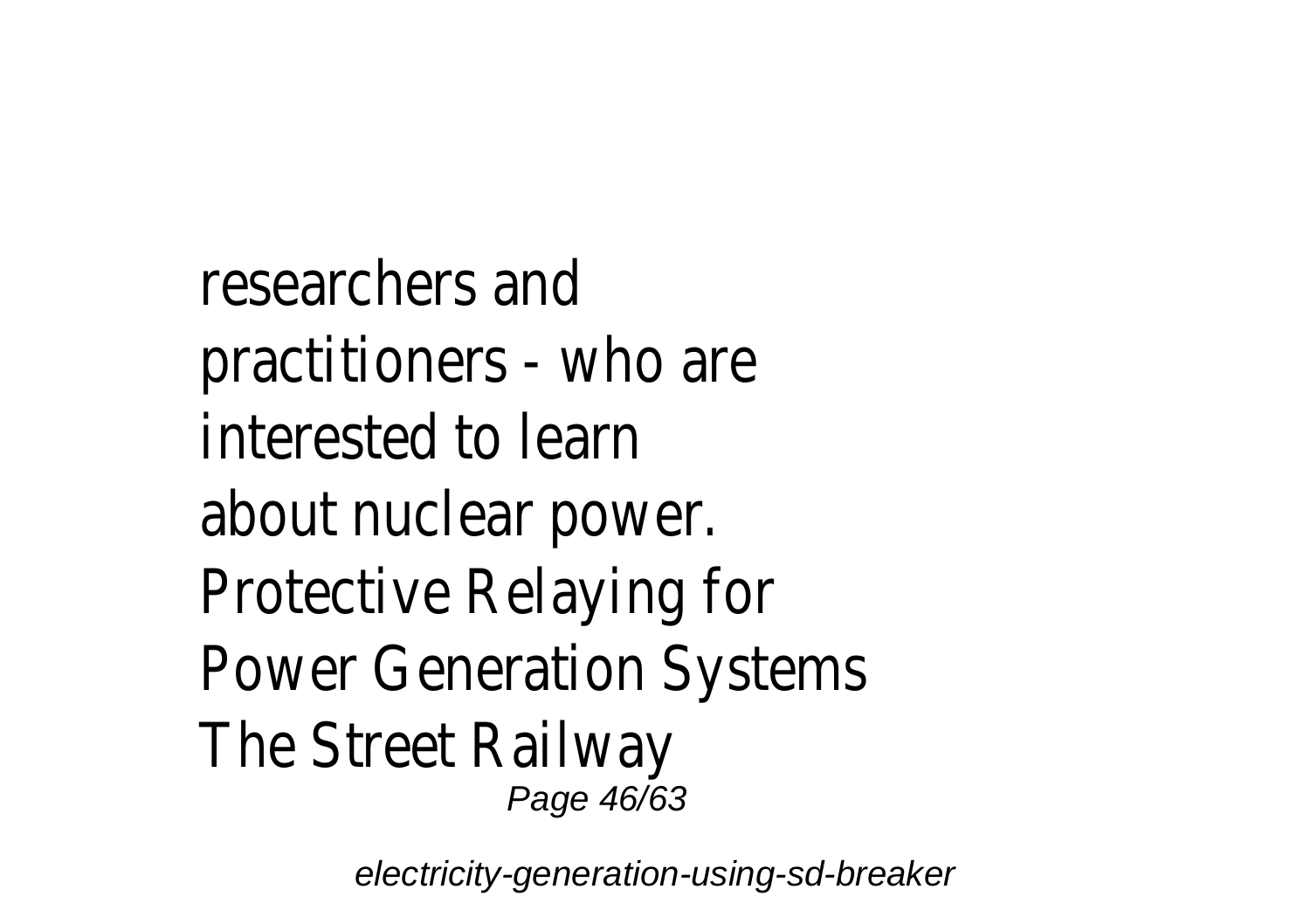Journal The Electric Lighting Plant of the University of Michigan Electrical West Index of Patents Issued from the United States Page 47/63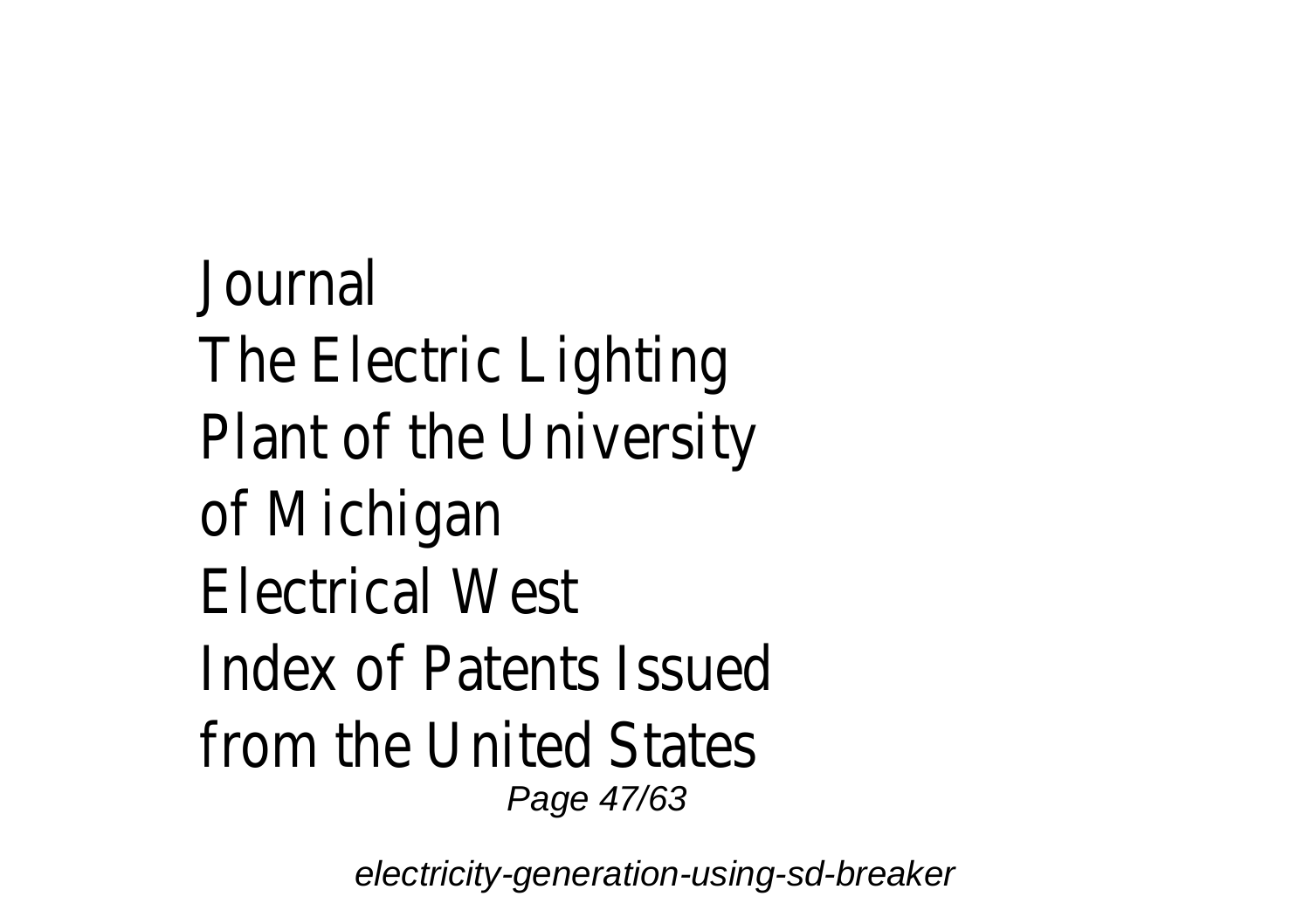Patent Office *An analysis of power systems, control hardware, modelling and simulation, instrumentation, and computers and distributed systems. The stability of*

Page 48/63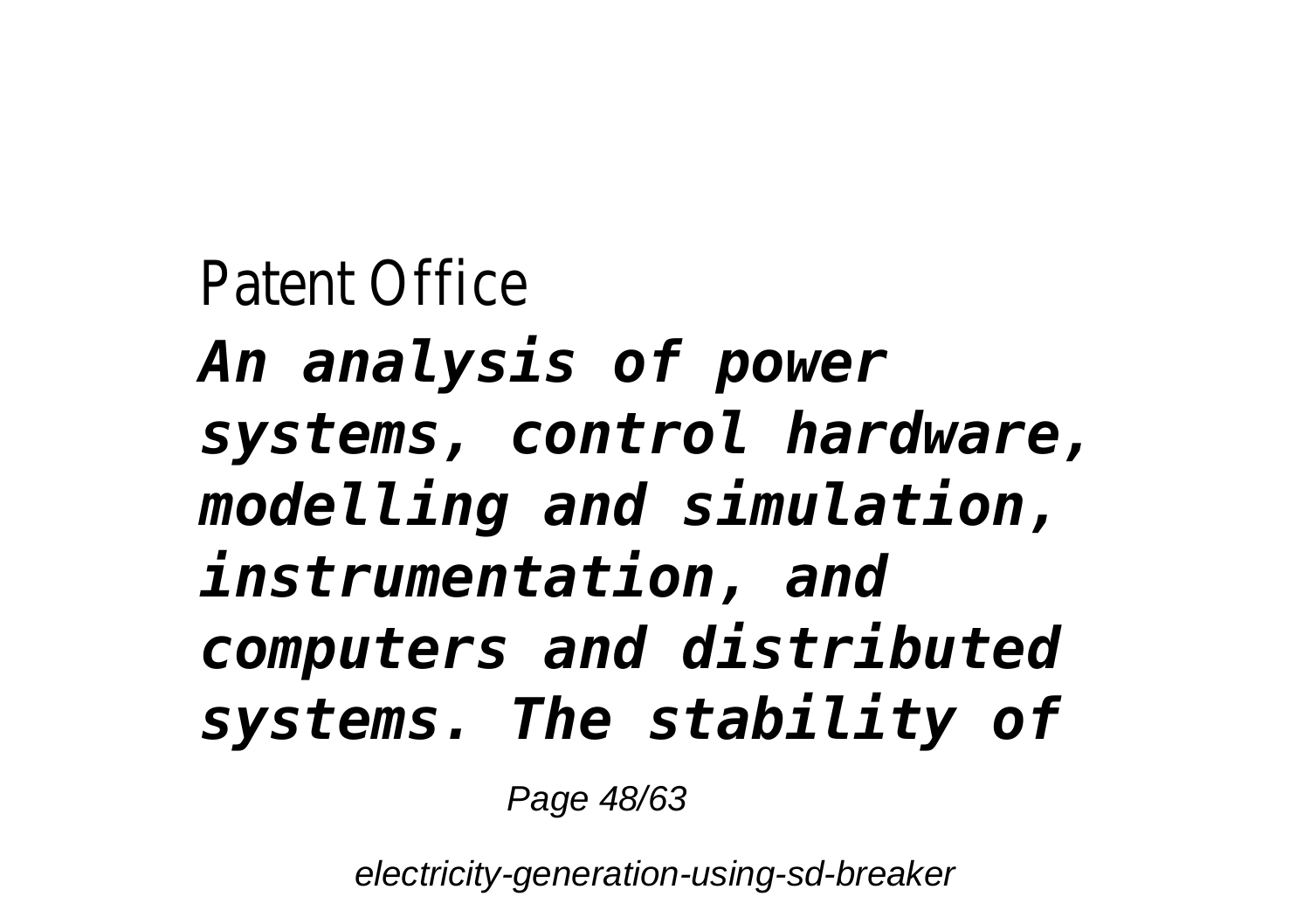*plants and their interaction in a multimachine system is also discussed, as well as an analysis of the values of LOFT ATWS EVENT for PWR and the new algorithm of*

Page 49/63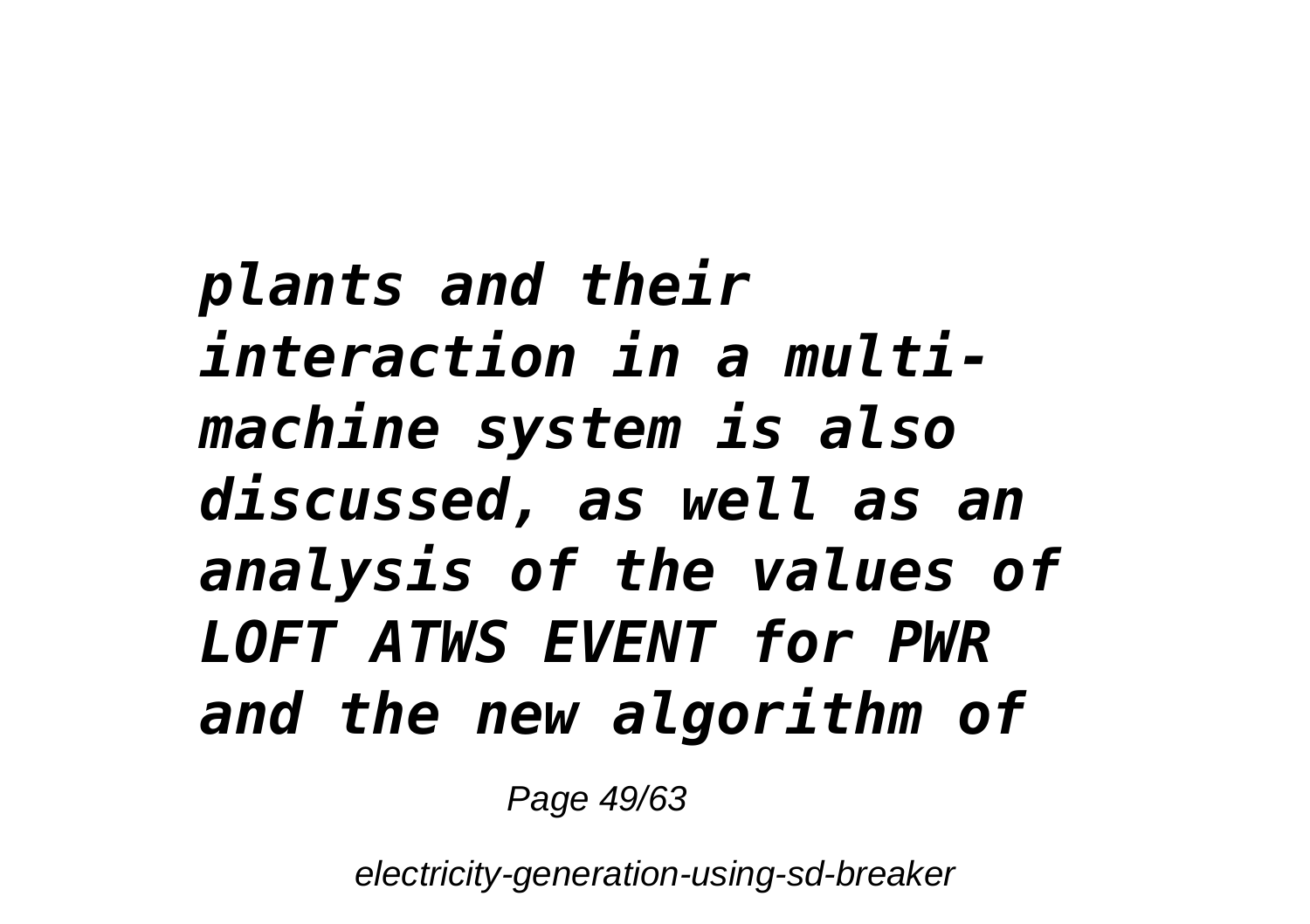*on-line ELD for thermal power plants. Energy and Water Development Appropriations for 2002 Selected Water Resources Abstracts*

Page 50/63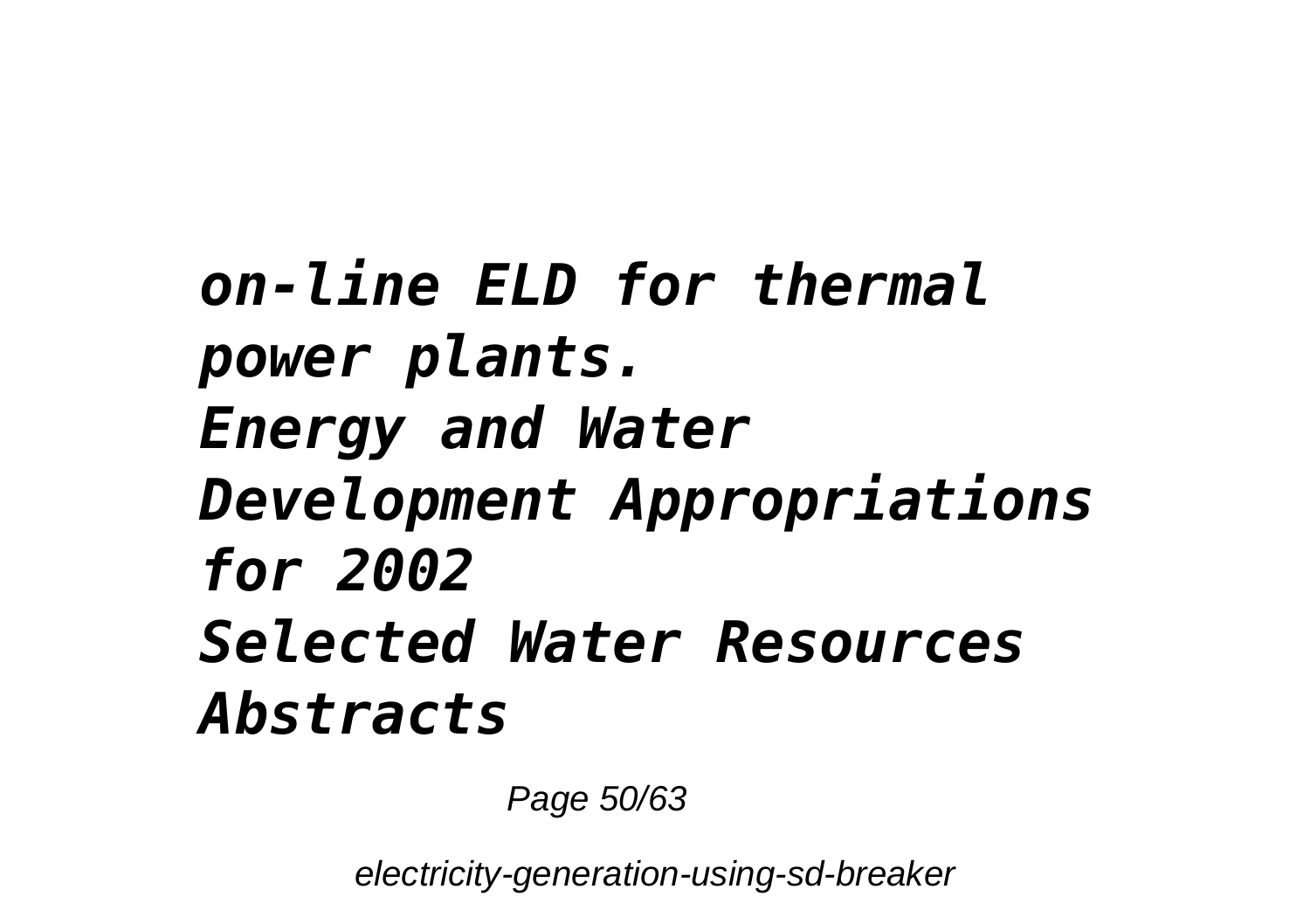## *Patents Electrical Record Pulping Chemistry and Technology Entering service between 1937 and 1939, the ten British 'Town' class*

Page 51/63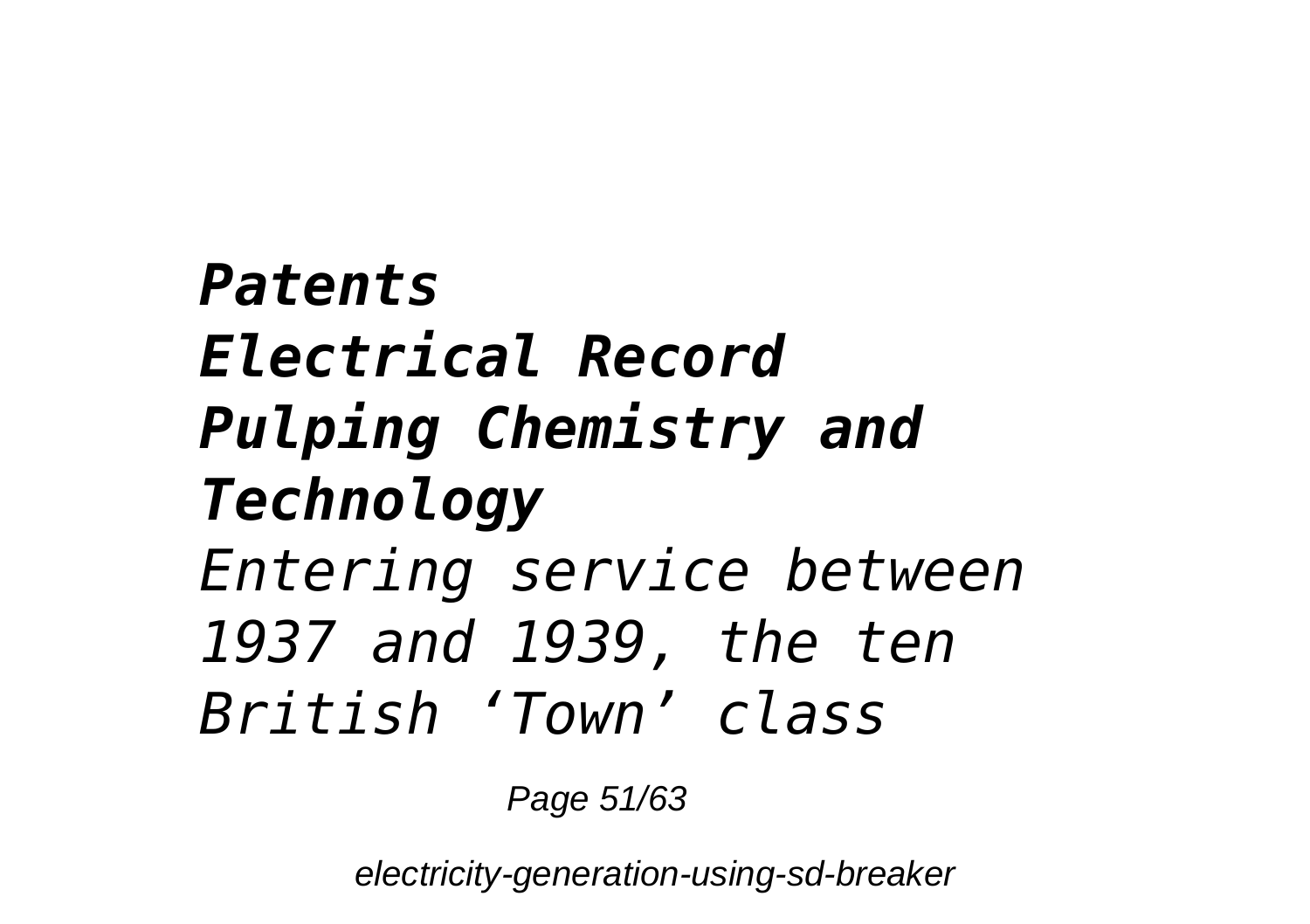*cruisers were the most modern vessels of their type in the Royal Navy when the Second World War began. Built in response to large 6-inch gunned cruisers in the US and*

Page 52/63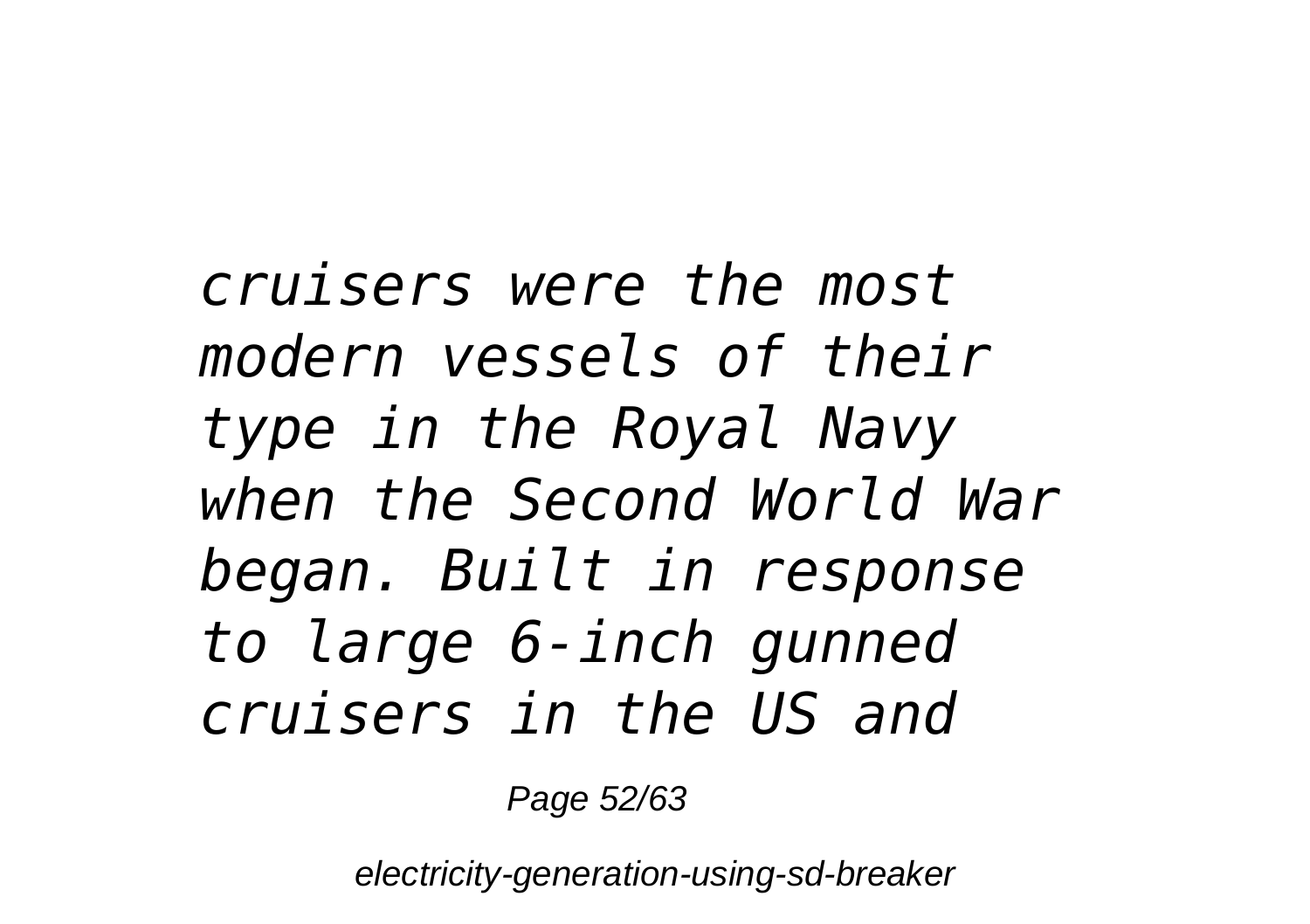*Japanese Navies and primarily designed for the defence of trade, they saw arduous service in a wide range of roles, playing a decisive part in victories such as the Battle of the*

Page 53/63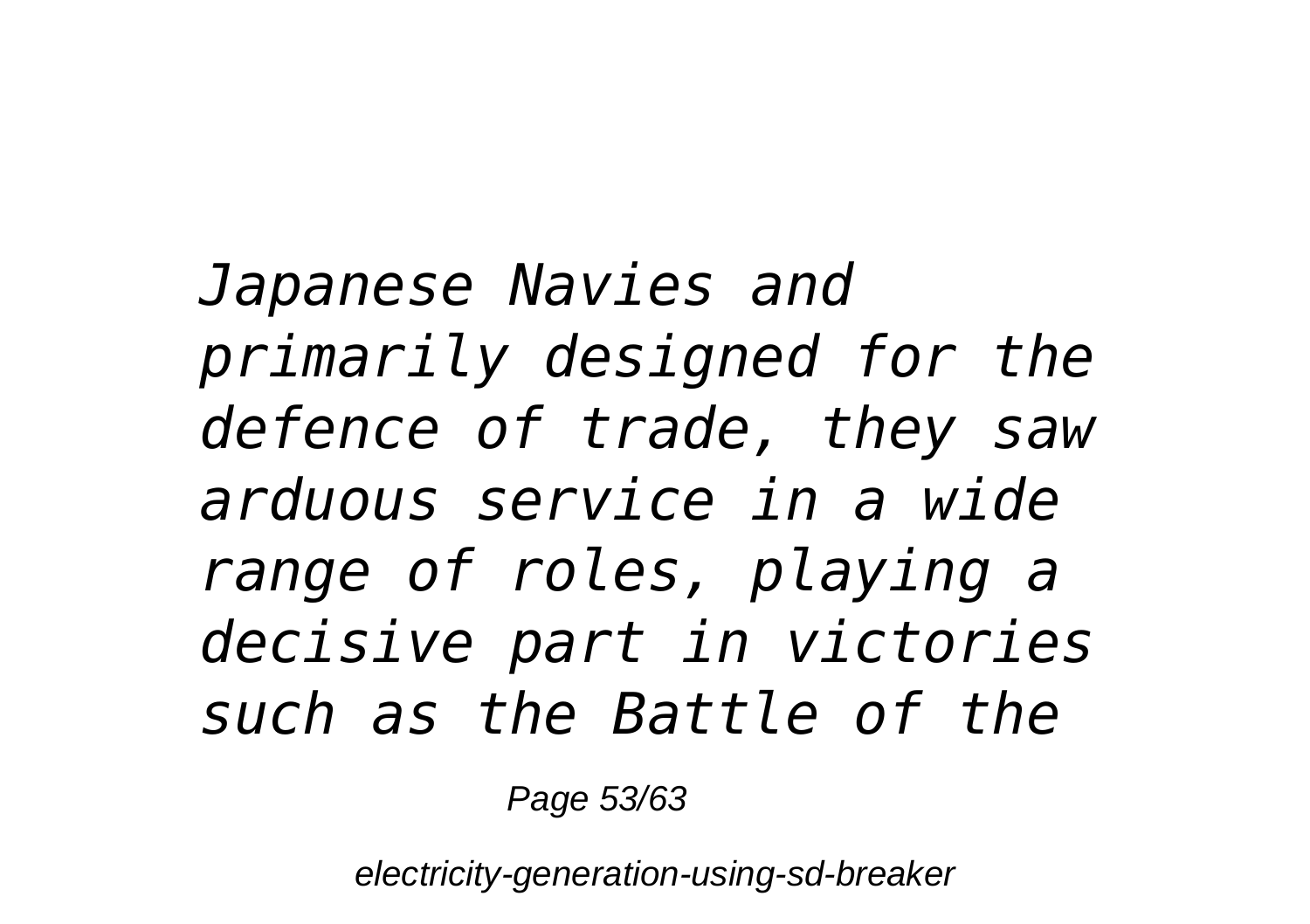*Barents Sea and the destruction of the German Scharnhorst at the North Cape. The cost was heavy: four of the ships were lost and the other six all survived heavy damage, in*

Page 54/63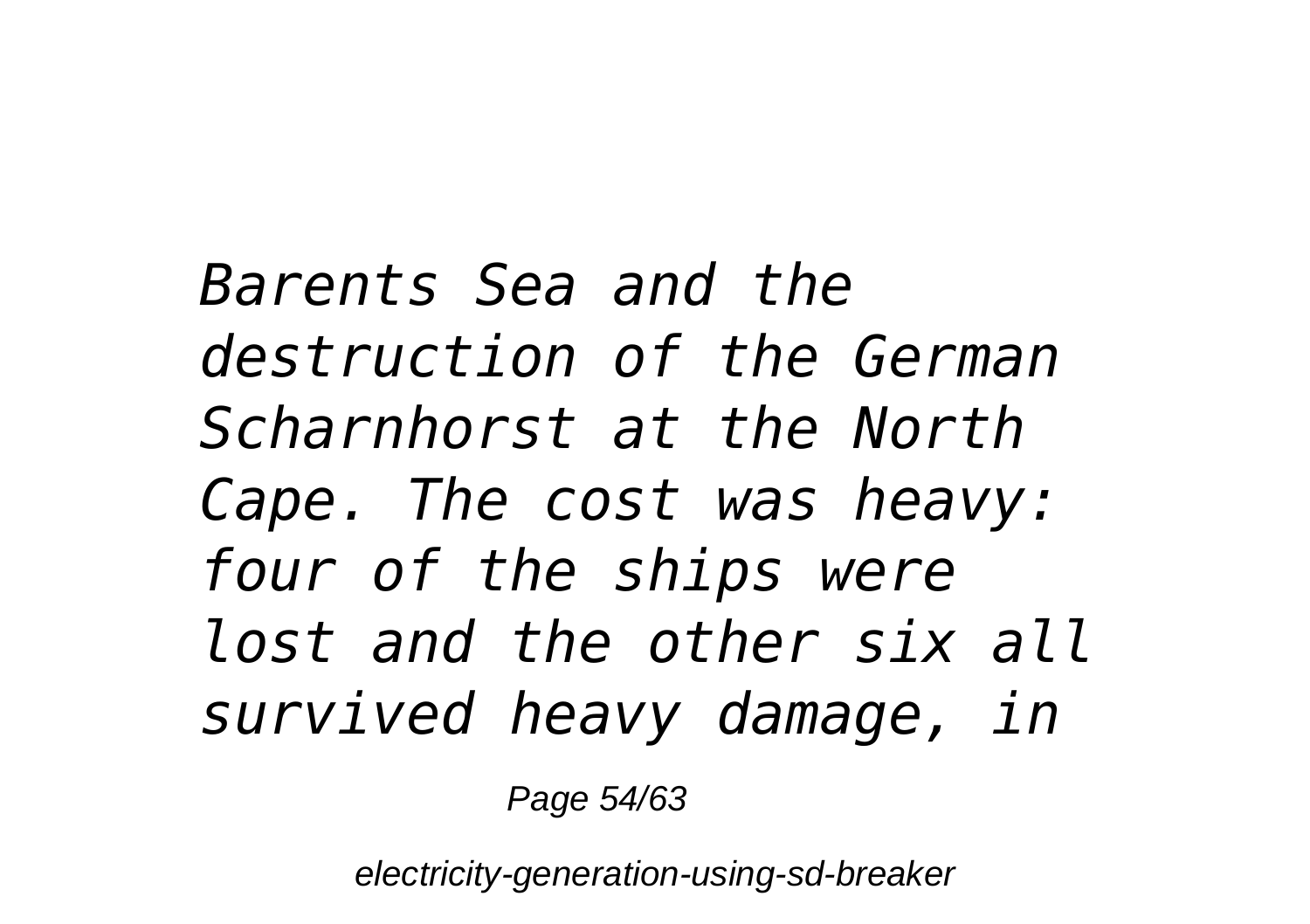*some cases on more than one occasion. In this major study, Conrad Waters makes extensive use of archive material to provide a technical evaluation of the 'Town'*

Page 55/63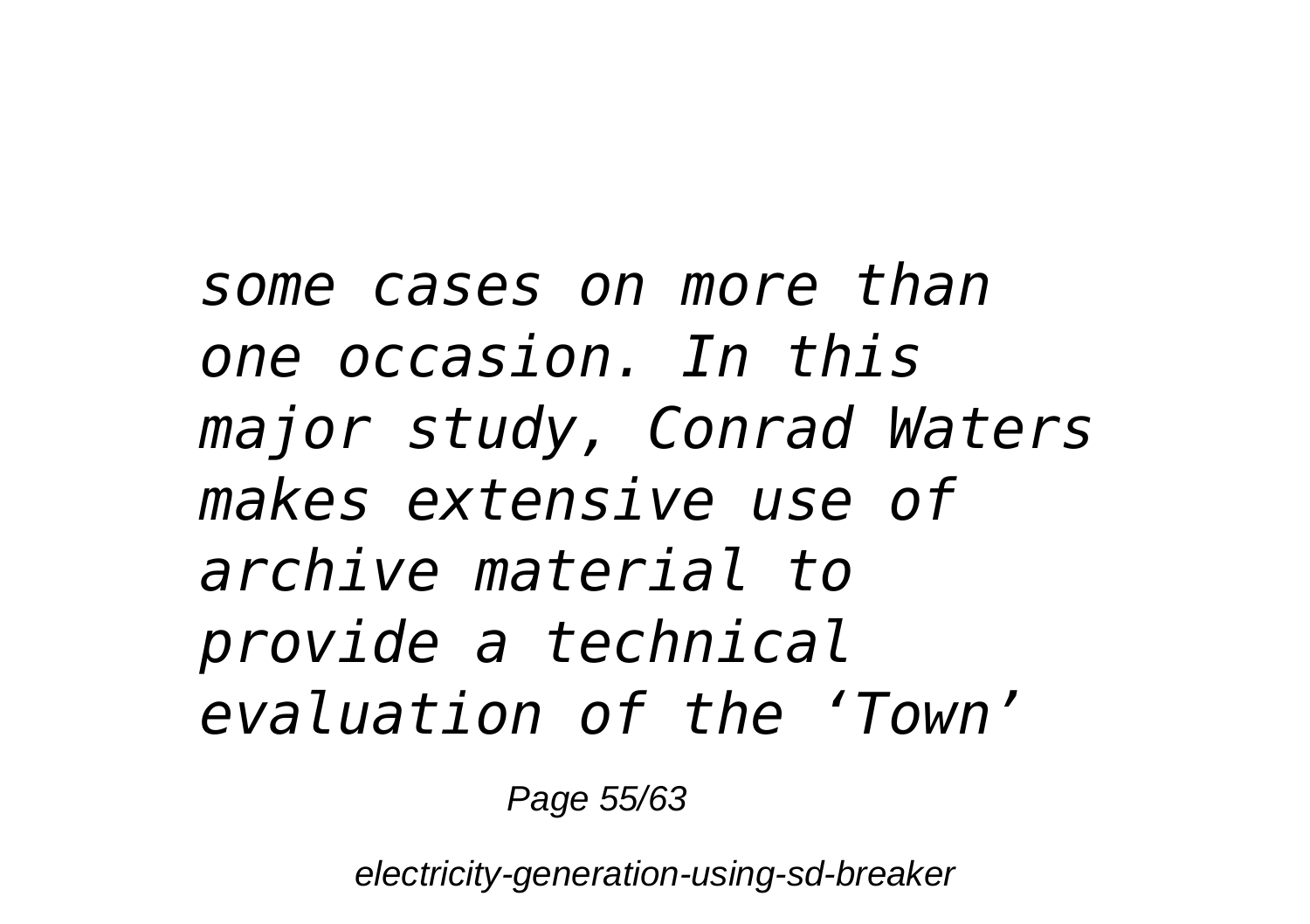*class design and its subsequent performance. He outlines the class's origins in the context of inter-war cruiser policy, explains the design and construction process, and*

Page 56/63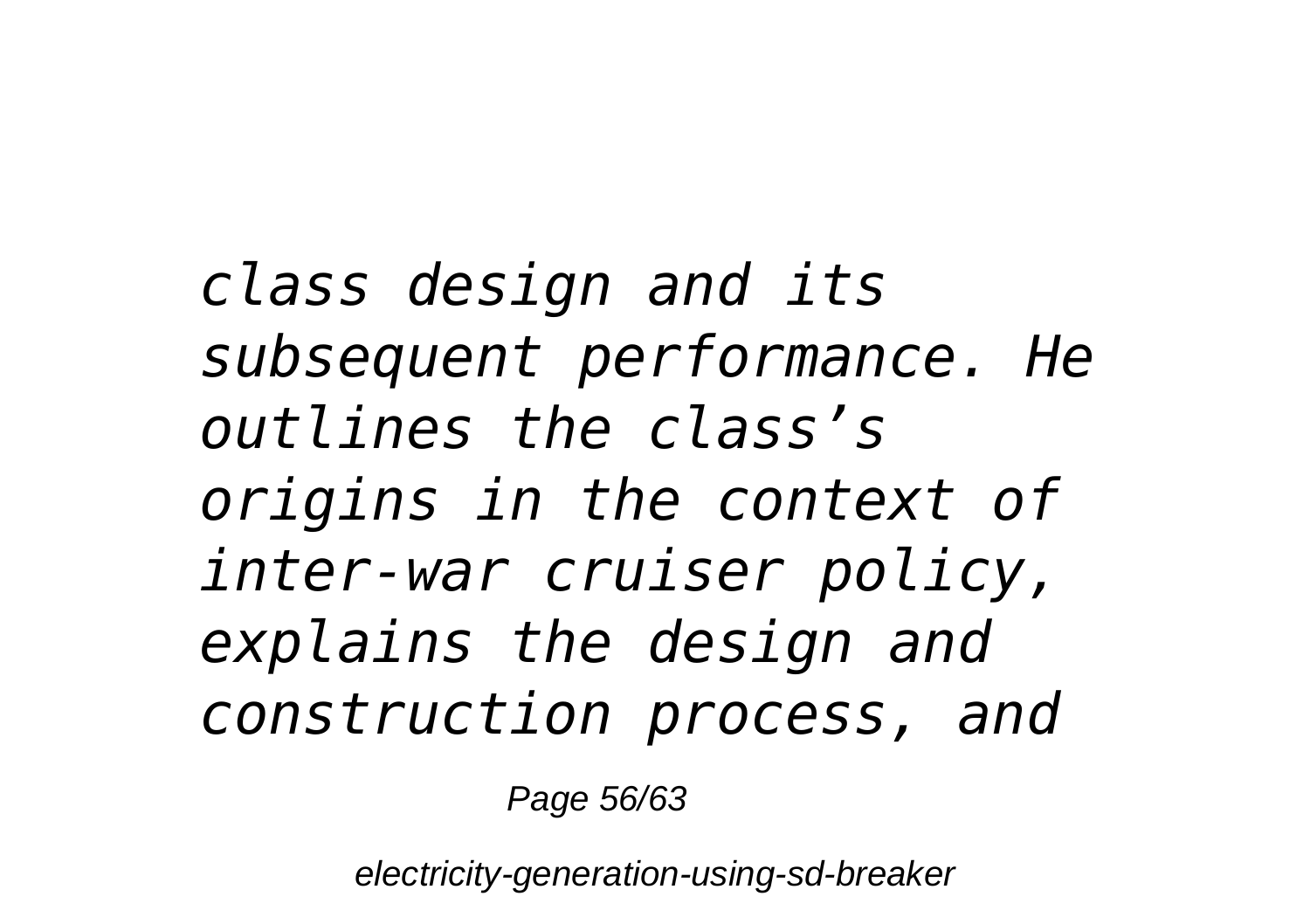*describes the characteristics of the resulting ships and how these were adapted in the light of wartime developments. An overview of service focuses on*

Page 57/63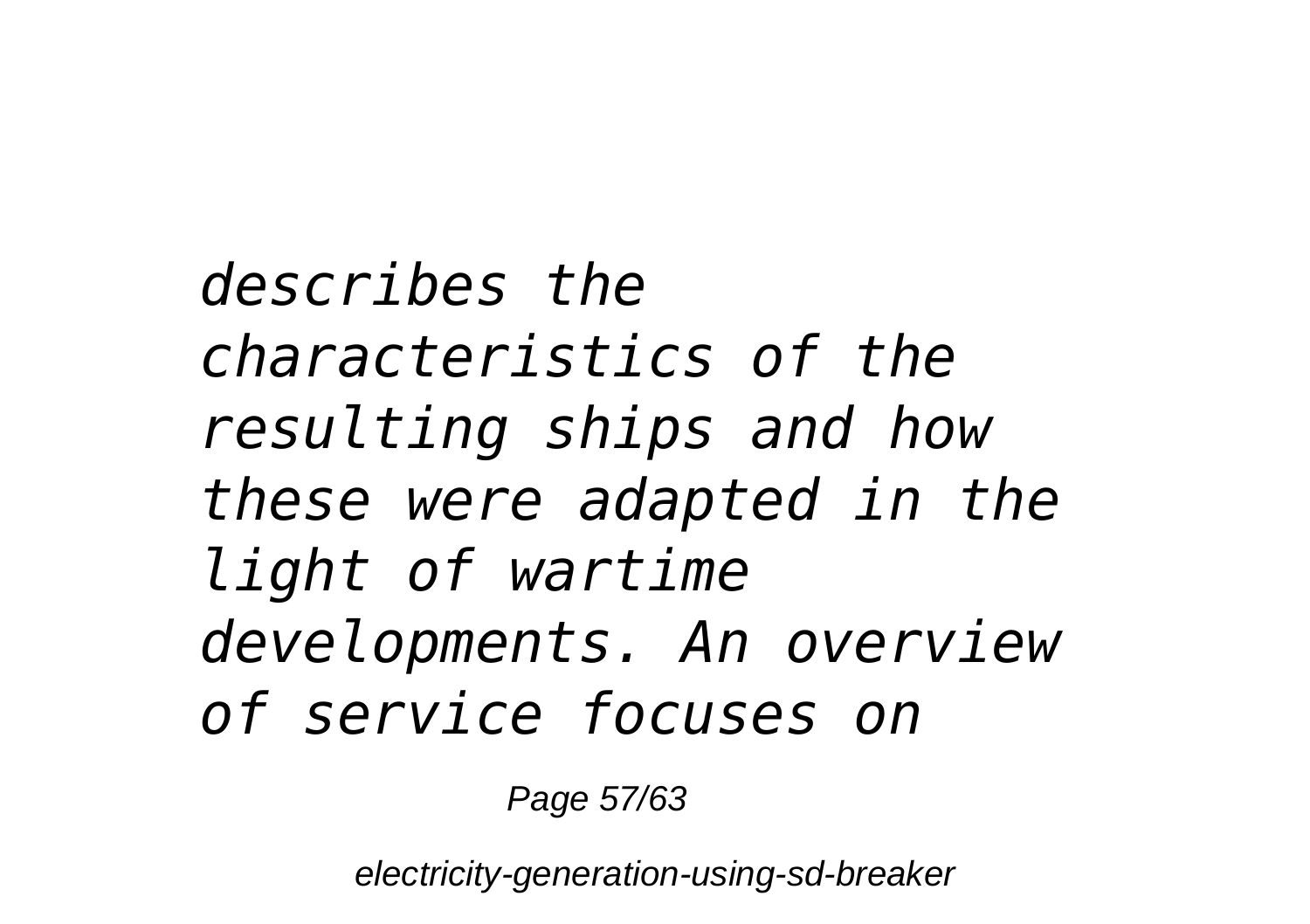*major engagements, assessing the extent to which the class met its designers' expectations and detailing the consequences of action damage. Concluding*

Page 58/63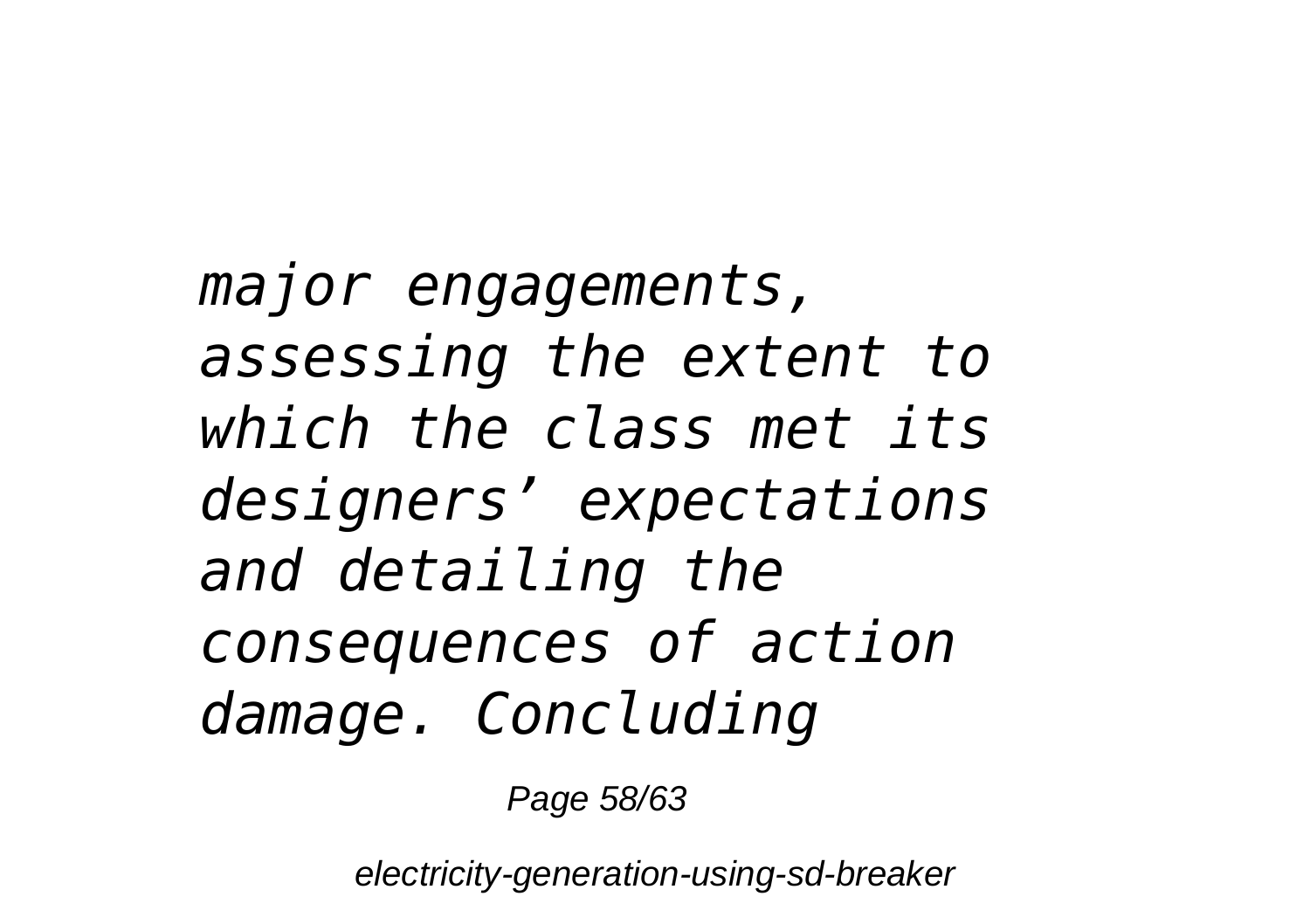*chapters continue the story into the Cold War era, examining the modernisation programme that kept the remaining ships fit for service during the 1950s. Heavily*

Page 59/63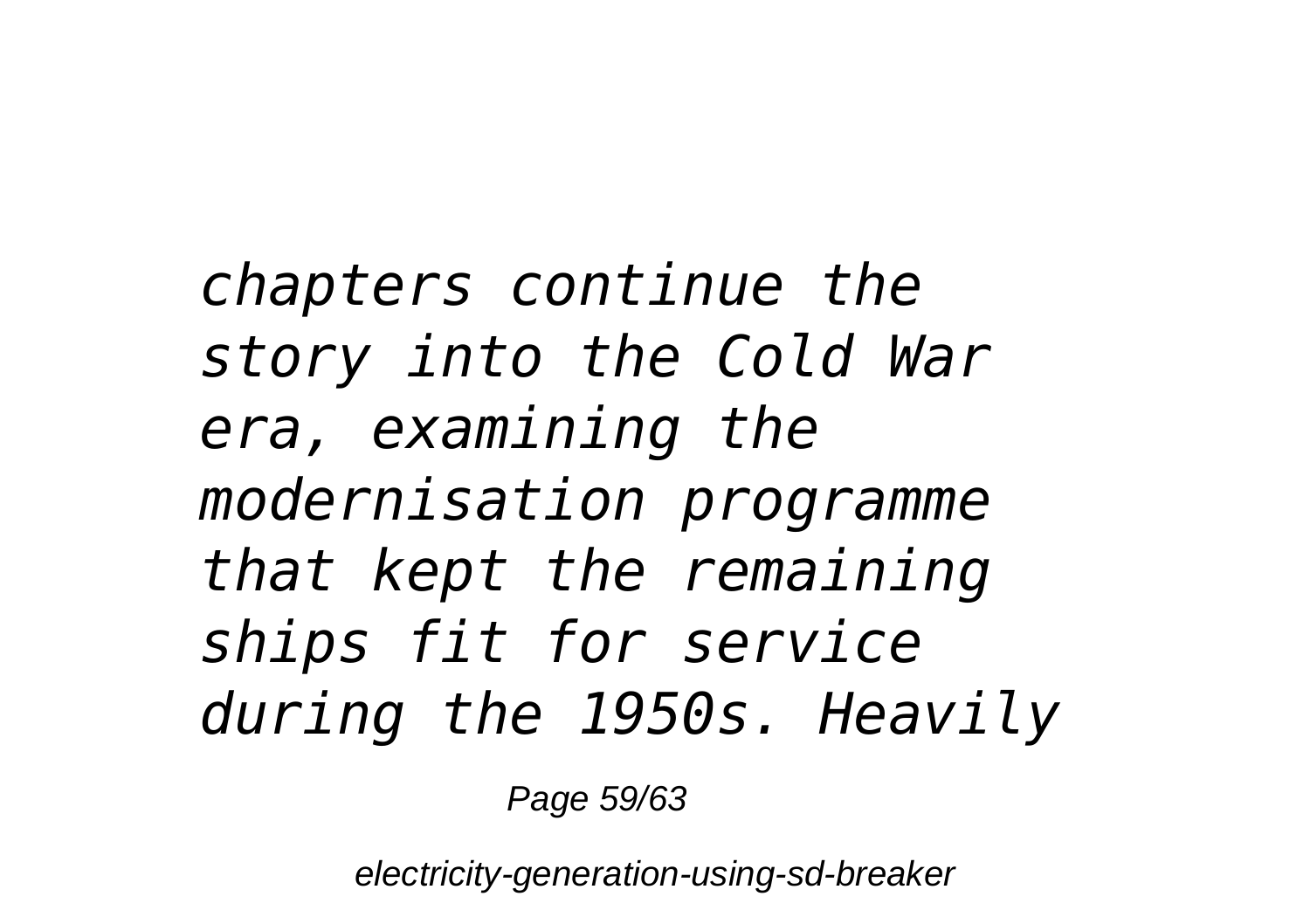*illustrated with contemporary photographs and drawings by A D Baker III, John Jordan and George Richardson, British Town Class Cruisers provides a definitive*

Page 60/63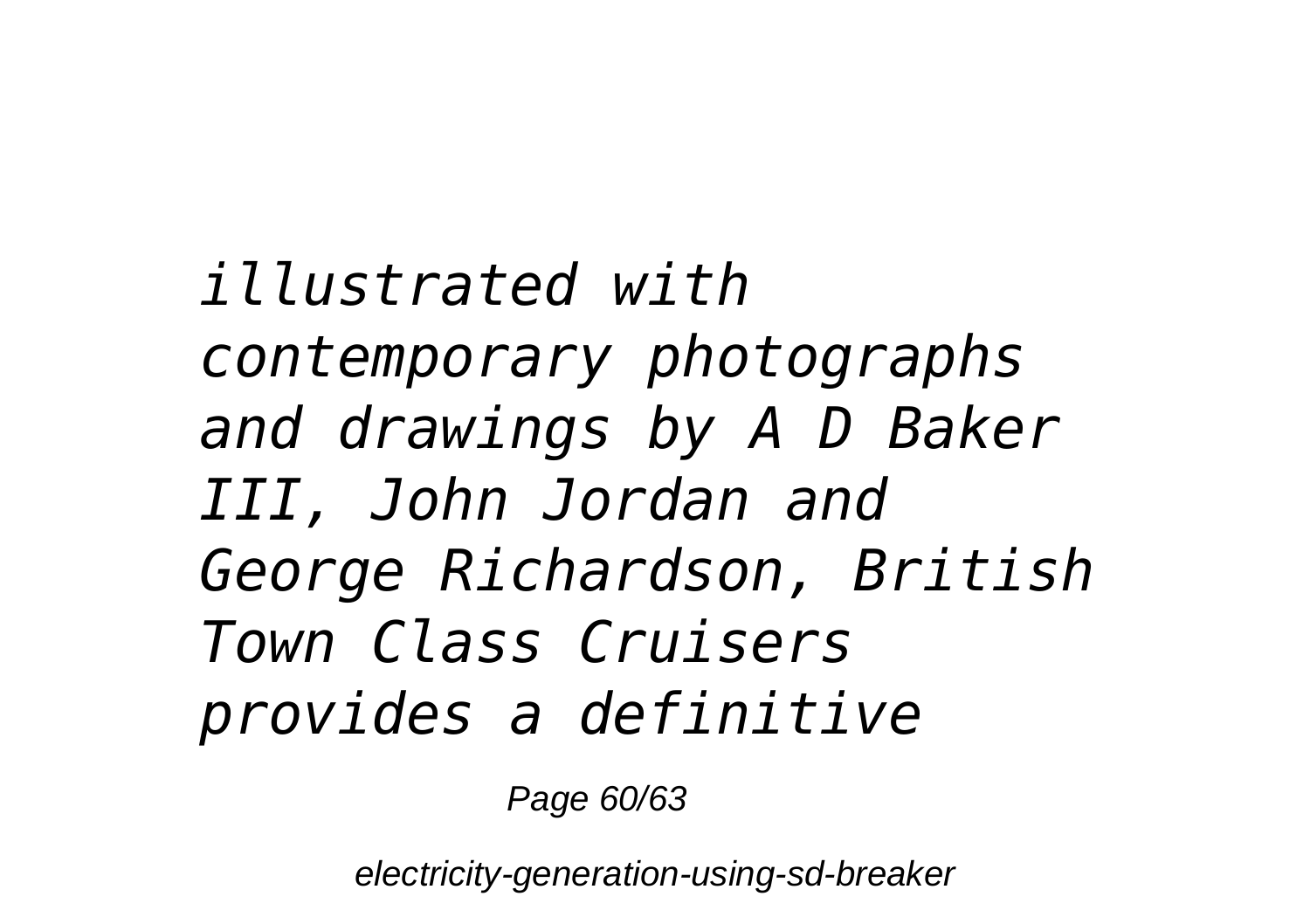*reference to one of the Royal Navy's most important Second World War warship designs. Index of Patents Issued from the United States Patent and Trademark*

Page 61/63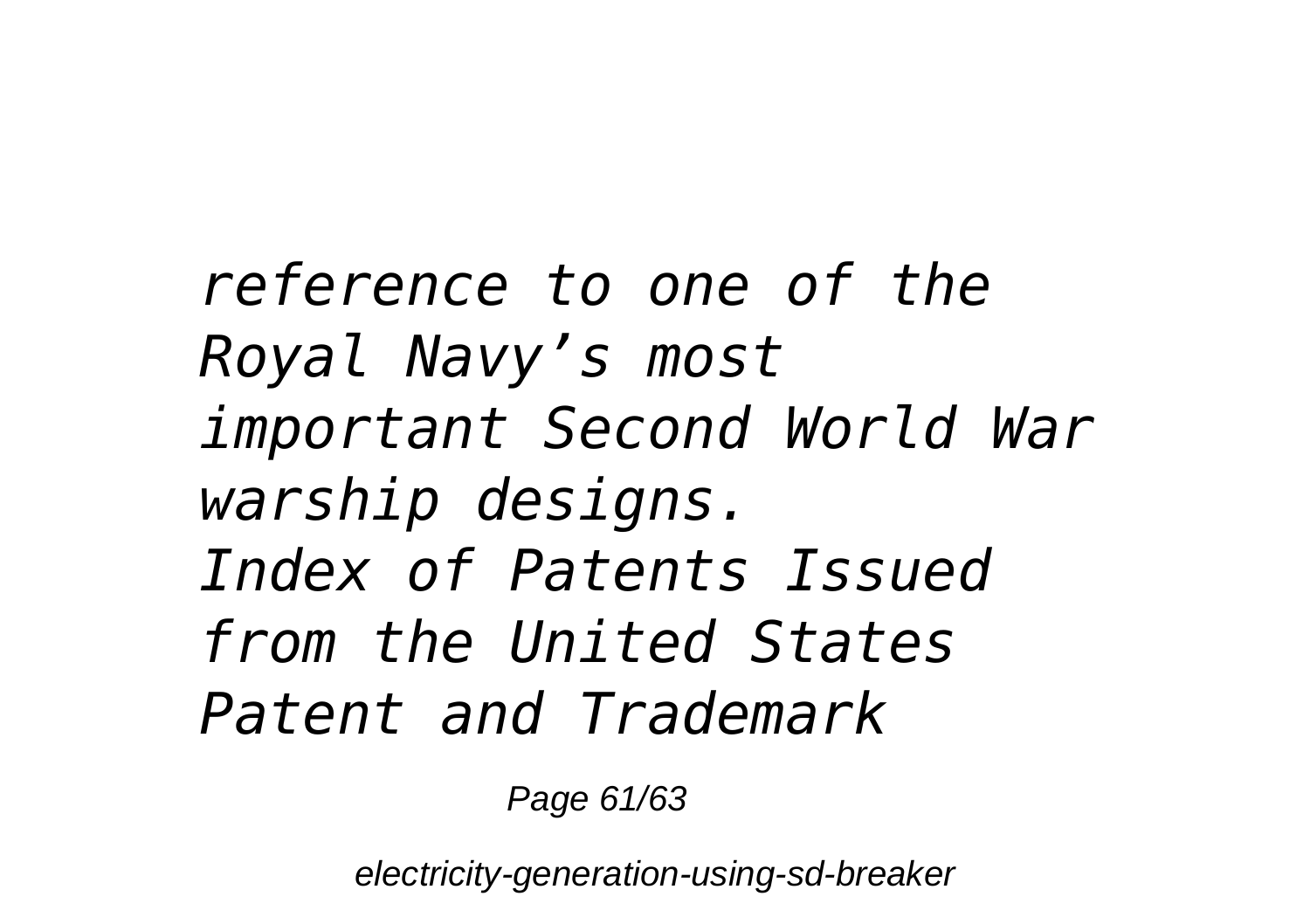## *Office Selected Papers from the IFAC Symposium, Bangalore, India, 15-17 December 1986 Title List of Documents Made Publicly Available Electrical Times*

Page 62/63